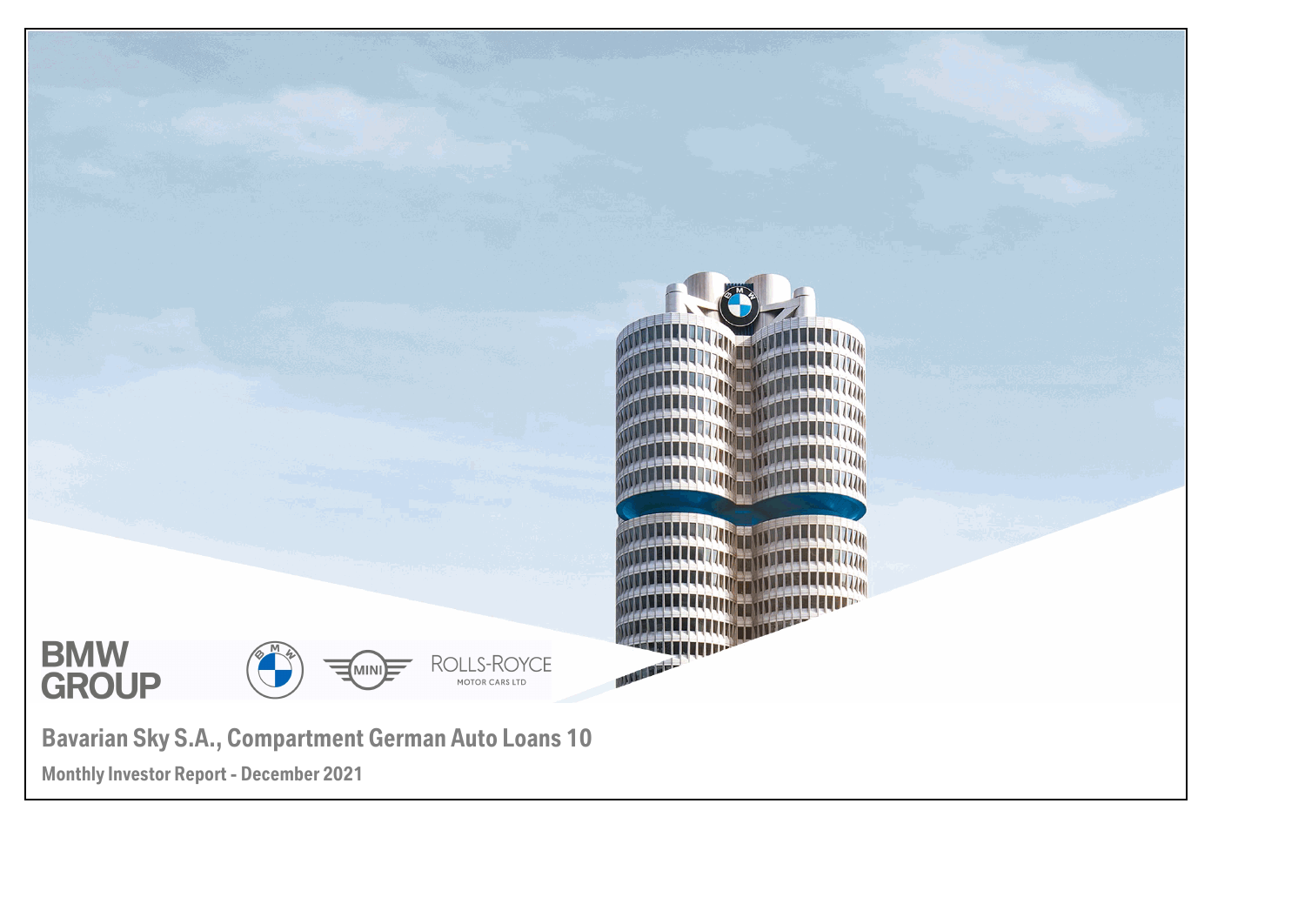

Payment Date: Period No.: Dec 20, 2021 to Jan 20, 2022  $= 31$  days Jan 20, 2022 Dec, 2021 20 Reporting Date: Jan 11, 2022

### **Index**

1. Contact Information 2. Reporting Contact Details 3. Counterparty History & Noteworthy Transaction Events 4. Overview Dates 5. Portfolio Information 6. Reserves 7. Performance Data 8. Defaulted Amount & Recovery Amount 9. Defaulted Amount & Recovery Amount - Loan Level Data 10. Outstanding Note Balance 11. Original Principal Balance 12. Aggregate Principal Balance 13. Aggregate Outstanding Principal Balance 14. Down Payments 15. Borrower Concentration 16. Geographical Distribution 17. Car Type & Customer Group 18. Delinquencies 19. Seasoning 20. Remaining Term 21. Original Term 22. Vehicle Class 23. Payment Type

- 24. Interest Rates
- 25. Credit Type
- 26. Contracts per Customer
- 27. Amortisation
- 28. Priority of Payments
- 29. Transaction Costs
- 30. Ratings
- 31. Swap Counterparty Data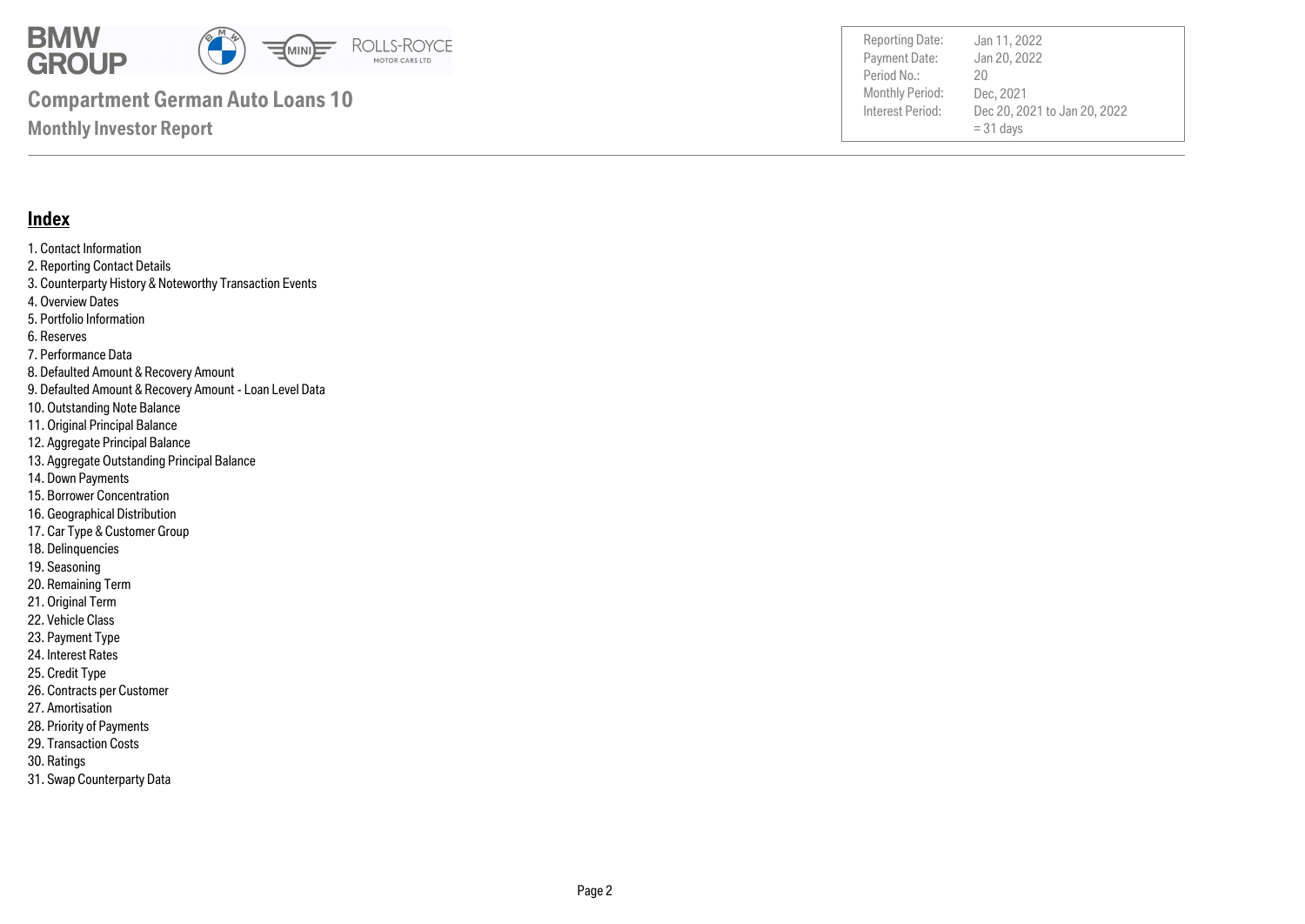

| <b>Monthly Period:</b><br>Interest Period: | Dec, 2021<br>Dec 20, 2021 to Jan 20, 2022<br>$= 31$ days |
|--------------------------------------------|----------------------------------------------------------|
|                                            |                                                          |
| Period No.:                                | 20                                                       |
| Payment Date:                              | Jan 20, 2022                                             |
| <b>Reporting Date:</b>                     | Jan 11, 2022                                             |

### **1. Contact Information**

### **Transaction Parties**

| <u>Issuer:</u>                  | <b>Bavarian Sky S.A.</b>                                  |
|---------------------------------|-----------------------------------------------------------|
|                                 | Acting in respect of its Compartment German Auto Loans 10 |
|                                 | 287-289 route d'Arlon                                     |
|                                 | L-1150 Luxembourg                                         |
|                                 | Luxembourg                                                |
|                                 | Attn.: The Directors                                      |
|                                 | LU-BavarianSky@intertrustgroup.com                        |
|                                 | +352 26 56 31 71                                          |
| <b>Corporate Administrator:</b> | Intertrust (Luxembourg) S.à r.l.                          |
|                                 | 6, Rue Eugène Ruppert                                     |
|                                 | L-2453 Luxembourg                                         |
|                                 | Luxembourg                                                |
|                                 | Attn.: BUO - Capital Markets                              |
|                                 | LU-BavarianSky@intertrustgroup.com                        |
|                                 | +352 26 44 91                                             |
| Originator/Servicer:            | <b>BMW Bank GmbH</b>                                      |
|                                 | Lilienthalallee 26                                        |
|                                 | 80939 Munich                                              |
|                                 | Germany                                                   |
|                                 | Attn.: ABS Servicing Team                                 |
|                                 | abs.bmwgroup@bmw.de                                       |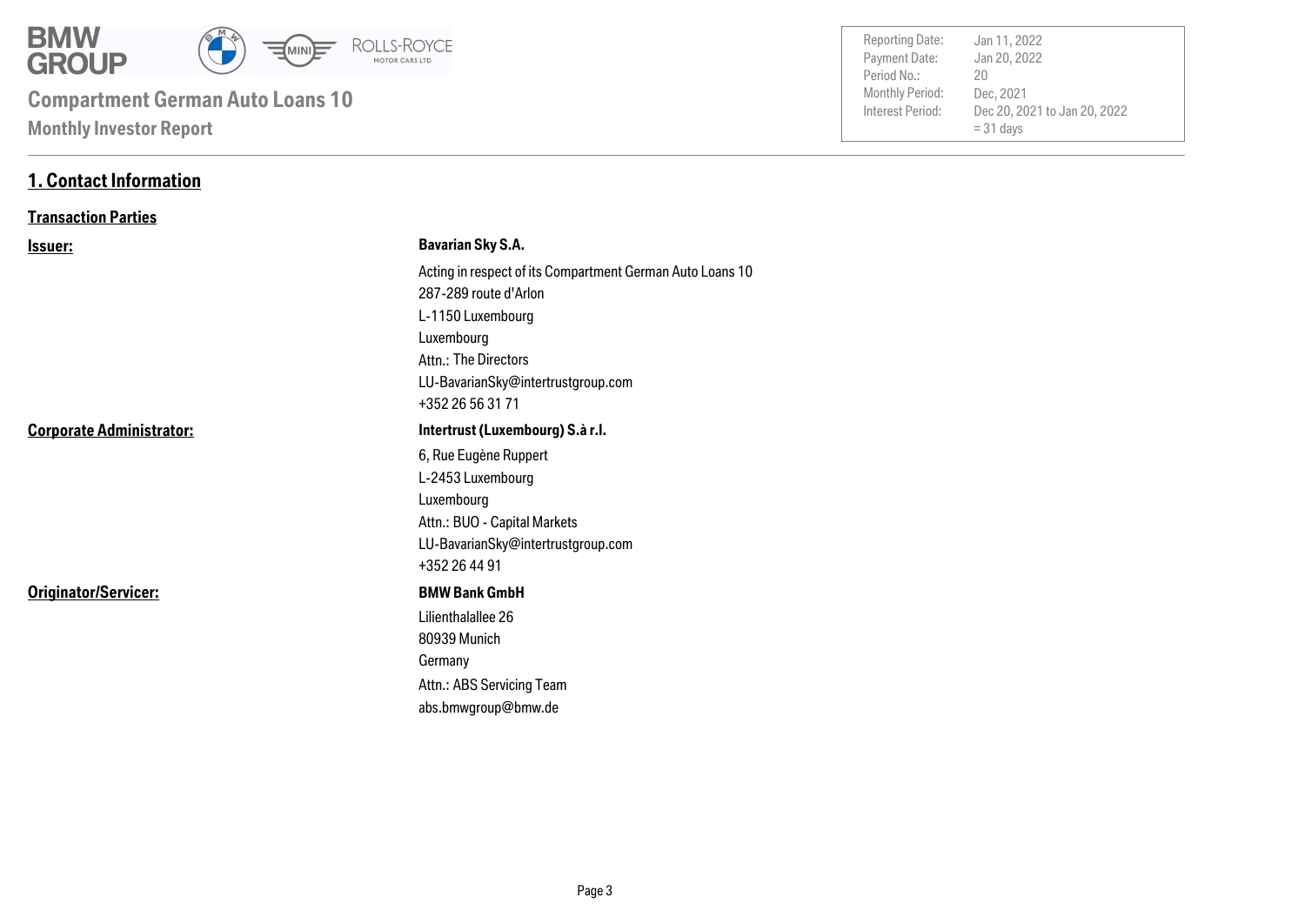

**1. Contact Information**

| <b>Reporting Date:</b> | Jan 11, 2022                 |
|------------------------|------------------------------|
| Payment Date:          | Jan 20, 2022                 |
| Period No.:            | 20                           |
| Monthly Period:        | Dec, 2021                    |
| Interest Period:       | Dec 20, 2021 to Jan 20, 2022 |
|                        | $= 31$ days                  |
|                        |                              |

| <b>Transaction Parties</b>             |                                                      |  |  |
|----------------------------------------|------------------------------------------------------|--|--|
| <b>Calculation Agent/Paying Agent/</b> | <b>The Bank of New York Mellon</b>                   |  |  |
|                                        | One Canada Square                                    |  |  |
|                                        | E14 5AL London                                       |  |  |
|                                        | <b>United Kingdom</b>                                |  |  |
|                                        | Attn.: Corporate Trust Administration                |  |  |
|                                        | BNYM.Structured.Finance.Team.8@bnymellon.com         |  |  |
| Trustee:                               | <b>BNY MELLON CORPORATE TRUSTEE SERVICES LIMITED</b> |  |  |
|                                        | One Canada Square                                    |  |  |
|                                        | E14 5AL London                                       |  |  |
|                                        | <b>United Kingdom</b>                                |  |  |
|                                        | Attn.: Corporate Trust Administration                |  |  |
|                                        | BNYM.Structured.Finance.Team.2@bnymellon.com         |  |  |
| <b>Issuer Account Bank:</b>            | <b>The Bank of New York Mellon</b>                   |  |  |
|                                        | Friedrich-Ebert-Anlage 49, Messeturm                 |  |  |
|                                        | 60327 Frankfurt am Main                              |  |  |
|                                        | Germany                                              |  |  |
|                                        | Attn.: Corporate Trust Administration                |  |  |
|                                        | BNYM.Structured.Finance.Team.8@bnymellon.com         |  |  |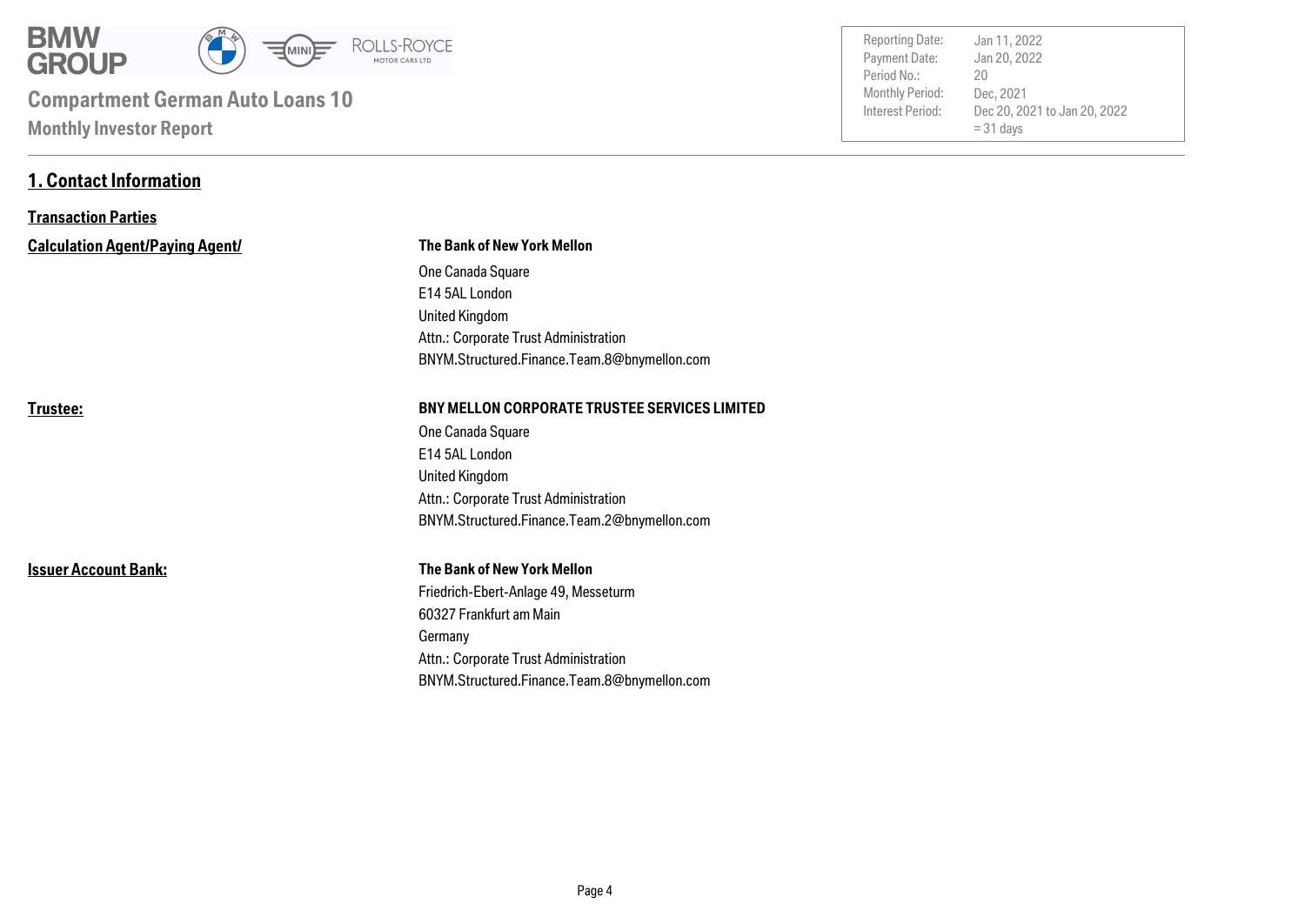

**1. Contact Information**

| <b>Reporting Date:</b><br>Payment Date:<br>Period No.:<br>Monthly Period:<br>Interest Period: | Jan 11, 2022<br>Jan 20, 2022<br>20<br>Dec, 2021<br>Dec 20, 2021 to Jan 20, 2022<br>$= 31$ days |  |
|-----------------------------------------------------------------------------------------------|------------------------------------------------------------------------------------------------|--|
|                                                                                               |                                                                                                |  |

| <b>Transaction Parties</b> |                                                                                                                                                                                                    |
|----------------------------|----------------------------------------------------------------------------------------------------------------------------------------------------------------------------------------------------|
| <b>Data Trustee:</b>       | The Bank of New York Mellon<br>Friedrich-Ebert-Anlage 46, Messeturm<br>60327 Frankfurt am Main<br>Germany<br>Attn.: Corporate Trust Administration<br>BNYM.Structured.Finance.Team.8@bnymellon.com |
| <b>Swap Counterparty:</b>  | Skandinaviska Enskilda Banken AB<br>Kungsträdgardsgatan 8<br>SE-106 40 Stockholm<br>Sweden<br>peter.frank@seb.de/ABSGermany@seb.de                                                                 |
| <b>Rating Agencies:</b>    | <b>Fitch Ratings Ltd</b><br>30 North Colonnade, Canary Wharf<br>E14 5GN London<br><b>United Kingdom</b><br>ABSsurveillance@fitchratings.com                                                        |
|                            | <b>MOODY'S INVESTORS SERVICE ESPAñA SA</b><br>Principe de Vergara, 131 - 6 floor<br>28002 Madrid<br>Spain<br>monitor.abs@moodys.com                                                                |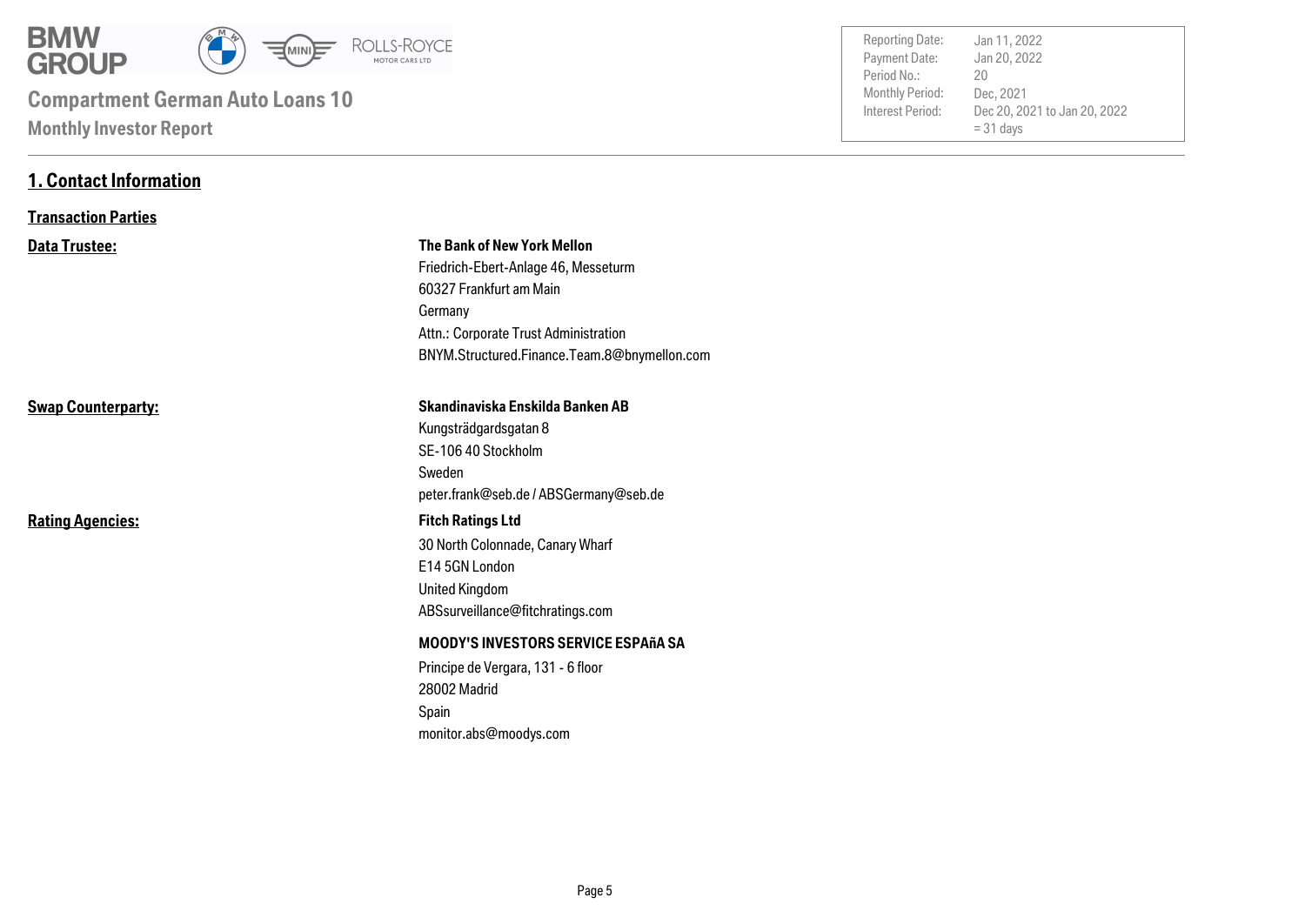

### **2. Reporting Contact Details**

### **Contact for Servicer Report (Portfolio related information in Investor Report)**

#### **Contact for Investor Reporting: BMW Bank GmbH**

Germany 80939 Munich Lilienthalallee 26 abs.bmwgroup@bmw.de Attn.: ABS Servicing Team

**Calculation Agent:**

#### **The Bank of New York Mellon**

Attn. Corporate Trust Administration United Kingdom E14 5AL London One Canada Square BNYM.Structured.Finance.Team.8@bnymellon.com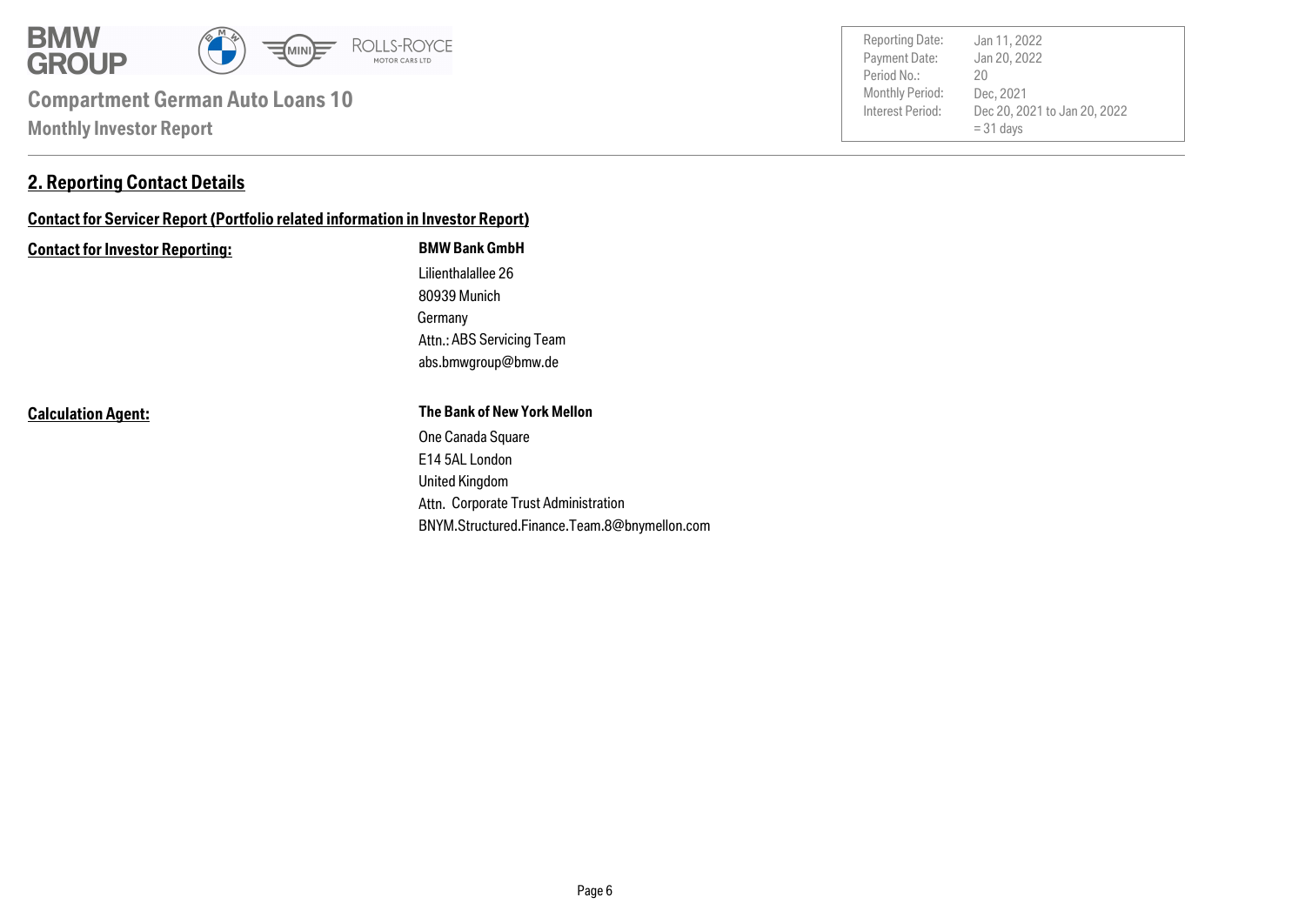

Payment Date: Period No.: Dec 20, 2021 to Jan 20, 2022  $= 31$  days Jan 20, 2022 Dec, 2021 20 Reporting Date: Jan 11, 2022

### **3. Counterparty History & Notheworthy Transaction Events**

**Counterparty History (to be added if applicable)**

None.

**Noteworthy Transaction Events (to be added if applicable)**

None.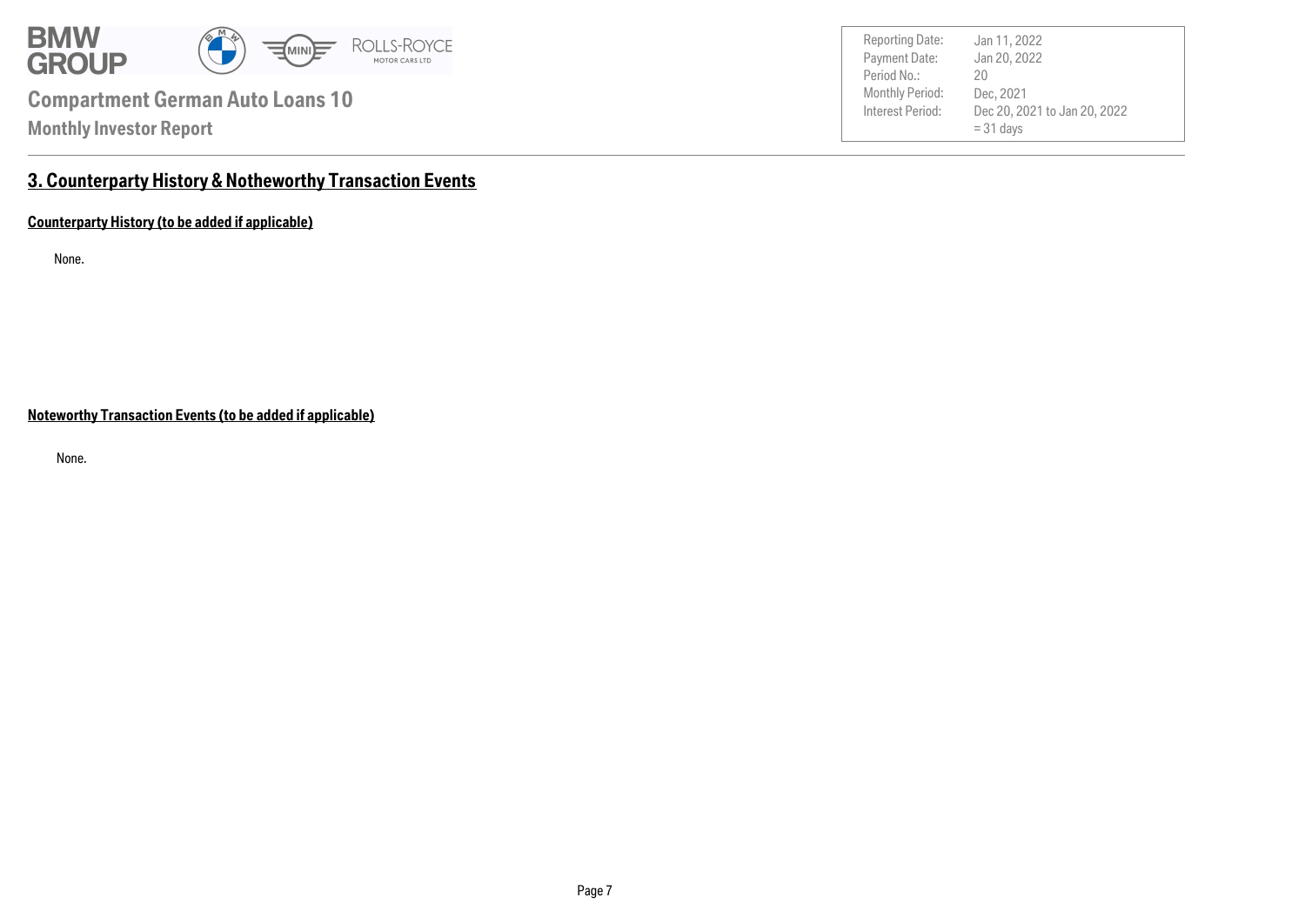

### **4. Overview Dates**

| <b>Initial Cut-Off Date:</b>           | 30/04/2020 |                                           |
|----------------------------------------|------------|-------------------------------------------|
| <b>Issue Date:</b>                     | 01/05/2020 | <b>Legal Maturity Date:</b><br>20/05/2027 |
| <b>Reporting Date</b>                  | 11/01/2022 |                                           |
| <b>Investor Reporting Date</b>         | 18/01/2022 |                                           |
| <b>Interest Determination Date</b>     | 16/12/2021 |                                           |
| <b>Reporting Frequency:</b>            | monthly    |                                           |
| Monthly Period No. (since Issue Date): | 20         | (since Issue Date)                        |
| <b>Payment Date:</b>                   | 20/01/2022 |                                           |
| <b>Next Payment Date</b>               | 21/02/2022 |                                           |
| <b>Monthly Period:</b>                 | 01/12/2021 | 31/12/2021<br>until                       |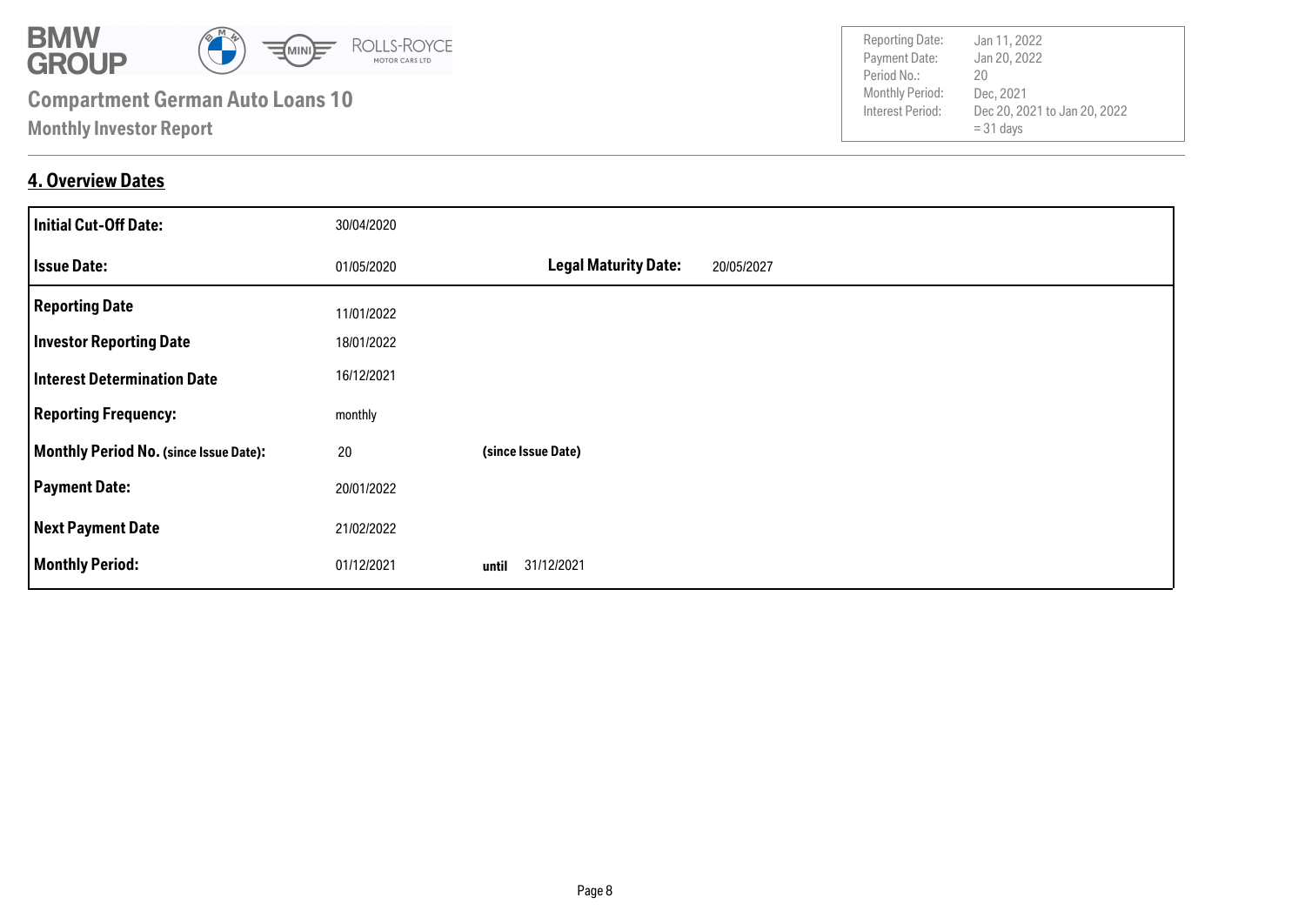

### **5. Portfolio Information**

Payment Date: Period No.: Dec 20, 2021 to Jan 20, 2022  $= 31$  days Jan 20, 2022 Dec, 2021 20 Reporting Date: Jan 11, 2022

|                                           | current period                             | prior period                               |
|-------------------------------------------|--------------------------------------------|--------------------------------------------|
| Outstanding receivables (in EUR)          | Aggregate outstanding principal<br>balance | Aggregate outstanding principal<br>balance |
| Beginning of period                       | 441,069,873.84                             | 457,138,357.79                             |
| Scheduled principal payments              | 8,677,390.91                               | 8,819,563.68                               |
| Prepayment* principal                     | 6,273,124.79                               | 6,106,523.06                               |
| Prepayments* number of contracts          | 375                                        | 384                                        |
| Repurchases* principal                    | 1,049,970.08                               | 1,126,527.57                               |
| Repurchases* number of contracts          | 54                                         | 56                                         |
| Total principal collections               | 16,000,485.78                              | 16,052,614.31                              |
| Total interest collections                | 1,194,297.91                               | 1,241,263.97                               |
| Defaulted Amounts                         | 49.459,02                                  | 99,430.35                                  |
| <b>Recoveries</b>                         | 46,253.21                                  | 83,560.71                                  |
| Late Recoveries                           | 39,343.74                                  | 33,240.48                                  |
| <b>End of Period</b>                      | 425,066,182.25                             | 441,069,873.84                             |
| Current prepayment rate (annualised) in % | 16.09                                      | 15.17                                      |

\* Prepayments are defined as all contracts that are early settled by the borrower and repurchases are defined as all contracts that are repurchased due to modification of contract.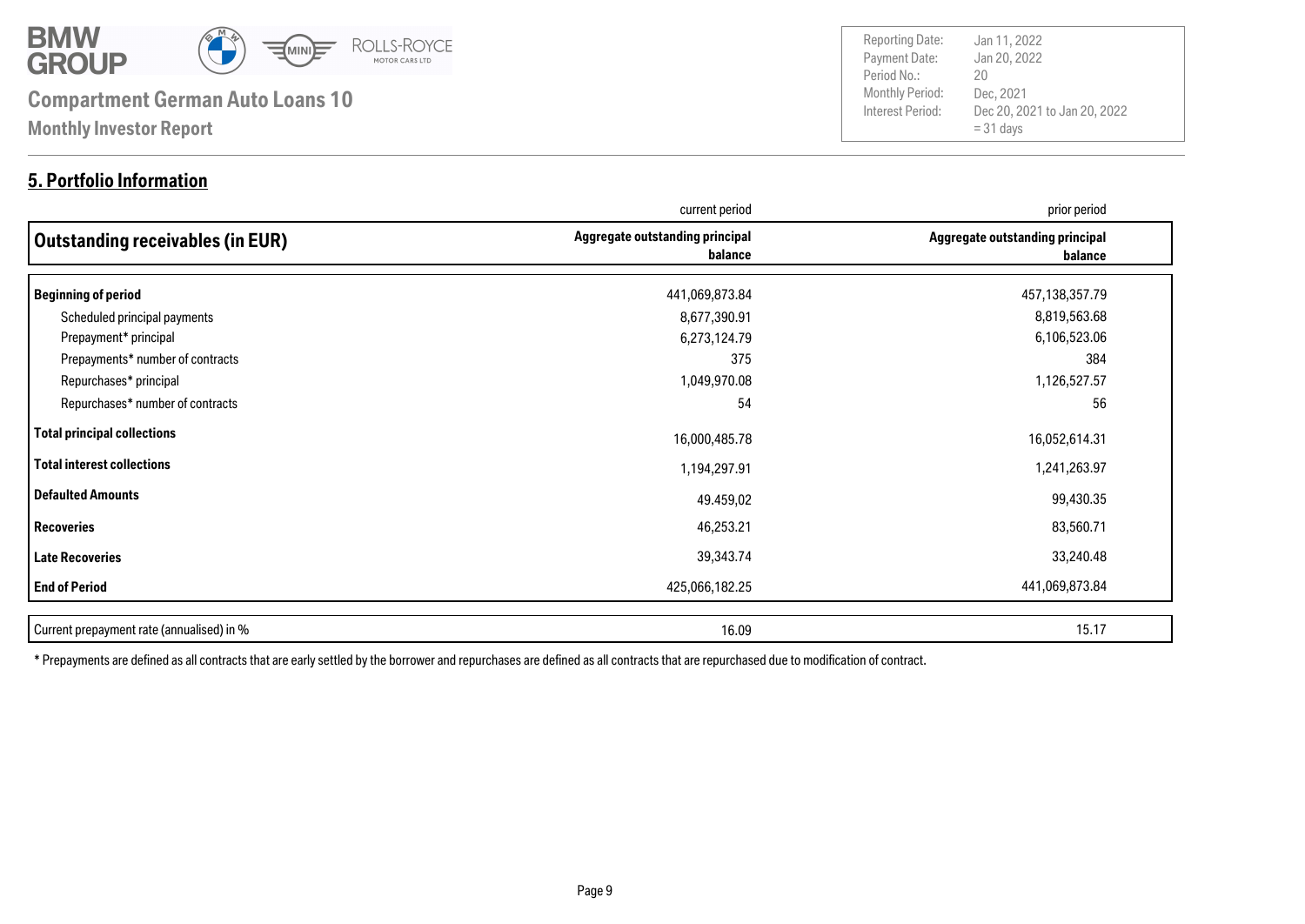

| <b>6. Reserves</b> |
|--------------------|

| <b>Cash Reserve</b>                          | in EUR       |
|----------------------------------------------|--------------|
| Outstanding cash reserve beginning of period | 3,790,000.00 |
| Interest on cash reserve - previous period   | 0.00         |
| Required cash reserve                        | 3,790,000.00 |
| Outstanding cash reserve end of period       | 3,790,000.00 |

| Triggers*                  |                                |           |            |               |             |                       |
|----------------------------|--------------------------------|-----------|------------|---------------|-------------|-----------------------|
| <b>Reserves</b>            | <b>Required Rating BMW AG</b>  |           |            |               |             | <b>Trigger Breach</b> |
|                            |                                | Fitch     | S&P        | Moody's       | <b>DBRS</b> |                       |
| <b>Commingling Reserve</b> | Long Term<br><b>Short Term</b> | BBB<br>F2 | N/A<br>N/A | Baa1<br>$P-2$ | N/A<br>N/A  | no<br>no              |

\* Breach of one of these triggers in conjunction with any other event as set out in the Servicing Agreement and/or the Receivables Purchase Agreement will oblige BMW Bank GmbH to post additional cash collateral. The Reserves will be adjusted on a monthly basis and shall be deposited in the Issuer Account and exclusively reserved to cover risks.

| <b>Current Rating BMW AG</b> |       |     |         |             |  |
|------------------------------|-------|-----|---------|-------------|--|
|                              | Fitch | S&P | Moody's | <b>DBRS</b> |  |
| Long Term                    | N/A   |     | Α2      | A high      |  |
| <b>Short Term</b>            | N/A   | A-1 | P-1     | N/A         |  |

| <b>Commingling Reserve</b>                    | in EUR |
|-----------------------------------------------|--------|
| Outstanding Commingling Reserve end of period | 0.00   |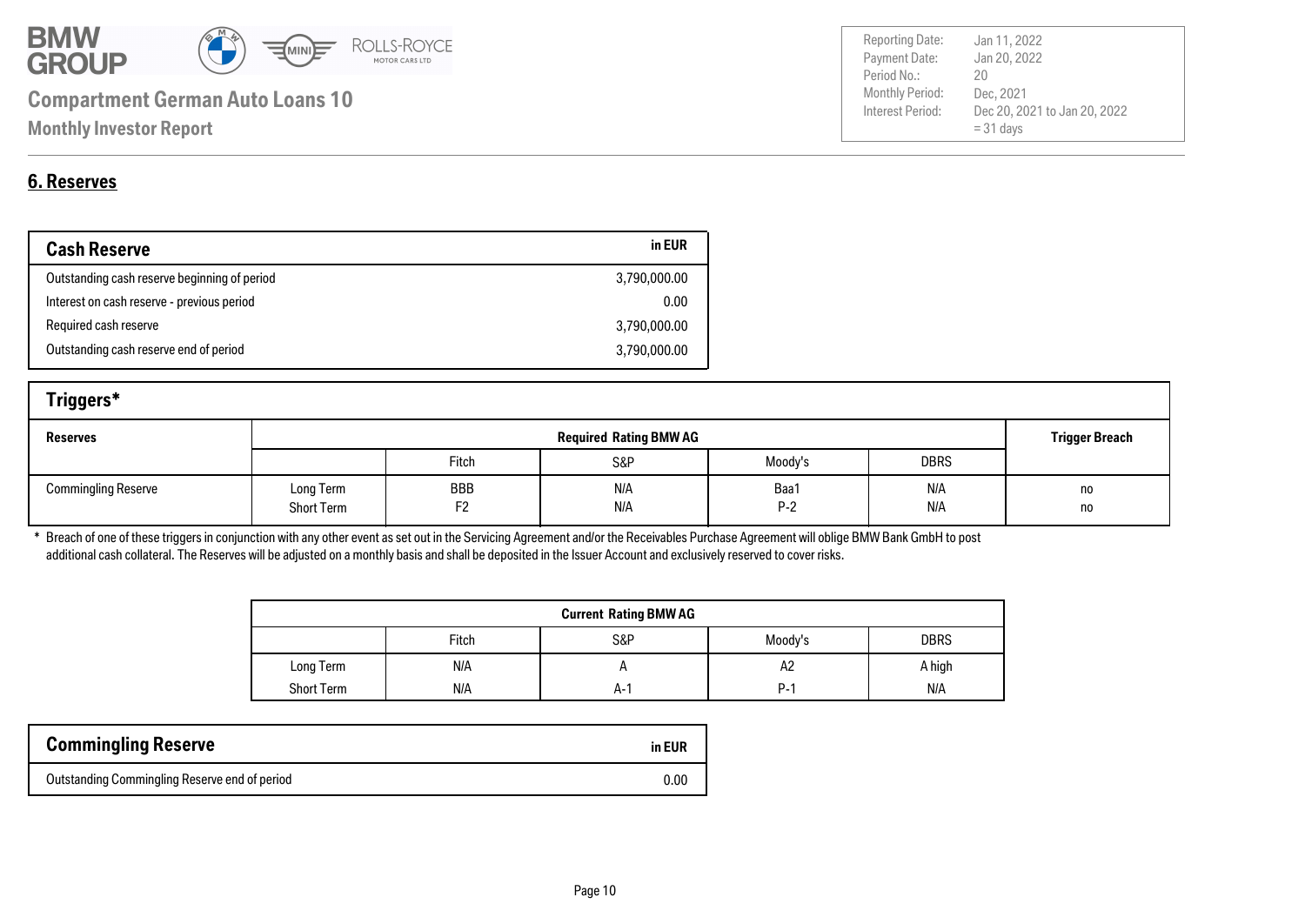

**Monthly Investor Report**

### **7. Performance Data**

#### **Aggregate outstanding notes balance** Beginning of period (in EUR) 413,330,970.74 End of period (in EUR) 396,216,912.85  **Ratios 31- 60 days past due** 31- 60 days past due period before previous period 0.10 31- 60 days past due previous period 0.10 31- 60 days past due current period 0.12 **61- 90 days past due** 61- 90 days past due period before previous period 0.03 0.03 61- 90 days past due current period 0.03 61- 90 days past due previous period 508,329.84 111,650.63 143,378.45 121,943.54 473,102.60 450,825.48  $(in EUR)$  (in %)  $(in EUR)$  (in %) Cumulative net loss ratio (in %) **Cumulative net loss ratio Current ratio** 0.11

|                                                             | .            |  |
|-------------------------------------------------------------|--------------|--|
| Performance data                                            |              |  |
| Number of contracts being 31 - 60 days delinquent           | 22           |  |
| Number of contracts being 61 - 90 days delinquent           | 5            |  |
| Balance of contracts being 31 - 60 days delinquent (in EUR) | 508,329.84   |  |
| Balance of contracts being 61 - 90 days delinguent (in EUR) | 111,650.63   |  |
| Defaulted amounts (in EUR)                                  | 49,459.02    |  |
| Cumulative defaulted amounts (in EUR)                       | 1,647,681.68 |  |
| Recoveries (in EUR)                                         | 46,253.21    |  |
| Cumulative recoveries (in EUR)                              | 846,832.96   |  |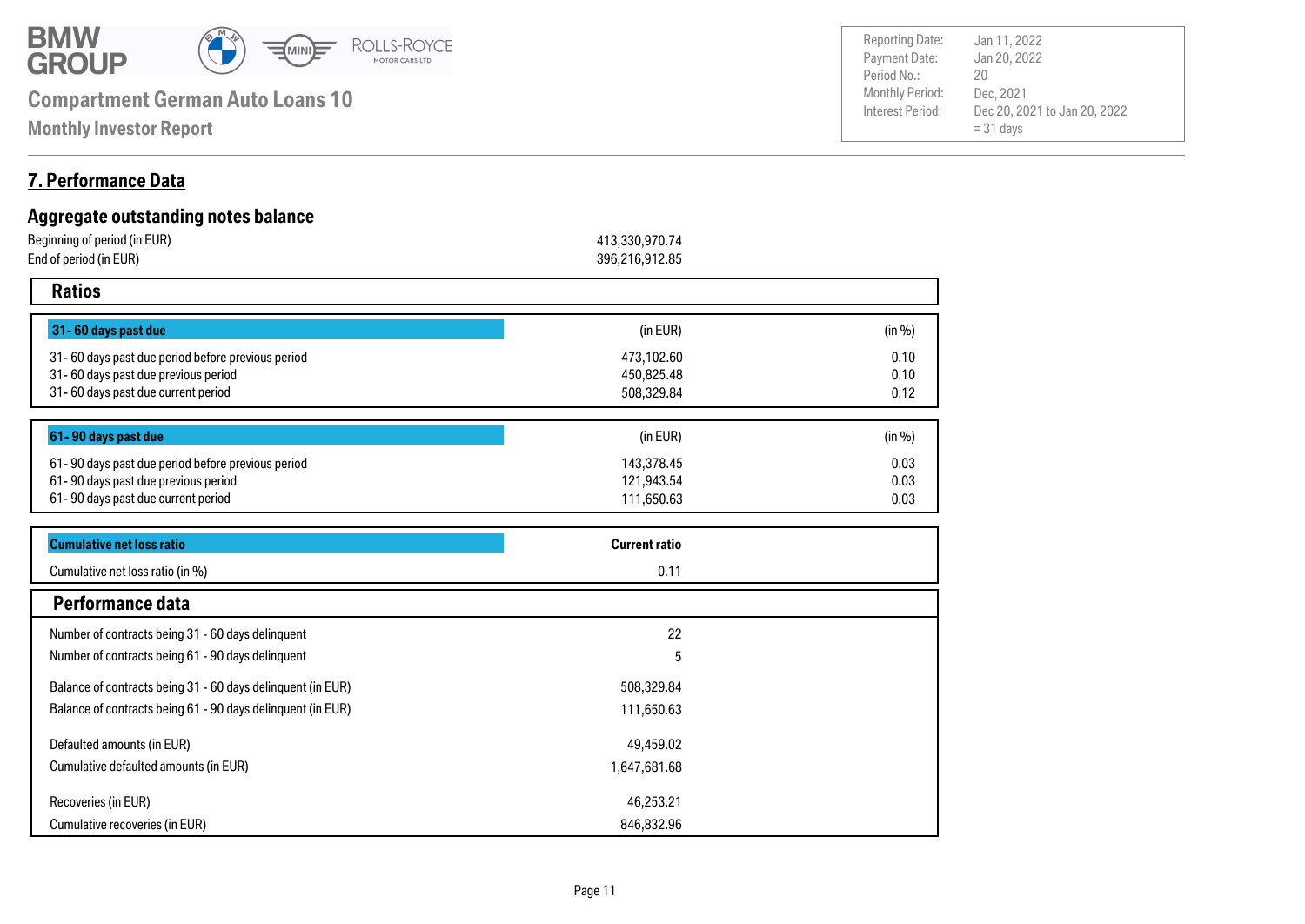

### **8. Defaulted Amount & Recovery Amount**

### **(as at end of Monthly Period)**

| <b>Collection</b><br>Period | No. of Defaulted<br>Agreements in<br><b>Collection Period</b> | <b>Defaulted Amount in</b><br><b>Collection Period</b><br>(in EUR) | <b>Cumulative Defaulted</b><br><b>Amount since Initial</b><br><b>Cut-Off Date</b><br>(in EUR) | <b>Cumulative Amount</b><br>of Purchased<br><b>Receivables</b><br>(in EUR) | <b>Cumulative</b><br><b>Default Ratio</b><br>(in %) | <b>Recovery Amount in</b><br><b>Collection Period</b><br>(in EUR) | <b>Cumulative Recoveries</b><br>since Initial Cut-Off<br><b>Date</b><br>(in EUR) | <b>Cumulative Net</b><br>Losses<br>(in EUR) | Cumulative<br>Net Loss<br>Ratio<br>(in %) |
|-----------------------------|---------------------------------------------------------------|--------------------------------------------------------------------|-----------------------------------------------------------------------------------------------|----------------------------------------------------------------------------|-----------------------------------------------------|-------------------------------------------------------------------|----------------------------------------------------------------------------------|---------------------------------------------|-------------------------------------------|
| Apr - 20                    | 0                                                             | n/a                                                                | n/a                                                                                           | 756,749,990.28                                                             | n/a                                                 | n/a                                                               | n/a                                                                              | n/a                                         | n/a                                       |
| May - 20                    | 5                                                             | 25.82                                                              | 25.82                                                                                         | 756,749,990.28                                                             | 0.00                                                | 0.00                                                              | 0.00                                                                             | 25.82                                       | 0.00                                      |
| June - 20                   | 12                                                            | 61.27                                                              | 87.09                                                                                         | 756,749,990.28                                                             | 0.00                                                | 0.00                                                              | 0.00                                                                             | 87.09                                       | 0.00                                      |
| July - 20                   | 11                                                            | 32,697.91                                                          | 32,785.00                                                                                     | 756,749,990.28                                                             | 0.00                                                | 28,084.92                                                         | 28,084.92                                                                        | 4,700.08                                    | 0.00                                      |
| Aug - 20                    |                                                               | 16.57                                                              | 32,801.57                                                                                     | 756,749,990.28                                                             | 0.00                                                | $-5.15$                                                           | 28,079.77                                                                        | 4,721.80                                    | 0.00                                      |
| Sept - 20                   | 6                                                             | 9.87                                                               | 32,811.44                                                                                     | 756,749,990.28                                                             | 0.00                                                | $-5.15$                                                           | 28,074.62                                                                        | 4,736.82                                    | 0.00                                      |
| Oct - 20                    | 11                                                            | 51,758.83                                                          | 84,570.27                                                                                     | 756,749,990.28                                                             | 0.01                                                | 40,740.50                                                         | 68,815.12                                                                        | 15,755.15                                   | 0.00                                      |
| Nov - 20                    | 5                                                             | 32,993.26                                                          | 117,563.53                                                                                    | 756,749,990.28                                                             | 0.02                                                | 31,433.33                                                         | 100,248.45                                                                       | 17,315.08                                   | 0.00                                      |
| Dec - 20                    |                                                               | $-35.27$                                                           | 117,528.26                                                                                    | 756,749,990.28                                                             | 0.02                                                | $-59.05$                                                          | 100,189.40                                                                       | 17,338.86                                   | 0.00                                      |
| Jan - 21                    | 12                                                            | 127,585.81                                                         | 245,114.07                                                                                    | 756,749,990.28                                                             | 0.03                                                | 71,896.03                                                         | 172,085.43                                                                       | 73,028.64                                   | 0.01                                      |
| Feb - 21                    | $\overline{ }$                                                | 171,454.19                                                         | 416,568.26                                                                                    | 756,749,990.28                                                             | 0.06                                                | 95,984.27                                                         | 268,069.70                                                                       | 148,498.56                                  | 0.02                                      |
| Mar - 21                    | 11                                                            | 129,300.59                                                         | 545,868.85                                                                                    | 756,749,990.28                                                             | 0.07                                                | 9,586.57                                                          | 277,656.27                                                                       | 268,212.58                                  | 0.04                                      |
| Apr - 21                    | 17                                                            | 187,655.60                                                         | 733,524.45                                                                                    | 756,749,990.28                                                             | 0.10                                                | 56,235.55                                                         | 333,891.82                                                                       | 399,632.63                                  | 0.05                                      |
| May - 21                    | 13                                                            | 151,945.16                                                         | 885,469.61                                                                                    | 756.749.990.28                                                             | 0.12                                                | 56.650.45                                                         | 390.542.27                                                                       | 494,927.34                                  | 0.07                                      |
| June - 21                   | 18                                                            | 147,990.62                                                         | 1,033,460.23                                                                                  | 756,749,990.28                                                             | 0.14                                                | 82,936.44                                                         | 473,478.71                                                                       | 559,981.52                                  | 0.07                                      |
| <b>July - 21</b>            | 8                                                             | 177,590.63                                                         | 1,211,050.86                                                                                  | 756,749,990.28                                                             | 0.16                                                | 89,884.06                                                         | 563,362.77                                                                       | 647,688.09                                  | 0.09                                      |
| Aug - 21                    | 9                                                             | 32,825.58                                                          | 1,243,876.44                                                                                  | 756,749,990.28                                                             | 0.16                                                | 10,234.29                                                         | 573,597.06                                                                       | 670,279.38                                  | 0.09                                      |
| Sept - 21                   | 8                                                             | 95,648.04                                                          | 1,339,524.48                                                                                  | 756,749,990.28                                                             | 0.18                                                | 31.061.79                                                         | 604,658.85                                                                       | 734,865.63                                  | 0.10                                      |
| $Oct - 21$                  | 15                                                            | 159,267.83                                                         | 1,498,792.31                                                                                  | 756,749,990.28                                                             | 0.20                                                | 112,360.19                                                        | 717,019.04                                                                       | 781,773.27                                  | 0.10                                      |
| Nov - 21                    | 11                                                            | 99,430.35                                                          | 1,598,222.66                                                                                  | 756,749,990.28                                                             | 0.21                                                | 83,560.71                                                         | 800,579.75                                                                       | 797,642.91                                  | 0.11                                      |
| Dec - 21                    | 11                                                            | 49,459.02                                                          | 1,647,681.68                                                                                  | 756,749,990.28                                                             | 0.22                                                | 46,253.21                                                         | 846,832.96                                                                       | 800,848.72                                  | 0.11                                      |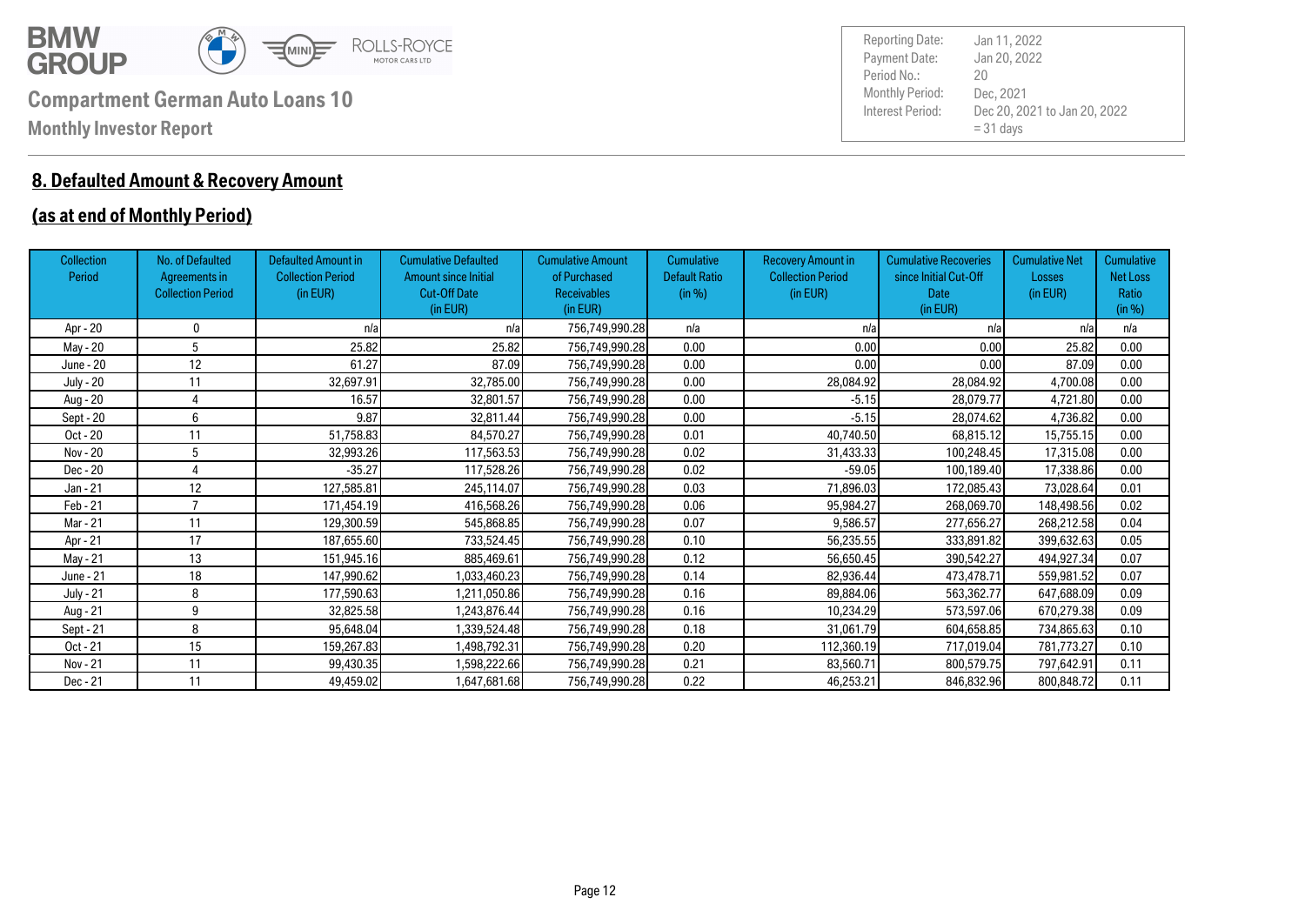

**Monthly Investor Report**

**9. Defaulted Amount & Recovery Amount - Loan Level Data**

#### Applicable only if loans have defaulted. Does not include defaulted amounts less than 10 EUR.

|                | Month / Year | Month / Year | <b>Initial Principal</b> | Principal      | <b>Recovery Total</b> | Principal             | Object      | Vehicle                           | <b>Customer</b> | <b>Out of Deal</b> |
|----------------|--------------|--------------|--------------------------|----------------|-----------------------|-----------------------|-------------|-----------------------------------|-----------------|--------------------|
|                | of Default   | of Loan      | <b>Balance</b>           | <b>Balance</b> | (in EUR)              | <b>Balance End of</b> | <b>Type</b> | <b>Series</b>                     | <b>Type</b>     | (Month/            |
|                |              | Origination  | (in EUR)                 | of Loan at     |                       | Period                | (new /      |                                   | (private /      | Year)              |
|                |              |              |                          | <b>Default</b> |                       | (in EUR)              | used)       |                                   | commercial)     |                    |
|                |              |              |                          | (in EUR)       |                       |                       |             |                                   |                 |                    |
| $\mathbf{1}$   | July - 20    | Jan - 20     | 23.341.05                | 23.169.28      | 17.274.74             | 5.894.54              | New         | 1 Series                          | Private         |                    |
| $\overline{2}$ | Oct - 20     | Oct - 19     | 17.004.33                | 16.438.30      | 12.285.00             | 4.153.30              | Used        | 4 Series                          | Private         |                    |
| 3              | Oct - 20     | Nov - 19     | 35.273.11                | 35.273.11      | 28,455,50             | 6,817,61              | Used        | 2 Series                          | Private         |                    |
| $\overline{4}$ | Nov - 20     | Nov - 19     | 14.138.13                | 13.862.18      | 13.862.18             | 0.00                  | Used        | 3 Series                          | Private         |                    |
| 5              | Nov - 20     | Jan - 20     | 20.981.25                | 20.451.09      | 20.451.09             | 0.00                  | Used        | Non BMW Group (incl. Motorcycles) | Commercial      |                    |
| 6              | Jan - 21     | Jan - 20     | 21.076.09                | 19.976.40      | 8.733.96              | 11.242.44             | Used        | 5 Series                          | Commercial      |                    |
| $\overline{7}$ | Jan - 21     | July - 19    | 50.163.37                | 46.920.86      | 37.671.62             | 9.249.24              | New         | X6 Series                         | Commercial      |                    |
| 8              | Jan - 21     | Apr - 19     | 19.280.57                | 19.280.57      | 0.00                  | 19.280.57             | New         | Non BMW Group (incl. Motorcycles) | Commercial      |                    |
| 9              | Jan - 21     | Mav - 19     | 7.892.67                 | 6.772.90       | 6.772.90              | 0.00                  | Used        | 3 Series                          | Private         |                    |
| 10             | Feb - 21     | Feb - 20     | 20.405.55                | 9.152.96       | $-8.20$               | 9.161.16              | Used        | 1 Series                          | Commercial      |                    |
| 11             | $Feb - 21$   | Jan - 20     | 77.160.70                | 73.763.75      | 40.420.46             | 33.343.29             | New         | 6 Series                          | Commercial      |                    |
| 12             | Feb - 21     | July - 19    | 51.151.49                | 47.721.20      | 27.852.36             | 19.868.84             | New         | 5 Series                          | Commercial      |                    |
| 13             | Feb - 21     | Jan - 20     | 30.270.81                | 30.270.81      | 21.818.61             | 8.452.20              | New         | 1 Series                          | Commercial      |                    |
| 14             | Mar - 21     | Feb - 20     | 42.434.40                | 42.111.59      | 0.00                  | 42.111.59             | New         | 3 Series                          | Commercial      |                    |
| 15             | Mar - 21     | Feb - 20     | 33.576.63                | 32.608.57      | 0.00                  | 32.633.49             | New         | 2 Series                          | Private         |                    |
| 16             | Mar - 21     | Feb - 20     | 40.415.34                | 10.723.30      | 10.723.30             | 0.00                  | New         | 3 Series                          | Private         |                    |
| 17             | Mar - 21     | Feb - 20     | 42.764.23                | 42.073.61      | 0.00                  | 42.073.61             | New         | X3 Series                         | Commercial      |                    |
| 18             | Apr - 21     | Oct - 19     | 20.000.03                | 19.492.57      | 8.399.95              | 11.092.62             | New         | Non BMW Group (incl. Motorcycles) | Commercial      |                    |
| 19             | Apr - 21     | Sept - 19    | 19.831.69                | 19.321.77      | 8.939.41              | 10.382.36             | New         | Non BMW Group (incl. Motorcycles) | Commercial      |                    |
| 20             | Apr - 21     | Oct - 19     | 9.582.42                 | 9.375.62       | 0.00                  | 9.375.62              | Used        | 2 Series                          | Commercial      |                    |
| 21             | Apr - 21     | Oct - 19     | 9.399.44                 | 9.145.48       | 0.00                  | 9.145.48              | Used        | 1 Series                          | Commercial      |                    |
| 22             | Apr - 21     | Oct - 19     | 16.603.42                | 15.564.27      | 11.171.63             | 4.487.51              | New         | 1 Series                          | Commercial      |                    |
| 23             | Apr - 21     | Mar - 19     | 10.135.33                | 7.567.62       | 7.567.62              | 0.00                  | Used        | 2 Series                          | Private         |                    |
| 24             | Apr - 21     | $Feb - 20$   | 21.510.22                | 19.945.20      | 17.123.69             | 2.821.51              | New         | Other BMW Group                   | Private         |                    |
| 25             | Apr - 21     | Oct - 19     | 27.895.63                | 27.326.17      | 27.326.17             | 0.00                  | Used        | 3 Series                          | Private         |                    |
| 26             | Mav - 21     | Sept - 19    | 19.831.73                | 19.149.35      | 7.013.36              | 12.135.99             | New         | Non BMW Group (incl. Motorcycles) | Commercial      |                    |
| 27             | Mav - 21     | Jan - 19     | 23.073.14                | 22.840.77      | 20.927.03             | 1.913.74              | Used        | 4 Series                          | Private         |                    |
| 28             | Mav - 21     | Oct - 19     | 14.397.39                | 14.194.65      | 12.060.16             | 2.134.49              | Used        | 3 Series                          | Private         |                    |
| 29             | Mav - 21     | $Oct - 19$   | 15.599.50                | 14.950.50      | 0.00                  | 14.950.50             | New         | MIN                               | Commercial      |                    |
| 30             | Mav - 21     | Nov - 19     | 30.981.85                | 29.197.76      | 20.829.29             | 8.722.34              | New         | <b>MIN</b>                        | Commercial      |                    |
| 31             | June - 21    | Nov - 19     | 10.431.28                | 7.449.02       | 1.387.26              | 6.061.76              | Used        | X1 Series                         | Commercial      |                    |
| 32             | June - 21    | Nov - 19     | 5.372.82                 | 4.944.84       | 1.793.37              | 3.151.47              | Used        | 1 Series                          | Private         |                    |
| 33             | June - 21    | Nov - 19     | 46.155.83                | 39.553.10      | 27.943.91             | 11.609.19             | New         | 2 Series                          | Private         |                    |
| 34             | June - 21    | $Feb - 20$   | 14.697.77                | 14.143.79      | 14.143.79             | 0.00                  | Used        | 3 Series                          | Private         |                    |
| 35             | June - 21    | Oct - 19     | 33.159.86                | 29.011.36      | 16.848.93             | 12.162.43             | New         | 1 Series                          | Private         |                    |
| 36             | June - 21    | Nov - 19     | 11.041.35                | 10.575.53      | 0.00                  | 10.575.53             | Used        | Non BMW Group (incl. Motorcycles) | Commercial      |                    |
| 37             | June - 21    | Oct - 19     | 15.956.93                | 14.923.13      | 0.00                  | 14.923.13             | <b>Used</b> | 5 Series                          | Private         |                    |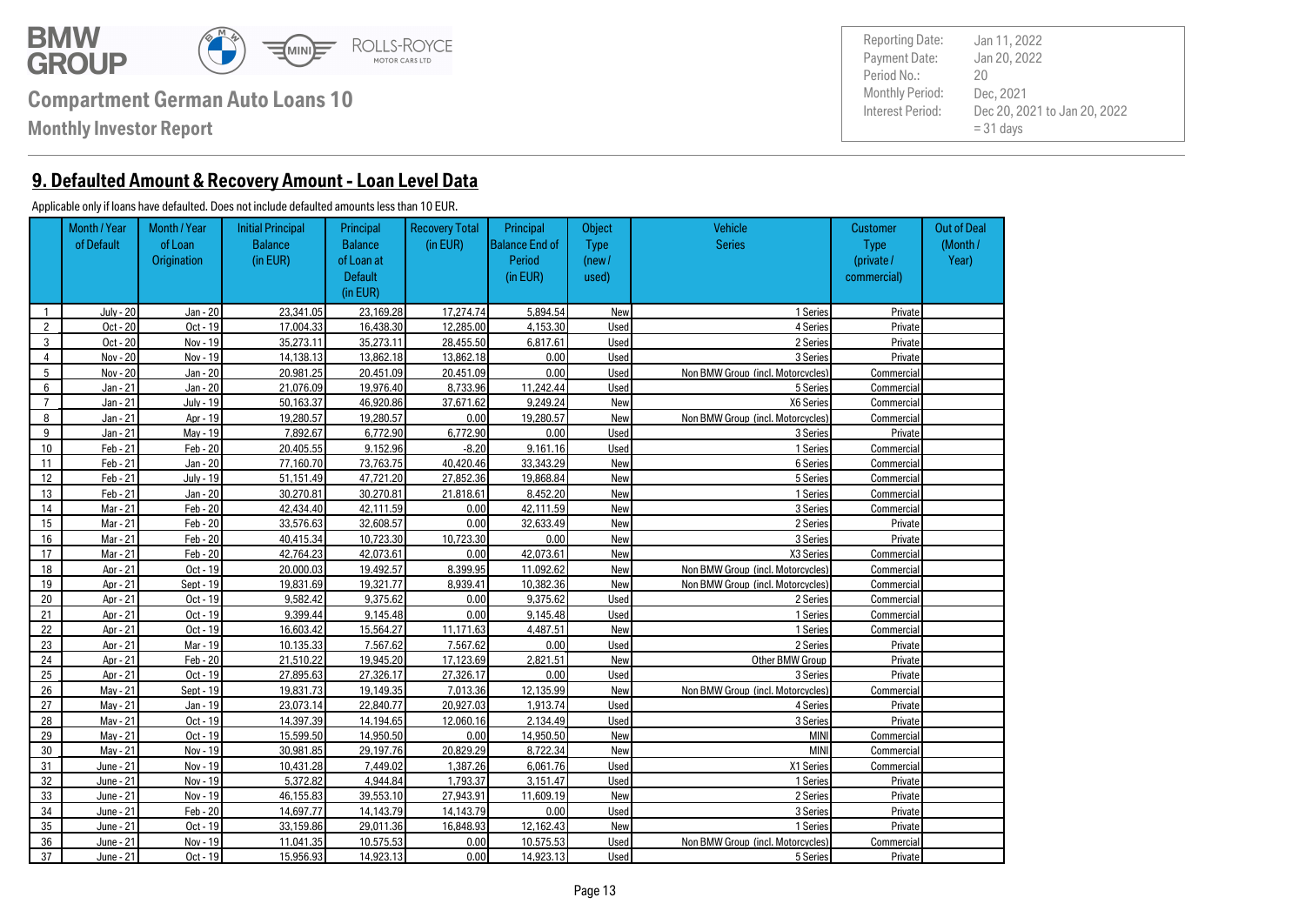

**Monthly Investor Report**

**9. Defaulted Amount & Recovery Amount - Loan Level Data**

#### Applicable only if loans have defaulted. Does not include defaulted amounts less than 10 EUR.

|    | Month / Year<br>of Default | Month / Year<br>of Loan<br><b>Origination</b> | <b>Initial Principal</b><br><b>Balance</b><br>(in EUR) | Principal<br><b>Balance</b><br>of Loan at<br><b>Default</b> | <b>Recovery Total</b><br>(in EUR) | Principal<br><b>Balance End of</b><br>Period<br>(in EUR) | Object<br>Type<br>(new /<br>used) | Vehicle<br><b>Series</b>          | <b>Customer</b><br><b>Type</b><br>(private /<br>commercial) | <b>Out of Deal</b><br>(Month/<br>Year) |
|----|----------------------------|-----------------------------------------------|--------------------------------------------------------|-------------------------------------------------------------|-----------------------------------|----------------------------------------------------------|-----------------------------------|-----------------------------------|-------------------------------------------------------------|----------------------------------------|
|    |                            |                                               |                                                        | (in EUR)                                                    |                                   |                                                          |                                   |                                   |                                                             |                                        |
| 38 | July - 21                  | Dec - 19                                      | 18.921.49                                              | 17.806.99                                                   | 9.420.09                          | 8.386.90                                                 | Used                              | Non BMW Group (incl. Motorcycles) | Commercial                                                  |                                        |
| 39 | <b>July - 21</b>           | $Feb - 20$                                    | 39.136.67                                              | 38.550.95                                                   | 0.00                              | 38.550.95                                                | New                               | 3 Series                          | Commercial                                                  |                                        |
| 40 | July - 21                  | Dec - 19                                      | 18.882.78                                              | 17.681.56                                                   | 9.330.80                          | 8.350.76                                                 | New                               | Non BMW Group (incl. Motorcycles) | Commercial                                                  |                                        |
| 41 | <b>July - 21</b>           | Feb - 20                                      | 62.970.33                                              | 59.321.82                                                   | 50.154.40                         | 9.167.42                                                 | New                               | X5 Series                         | Commercial                                                  |                                        |
| 42 | July - 21                  | Dec - 19                                      | 25.186.25                                              | 24.065.33                                                   | 22.486.60                         | 1.578.73                                                 | Used                              | X5 Series                         | Commercial                                                  |                                        |
| 43 | Aua - 21                   | $Oct - 19$                                    | 23.257.73                                              | 20.606.35                                                   | 13.680.88                         | 6.925.47                                                 | Used                              | 5 Series                          | Commercial                                                  |                                        |
| 44 | Aua - 21                   | Dec - 19                                      | 18.882.78                                              | 7.770.37                                                    | $-85.92$                          | 7.856.29                                                 | New                               | Non BMW Group (incl. Motorcycles) | Commercial                                                  |                                        |
| 45 | Aua - 21                   | $Feb - 20$                                    | 7.452.68                                               | 6.943.40                                                    | 0.00                              | 6.943.40                                                 | Used                              | Non BMW Group (incl. Motorcycles) | Commercial                                                  |                                        |
| 46 | Sept - 21                  | July - 19                                     | 9.664.12                                               | 7.326.27                                                    | 7.326.27                          | 0.00                                                     | Used                              | 3 Series                          | Commercial                                                  |                                        |
| 47 | Sept - 21                  | $Feb - 20$                                    | 45.993.04                                              | 40.724.16                                                   | 0.00                              | 40.724.16                                                | New                               | 5 Series                          | Commercial                                                  |                                        |
| 48 | Sept - 21                  | $Feb - 20$                                    | 15.695.33                                              | 14.592.97                                                   | 0.00                              | 14.592.97                                                | Used                              | 3 Series                          | Private                                                     |                                        |
| 49 | Oct - 21                   | Dec - 19                                      | 12.553.26                                              | 10.371.75                                                   | 5.298.00                          | 5.073.75                                                 | Used                              | 5 Series                          | Private                                                     |                                        |
| 50 | Oct - 21                   | Sept - 19                                     | 7.405.50                                               | 5.996.32                                                    | 3.921.82                          | 2.074.50                                                 | Used                              | 3 Series                          | Private                                                     |                                        |
| 51 | Oct - 21                   | July - 19                                     | 65.644.79                                              | 58.250.73                                                   | 58.250.73                         | 0.00                                                     | New                               | 7 Series                          | Commercial                                                  |                                        |
| 52 | Oct - 21                   | $Feb - 19$                                    | 97.630.39                                              | 15.661.76                                                   | 0.00                              | 15.661.76                                                | New                               | 5 Series                          | Commercial                                                  |                                        |
| 53 | Nov - 21                   | Sept - 19                                     | 41.482.97                                              | 32.886.87                                                   | 30.504.20                         | 2.382.67                                                 | Used                              | X5 Series                         | Commercial                                                  |                                        |
| 54 | Nov - 21                   | Apr - 19                                      | 6.704.68                                               | 3.480.98                                                    | 616.77                            | 2.864.21                                                 | Used                              | <b>MINI</b>                       | Private                                                     |                                        |
| 55 | Nov - 21                   | Apr - 19                                      | 21.716.71                                              | 10.775.78                                                   | 2.512.20                          | 8.263.58                                                 | Used                              | X3 Series                         | Private                                                     |                                        |
| 56 | Nov - 21                   | Jan - 20                                      | 20.976.46                                              | 18.664.37                                                   | 18.571.43                         | 92.94                                                    | Used                              | 5 Series                          | Commercial                                                  |                                        |
| 57 | Nov - 21                   | July - 19                                     | 42.362.80                                              | 556.24                                                      | 0.00                              | 556.24                                                   | Used                              | X5 Series                         | Commercial                                                  |                                        |
| 58 | Dec - 21                   | Nov - 19                                      | 12.756.24                                              | 10.382.62                                                   | 7.226.89                          | 3.155.73                                                 | Used                              | 5 Series                          | Commercial                                                  |                                        |
| 59 | July - 20                  | Apr - 19                                      | 9.839.05                                               | 9.484.92                                                    | 9.484.92                          | 0.00                                                     | Used                              | 2 Series                          | Private                                                     | Sept - 20                              |
| 60 | Apr - 21                   | Nov - 19                                      | 25.221.05                                              | 24.226.19                                                   | 2.595.20                          | 21.630.99                                                | Used                              | 5 Series                          | Private                                                     | Apr - 21                               |
| 61 | Jan - 21                   | Nov - 19                                      | 35.621.04                                              | 34.662.53                                                   | 28.014.82                         | 6.647.71                                                 | Used                              | X6 Series                         | Commercial                                                  | May - 21                               |
| 62 | Feb - 21                   | Nov - 19                                      | 9.731.46                                               | 9.043.88                                                    | 5.162.09                          | 3.881.79                                                 | Used                              | Non BMW Group (incl. Motorcycles) | Commercial                                                  | May - 21                               |
| 63 | June - 21                  | $Feb - 20$                                    | 39.620.91                                              | 7.944.40                                                    | 1.810.62                          | 6.133.78                                                 | Used                              | X4 Series                         | Private                                                     | June - 21                              |
| 64 | Apr - 21                   | Mav - 19                                      | 32.741.20                                              | 31.356.14                                                   | 21.921.34                         | 9.434.80                                                 | New                               | 4 Series                          | Commercial                                                  | <b>July - 21</b>                       |
| 65 | Mav - 21                   | Dec - 19                                      | 21.042.00                                              | 19.676.38                                                   | 12.928.29                         | 6.748.09                                                 | New                               | Non BMW Group (incl. Motorcycles) | Commercial                                                  | <b>July - 21</b>                       |
| 66 | Mav - 21                   | Nov - 19                                      | 20.893.19                                              | 19.520.94                                                   | 12.459.05                         | 7.061.89                                                 | New                               | Non BMW Group (incl. Motorcycles) | Commercial                                                  | <b>July - 21</b>                       |
| 67 | Sept - 21                  | Oct - 19                                      | 15.615.04                                              | 9.760.43                                                    | 2.247.40                          | 7.513.03                                                 | Used                              | 3 Series                          | Private                                                     | Sept - 21                              |
| 68 | Sept - 21                  | $Feb - 20$                                    | 11.883.47                                              | 137.05                                                      | 7.28                              | 129.77                                                   | Used                              | 7 Series                          | Private                                                     | Sept - 21                              |
| 69 | Aug - 21                   | Jan - 20                                      | 10.856.37                                              | 9.636.91                                                    | 9.091.64                          | 545.27                                                   | Used                              | <b>MINI</b>                       | Private                                                     | Nov - 21                               |
| 70 | Oct - 21                   | Dec - 19                                      | 59.161.31                                              | 51.078.62                                                   | 38.177.14                         | 12.901.48                                                | Used                              | 7 Series                          | Commercial                                                  | Dec - 21                               |
| 71 | Oct - 21                   | Nov - 19                                      | 20.560.36                                              | 17.312.70                                                   | 16.735.05                         | 577.65                                                   | Used                              | 2 Series                          | Private                                                     | Dec - 21                               |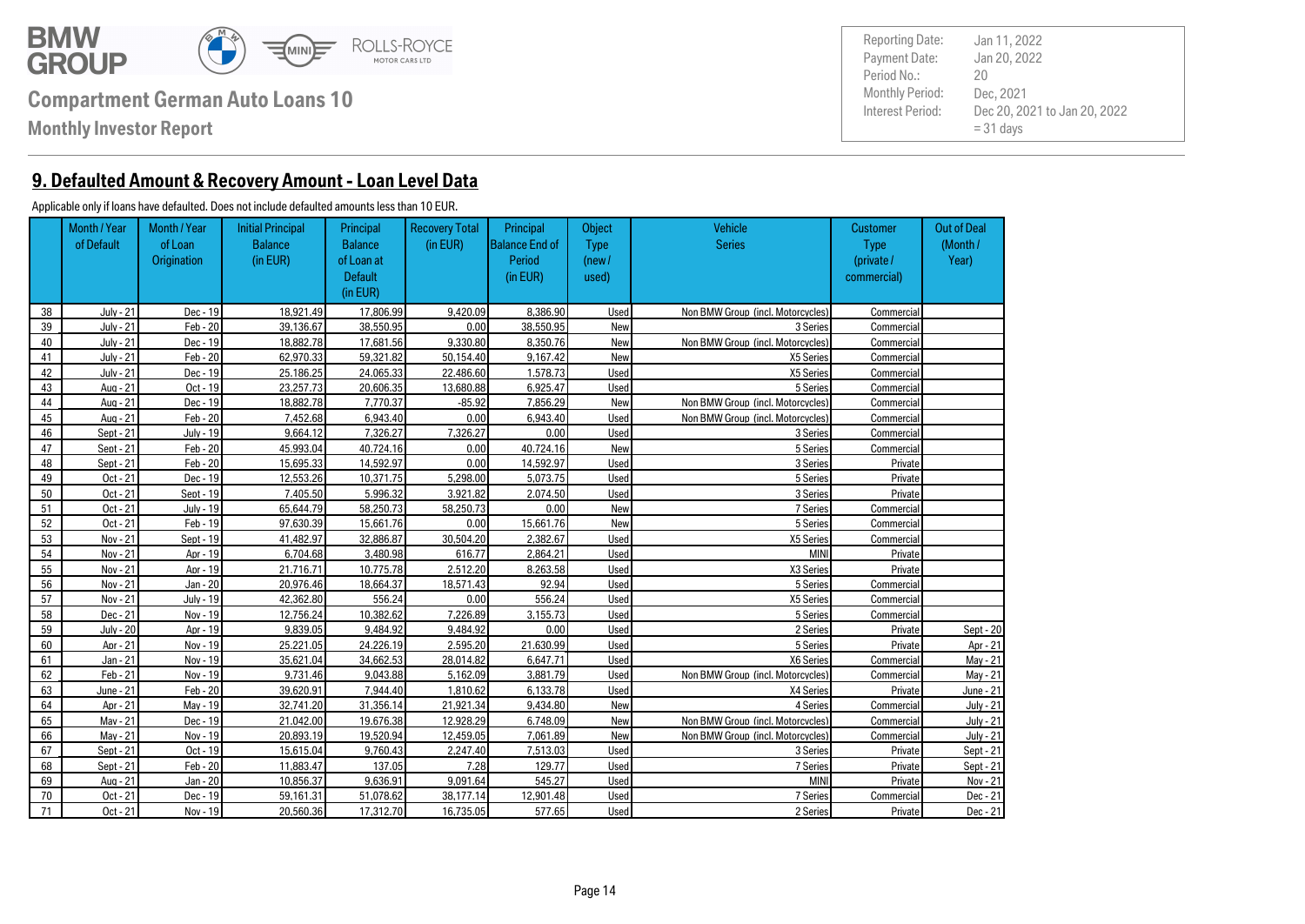

**Monthly Investor Report**

### **10. Outstanding Note Balance**

| 1. Note Balance                                              | <b>All Notes</b> | <b>Class A</b>        | <b>Class B</b> |  |
|--------------------------------------------------------------|------------------|-----------------------|----------------|--|
| Initial Note Information                                     |                  |                       |                |  |
| <b>ISIN</b> code                                             |                  | XS2161847269          | XS2161848150   |  |
| Currency                                                     |                  | <b>EUR</b>            | <b>EUR</b>     |  |
| Legal final maturity                                         |                  | May 2027              | May 2027       |  |
| Rating (Fitch   Moody's   S&P   DBRS)                        |                  | AAA   Aaa   N/A   N/A | N/A I          |  |
| Initial notes aggregate principal outstanding balance in EUR | 756,750,000.00   | 700,000,000.00        | 56,750,000.00  |  |
| Nominal amount per note in EUR                               |                  | 125,000.00            | 125,000.00     |  |
| Initial number of notes per class in EUR                     |                  | 5,600                 | 454            |  |
| <b>Current Note Information</b>                              |                  |                       |                |  |
| Notes aggregate principal outstanding balance in EUR - BoP   | 413,330,970.74   | 356,580,970.74        | 56,750,000.00  |  |
| Available distribution amount in EUR                         | 21,024,127.43    |                       |                |  |
| Redemption per class in EUR                                  |                  | 17,114,057.89         | 0,00           |  |
| Redemption per note in EUR                                   |                  | 3,056.08              | 0.00           |  |
| Notes aggregate principal outstanding balance in EUR - EoP   | 396,216,912.85   | 339,466,912.85        | 56,750,000.00  |  |
| Current pool factor                                          |                  | 0.48                  | 1.00           |  |

| 2. Payments to Investor per Note            | <b>Class A</b>       | <b>Class B</b>    |  |
|---------------------------------------------|----------------------|-------------------|--|
| Interest Type                               | <b>Floating Rate</b> | <b>Fixed Rate</b> |  |
| <b>Reference Rate</b>                       | 1M_EURIBOR           | <b>NONE</b>       |  |
| <b>Actual Interest Rate</b>                 | $-0.593\%$           | <b>NONE</b>       |  |
| Spread                                      | 0.700%               | <b>NONE</b>       |  |
| Coupon                                      | 0.107%               | 1.000%            |  |
| Day count fraction                          | Actual/360           | Actual/360        |  |
| Interest days                               | 31 days              | 31 days           |  |
| Principal outstanding per note in EUR - BoP | 63,675.17            | 125,000,00        |  |
| Principal repayment per note in EUR         | 3,056.08             | 0.00              |  |
| Principal outstanding per note in EUR - EoP | 60,619.09            | 125,000.00        |  |
| Interest payment per Note in EUR            | 5.87                 | 107.64            |  |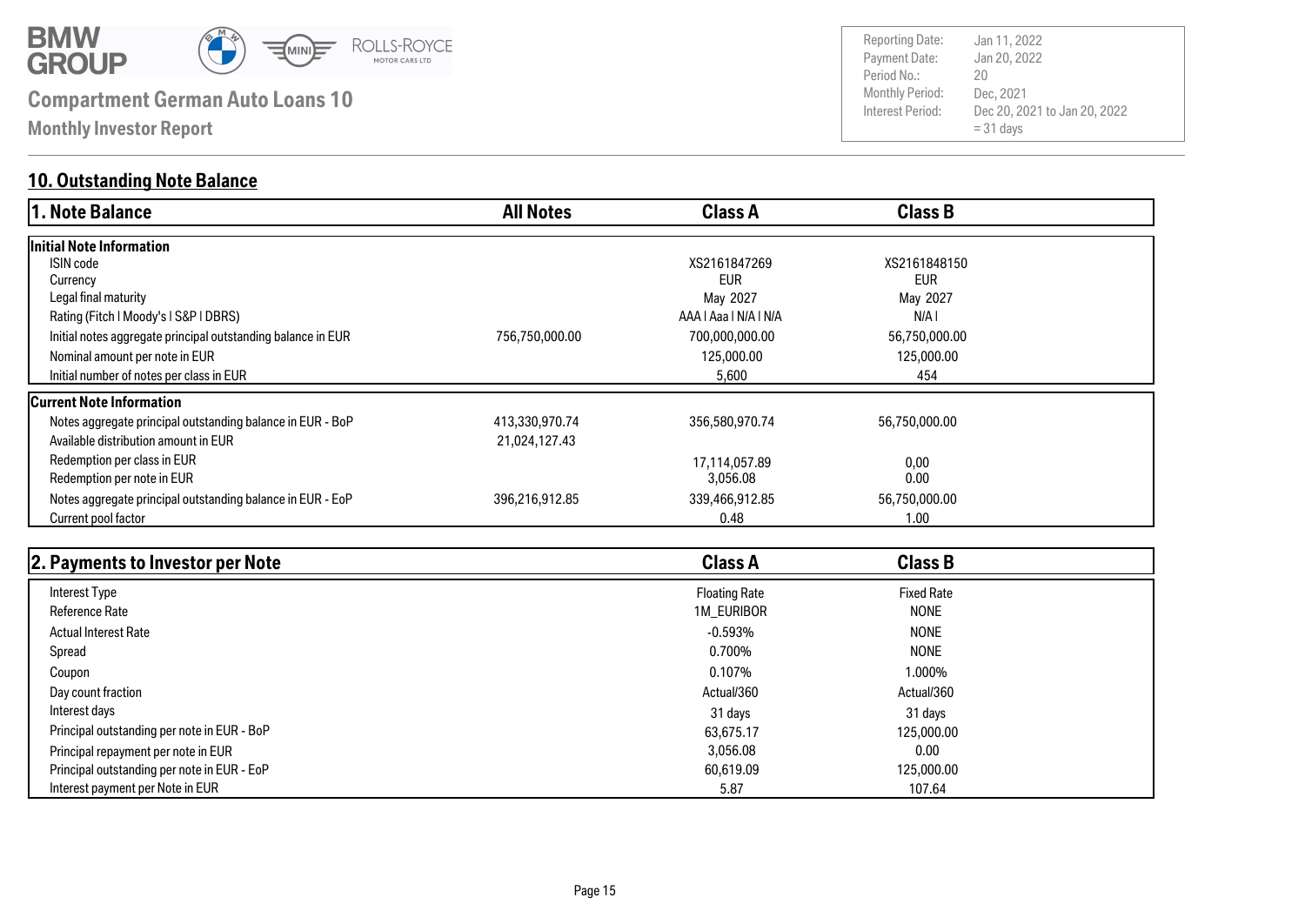

Payment Date: Period No.: Dec 20, 2021 to Jan 20, 2022  $= 31$  days Jan 20, 2022 Dec, 2021 20 Reporting Date: Jan 11, 2022

### **10. Outstanding Note Balance**

| <b>3. Credit Enhancement</b>           | <b>Initial Period</b><br>(in EUR) | <b>Initial CE</b><br>(in %) | <b>Current Period</b><br>(in EUR) | <b>Current CE</b><br>(in %) |
|----------------------------------------|-----------------------------------|-----------------------------|-----------------------------------|-----------------------------|
| Class A                                | 700.000.000.00                    | 8.00                        | 339,466,912.85                    | 21.03                       |
| Class B                                | 56,750,000.00                     | 0.50                        | 56,750,000.00                     | 7.68                        |
| Cash Reserve (+ Overcollateralisation) | 3,790,000.00                      | 0.00                        | 32,639,269.40                     | 0.00                        |

BMW Bank GmbH complies with the retention requirement of a material net economic interest in accordance with article 6 of the Securitisation Regulation. A minimum of 5.0% of the net economic interest will be retained on an ongoing basis in form of retention of the Class B Notes and Subordinated Loan.

### **4. Clean-Up Call Option**

 If the aggregate outstanding principal balance has been reduced to less than 10% of the aggregate outstanding principal balance at the Issue Date, the seller will have the option under the receivables purchase Agreement to acquire all outstanding purchased receivables.

| Aggregate outstanding principal balance at end of period (in EUR) | 425.066.182.25 |
|-------------------------------------------------------------------|----------------|
| Clean-Up option exercisable                                       | No             |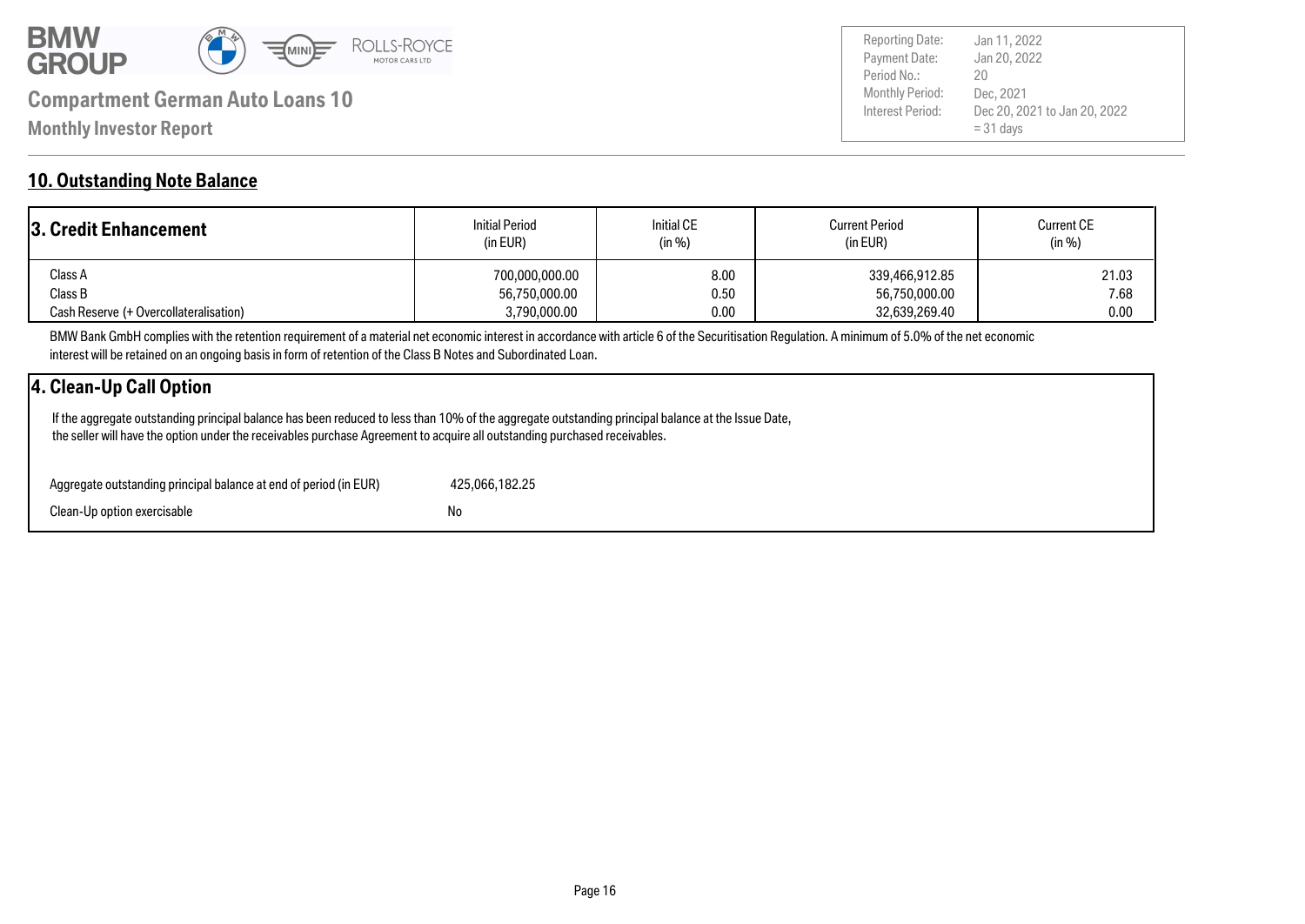

| Max: 479,000.00

# **Compartment German Auto Loans 10** Monthly Period:

**Monthly Investor Report**

### **11. Original Principal Balance**

Initial Portfolio as of origination of contract

| <b>Group (in EUR)</b><br>(by Original Principal Balance) | Original principal balance<br>(in EUR) | <b>Original Principal Balance</b><br>(in % of total) | <b>Number</b><br>of Contracts | <b>Number of Contracts</b><br>(in % of total) |
|----------------------------------------------------------|----------------------------------------|------------------------------------------------------|-------------------------------|-----------------------------------------------|
| 10.00 - 5,000.00                                         | 5,329,666.70                           | 0.65                                                 | 1,397                         | 3.70                                          |
| 5.000,01 - 10.000,00                                     | 41,632,525.51                          | 5.10                                                 | 5,310                         | 14.08                                         |
| 10.000,01 - 15.000,00                                    | 93,974,471.31                          | 11.51                                                | 7,452                         | 19.76                                         |
| 15.000,01 - 20.000,00                                    | 122,364,054.97                         | 14.99                                                | 6,998                         | 18.55                                         |
| 20.000,01 - 25.000,00                                    | 121,755,084.98                         | 14.91                                                | 5,430                         | 14.39                                         |
| 25.000,01 - 30.000,00                                    | 100,809,218.96                         | 12.35                                                | 3,675                         | 9.74                                          |
| 30.000,01 - 35.000,00                                    | 78,491,170.61                          | 9.61                                                 | 2,426                         | 6.43                                          |
| 35.000,01 - 40.000,00                                    | 58,962,317.24                          | 7.22                                                 | 1,575                         | 4.18                                          |
| 40.000,01 - 45.000,00                                    | 43,468,201.30                          | 5.32                                                 | 1,026                         | 2.72                                          |
| 145.000,01 - 50.000,00                                   | 35,153,064.85                          | 4.31                                                 | 744                           | 1.97                                          |
| 150.000,01 - 55.000,00                                   | 25,805,603.04                          | 3.16                                                 | 493                           | 1.31                                          |
| [55.000,01 - 60.000,00                                   | 19,223,282.94                          | 2.35                                                 | 335                           | 0.89                                          |
| >60.000,00                                               | 69,457,393.17                          | 8.51                                                 | 861                           | 2.28                                          |
| Total                                                    | 816,426,055.58                         | 100.00                                               | 37,722                        | 100.00                                        |
| Average:                                                 | 21,643.24                              |                                                      |                               |                                               |
| Min:                                                     | 692.00                                 |                                                      |                               |                                               |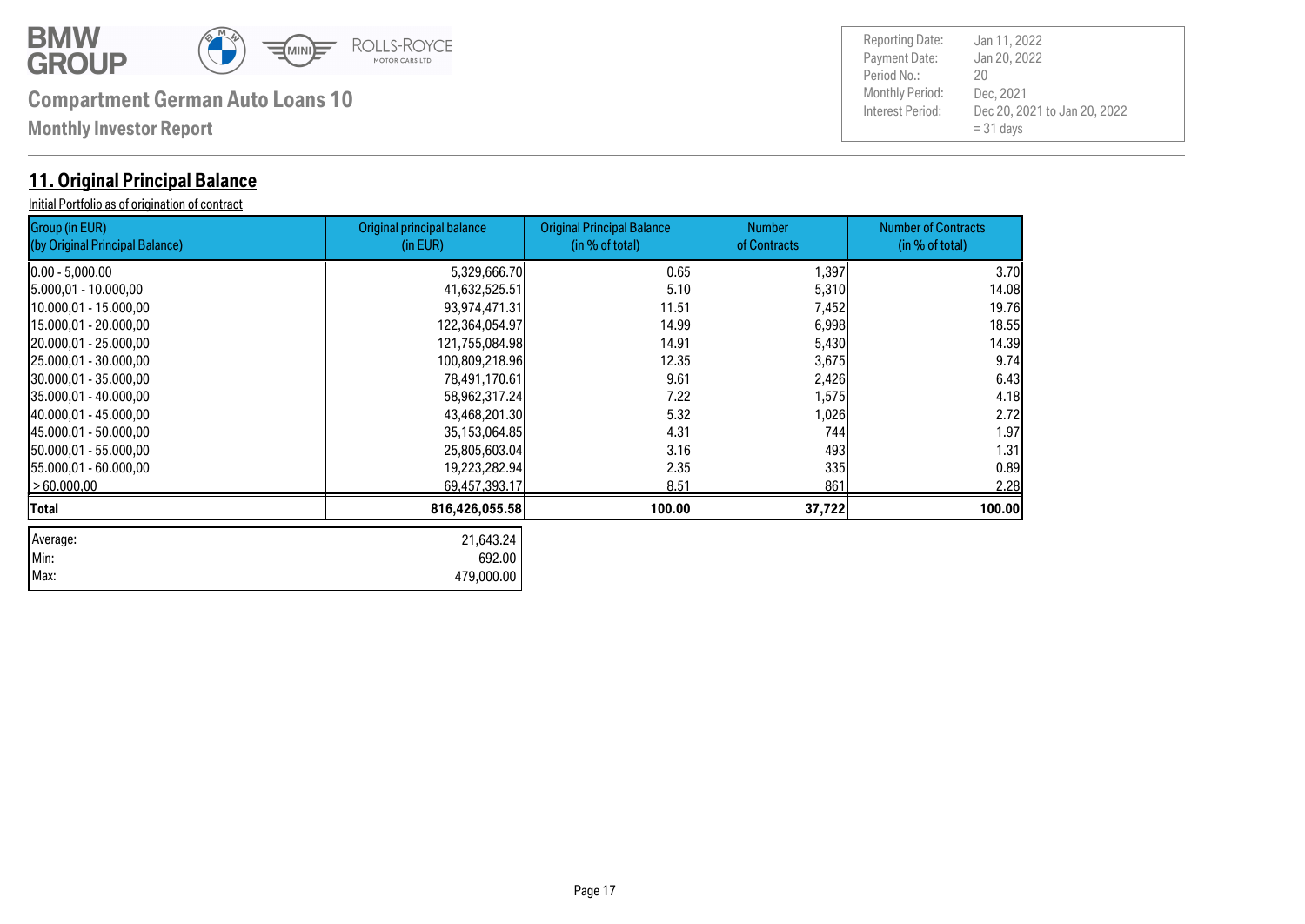

### **11a. Original Principal Balance (graph)**

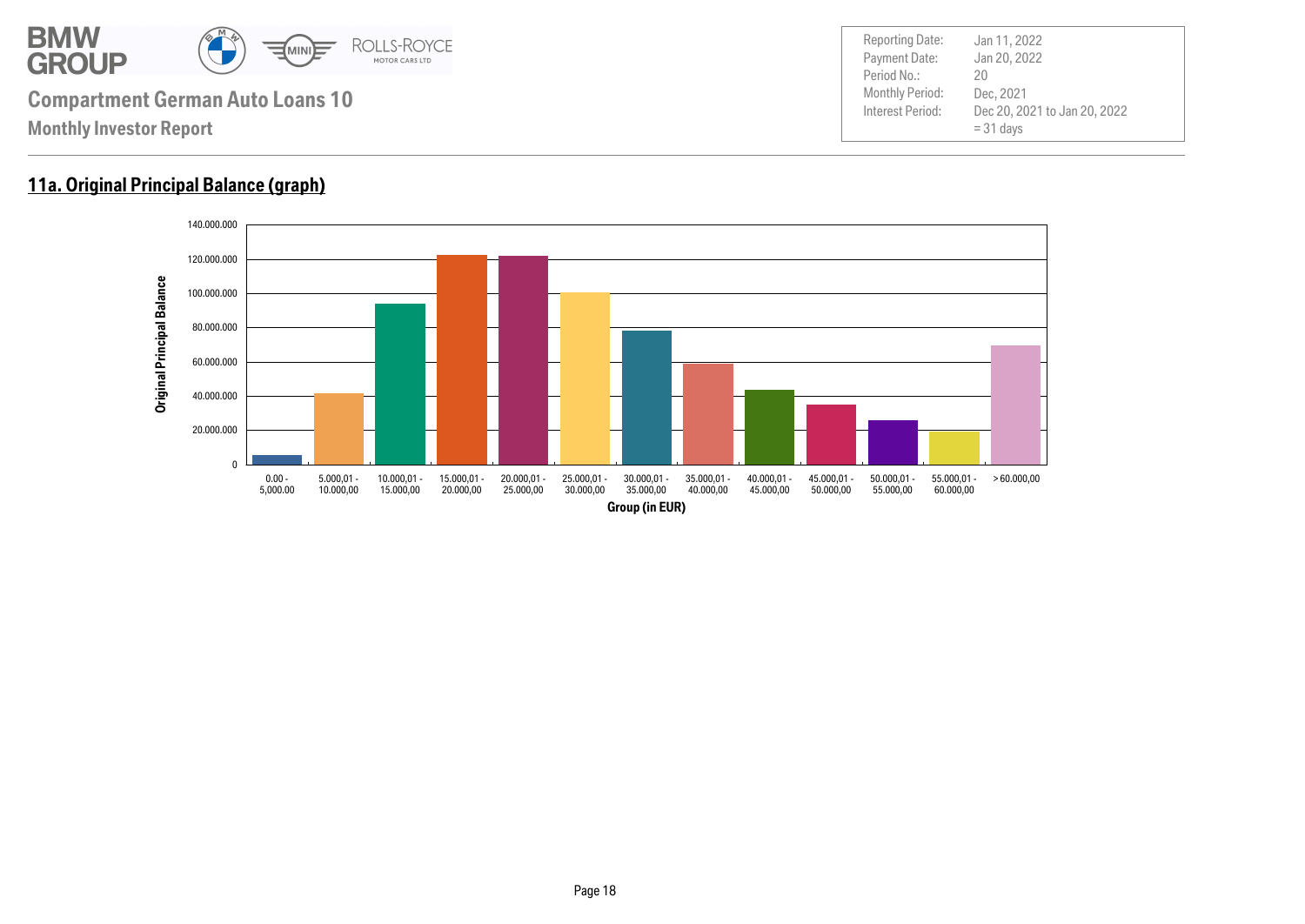![](_page_18_Picture_0.jpeg)

**Monthly Investor Report**

### **12. Aggregate Principal Balance**

#### Initial Portfolio

| Group (in EUR)         | <b>Aggregate Principal Balance</b><br>(in EUR) | <b>Aggregate Principal Balance</b><br>(in % of total) | <b>Number</b><br>of Contracts | <b>Number of Contracts</b><br>(in % of total) |
|------------------------|------------------------------------------------|-------------------------------------------------------|-------------------------------|-----------------------------------------------|
| $[0.00 - 5,000.00]$    | 7,886,650.60                                   | 1.04                                                  | 2,311                         | 6.13                                          |
| 5.000,01 - 10.000,00   | 47,220,759.76                                  | 6.24                                                  | 6,112                         | 16.20                                         |
| 10.000,01 - 15.000,00  | 97,244,547.15                                  | 12.85                                                 | 7,763                         | 20.58                                         |
| 15.000,01 - 20.000,00  | 118,067,966.67                                 | 15.60                                                 | 6,782                         | 17.98                                         |
| 20.000,01 - 25.000,00  | 110,171,821.44                                 | 14.56                                                 | 4,932                         | 13.07                                         |
| 25.000,01 - 30.000,00  | 91,573,664.01                                  | 12.10                                                 | 3,349                         | 8.88                                          |
| 30.000,01 - 35.000,00  | 69,182,280.45                                  | 9.14                                                  | 2,142                         | 5.68                                          |
| 35.000,01 - 40.000,00  | 50,210,892.86                                  | 6.64                                                  | 1,344                         | 3.56                                          |
| 40.000,01 - 45.000,00  | 41,360,529.81                                  | 5.47                                                  | 977                           | 2.59                                          |
| 145.000.01 - 50.000.00 | 27,930,843.02                                  | 3.69                                                  | 590                           | 1.56                                          |
| 150.000,01 - 55.000,00 | 22,527,171.84                                  | 2.98                                                  | 431                           | 1.14                                          |
| 155.000,01 - 60.000,00 | 14,807,031.59                                  | 1.96                                                  | 258                           | 0.68                                          |
| > 60.000,00            | 58,565,831.08                                  | 7.74                                                  | 731                           | 1.94                                          |
| Total                  | 756,749,990.28                                 | 100.00                                                | 37,722                        | 100.00                                        |
| Average:               | 20,061.24                                      |                                                       |                               |                                               |
| Min:                   | 236.95                                         |                                                       |                               |                                               |
| Max:                   | 431,196.02                                     |                                                       |                               |                                               |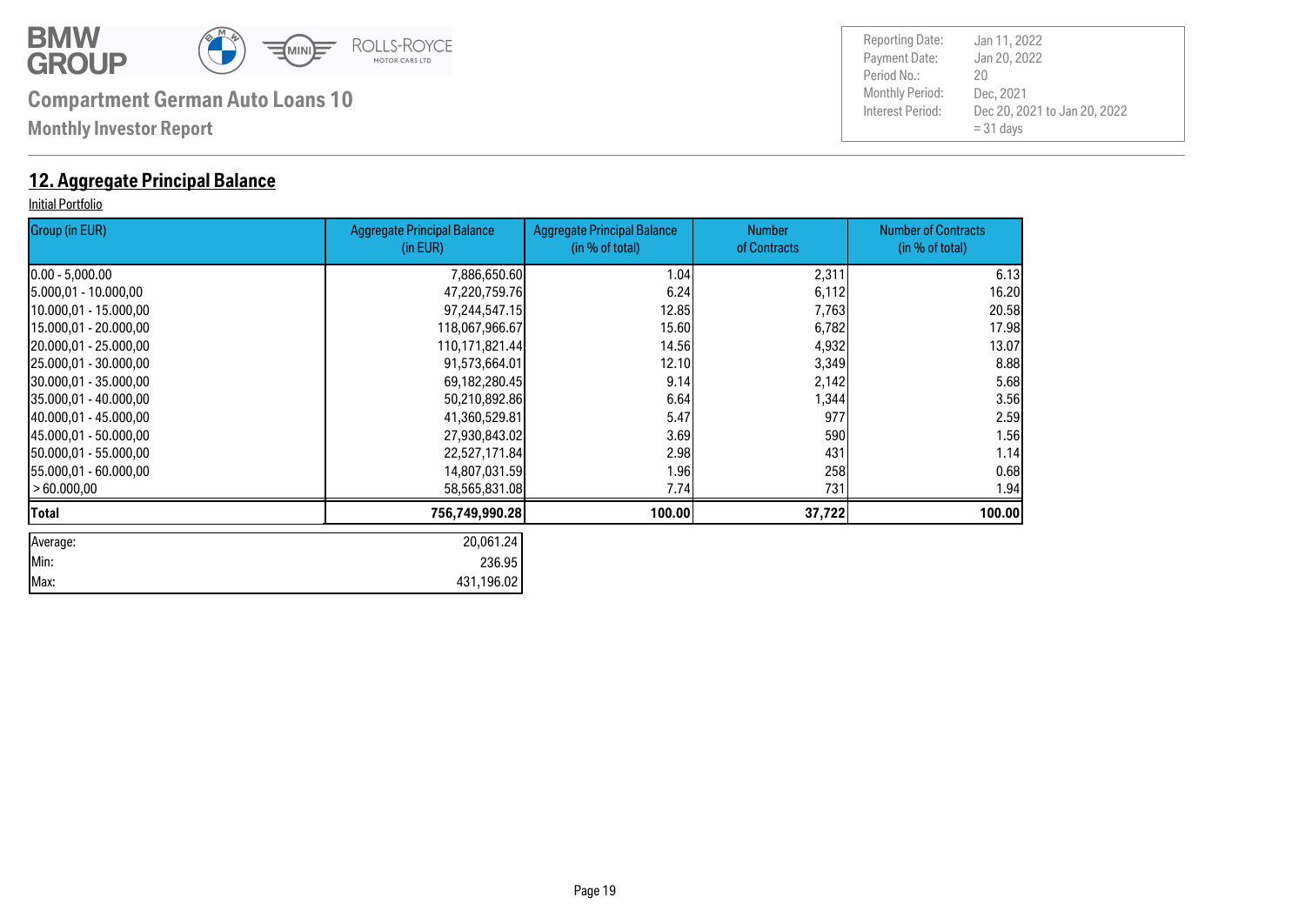![](_page_19_Picture_0.jpeg)

### **12a. Aggregate Principal Balance (graph)**

![](_page_19_Figure_2.jpeg)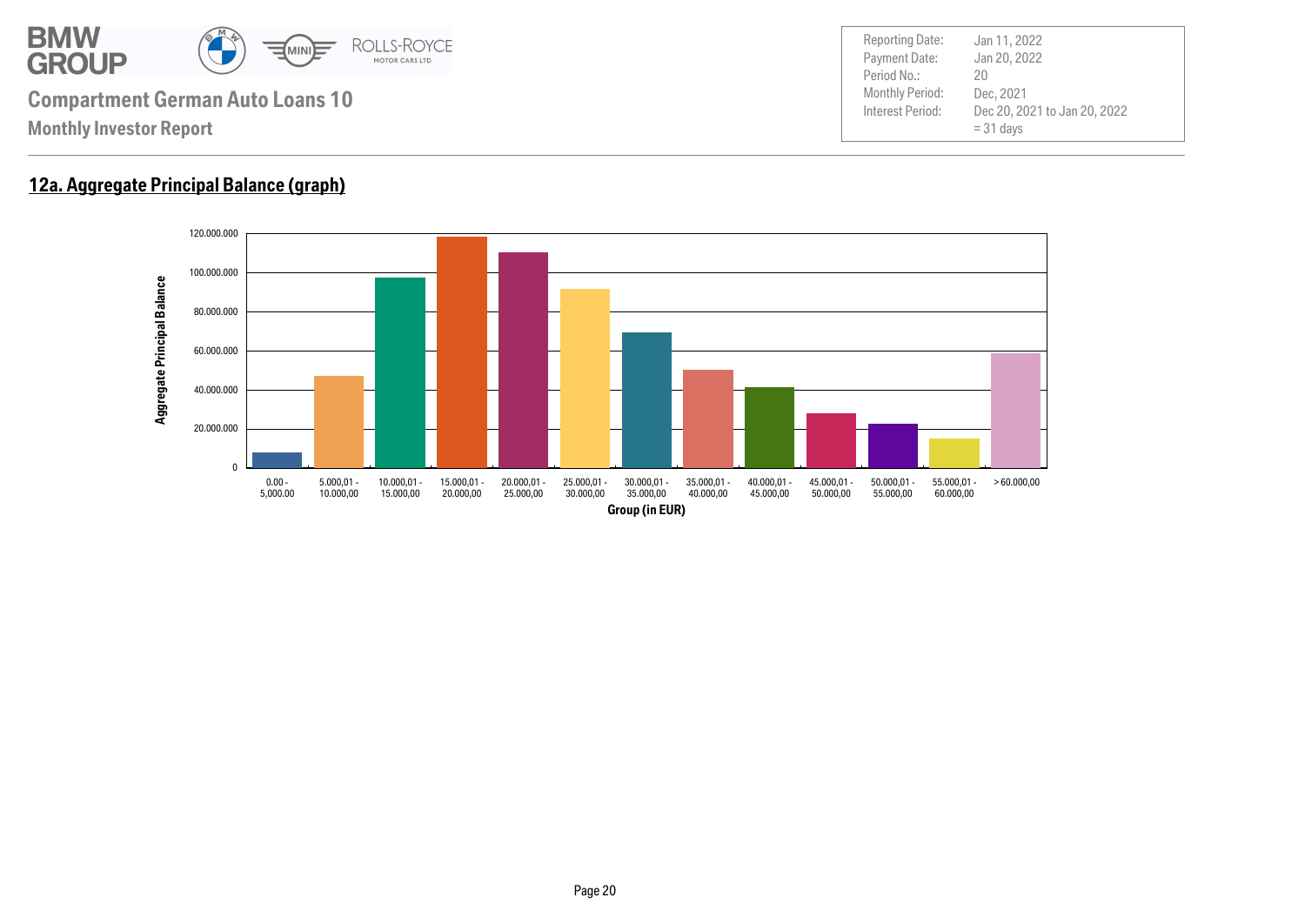![](_page_20_Picture_0.jpeg)

**Monthly Investor Report**

# **13. Aggregate Outstanding Principal Balance**<br>**Portfolio as of:** Dec 31, 2021

Dec 31, 2021

| Group<br>(in EUR)      | <b>Aggregate Outstanding</b><br><b>Principal Balance</b><br>(in EUR) | <b>Aggregate Outstanding</b><br><b>Principal Balance</b><br>(in % of total) | <b>Number</b><br>of Contracts | <b>Number of Contracts</b><br>(in % of total) |
|------------------------|----------------------------------------------------------------------|-----------------------------------------------------------------------------|-------------------------------|-----------------------------------------------|
| $0.00 - 5,000.00$      | 9,878,065.68                                                         | 2.32                                                                        | 5,190                         | 18.54                                         |
| 5.000,01 - 10.000,00   | 42,794,874.98                                                        | 10.07                                                                       | 5,619                         | 20.08                                         |
| 10.000,01 - 15.000,00  | 70,502,934.48                                                        | 16.59                                                                       | 5,693                         | 20.34                                         |
| 15.000,01 - 20.000,00  | 72,141,203.63                                                        | 16.97                                                                       | 4,166                         | 14.88                                         |
| 20.000,01 - 25.000,00  | 62,035,605.26                                                        | 14.59                                                                       | 2,782                         | 9.94                                          |
| 25.000,01 - 30.000,00  | 45,009,153.99                                                        | 10.59                                                                       | 1,647                         | 5.88                                          |
| 30.000,01 - 35.000,00  | 33,293,302.57                                                        | 7.83                                                                        | 1,030                         | 3.68                                          |
| 35.000,01 - 40.000,00  | 25,008,770.86                                                        | 5.88                                                                        | 669                           | 2.39                                          |
| 140.000,01 - 45.000,00 | 16,555,473.07                                                        | 3.89                                                                        | 392                           | 1.40                                          |
| 45.000,01 - 50.000,00  | 13,088,526.11                                                        | 3.08                                                                        | 276                           | 0.99                                          |
| 50.000,01 - 55.000,00  | 7,803,746.76                                                         | 1.84                                                                        | 149                           | 0.53                                          |
| [55.000,01 - 60.000,00 | 5,681,469.29                                                         | 1.34                                                                        | 99                            | 0.35                                          |
| >60.000,00             | 21,273,055.57                                                        | 5.00                                                                        | 278                           | 0.99                                          |
| Total                  | 425,066,182.25                                                       | 100.00                                                                      | 27,990                        | 100.00                                        |
| WA:                    | 15,186.36                                                            |                                                                             |                               |                                               |
| Min:                   | 0.00                                                                 |                                                                             |                               |                                               |
| Max:                   | 191,572.32                                                           |                                                                             |                               |                                               |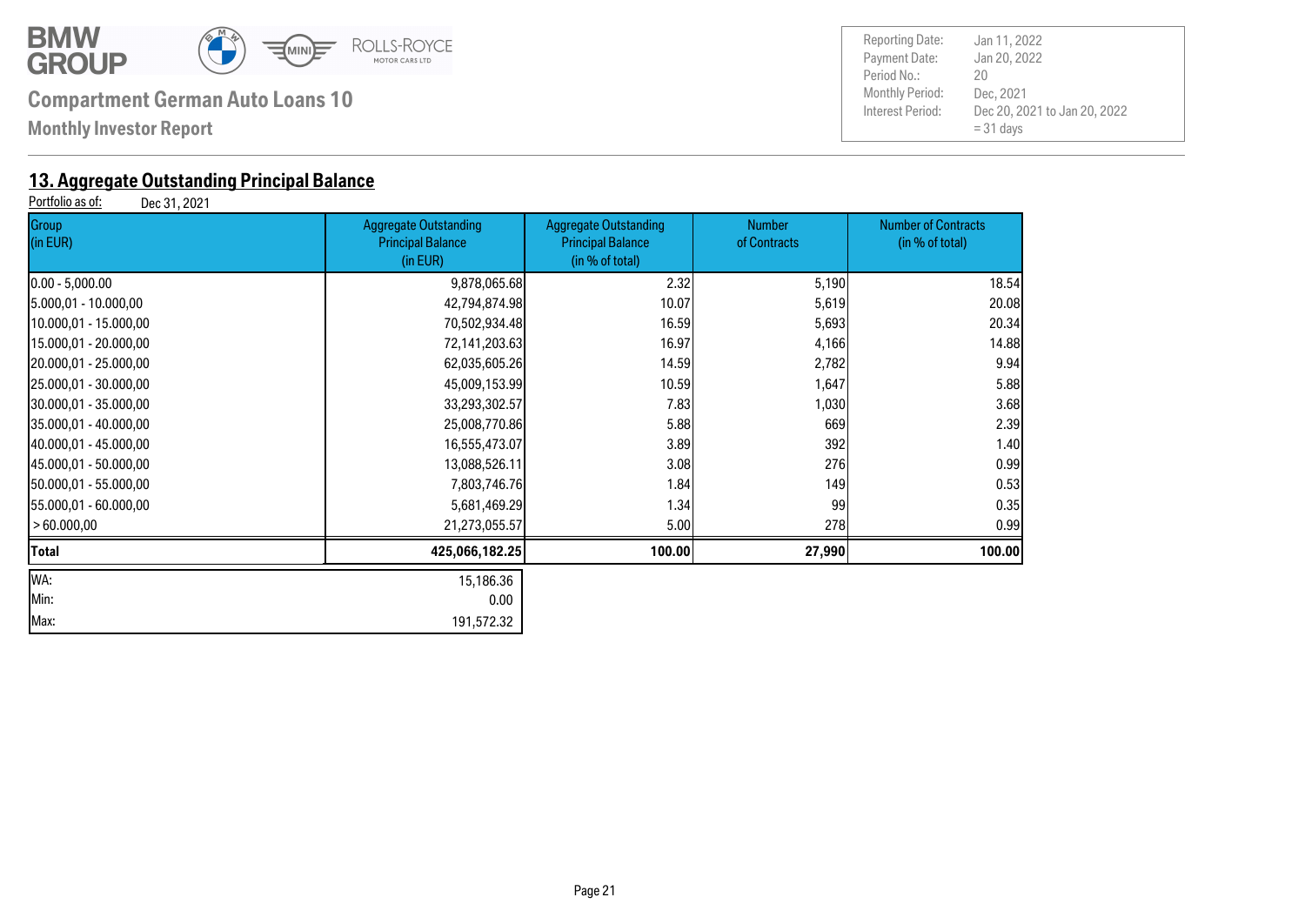![](_page_21_Picture_0.jpeg)

### **13a. Aggregate Outstanding Principal Balance (graph)**

![](_page_21_Figure_3.jpeg)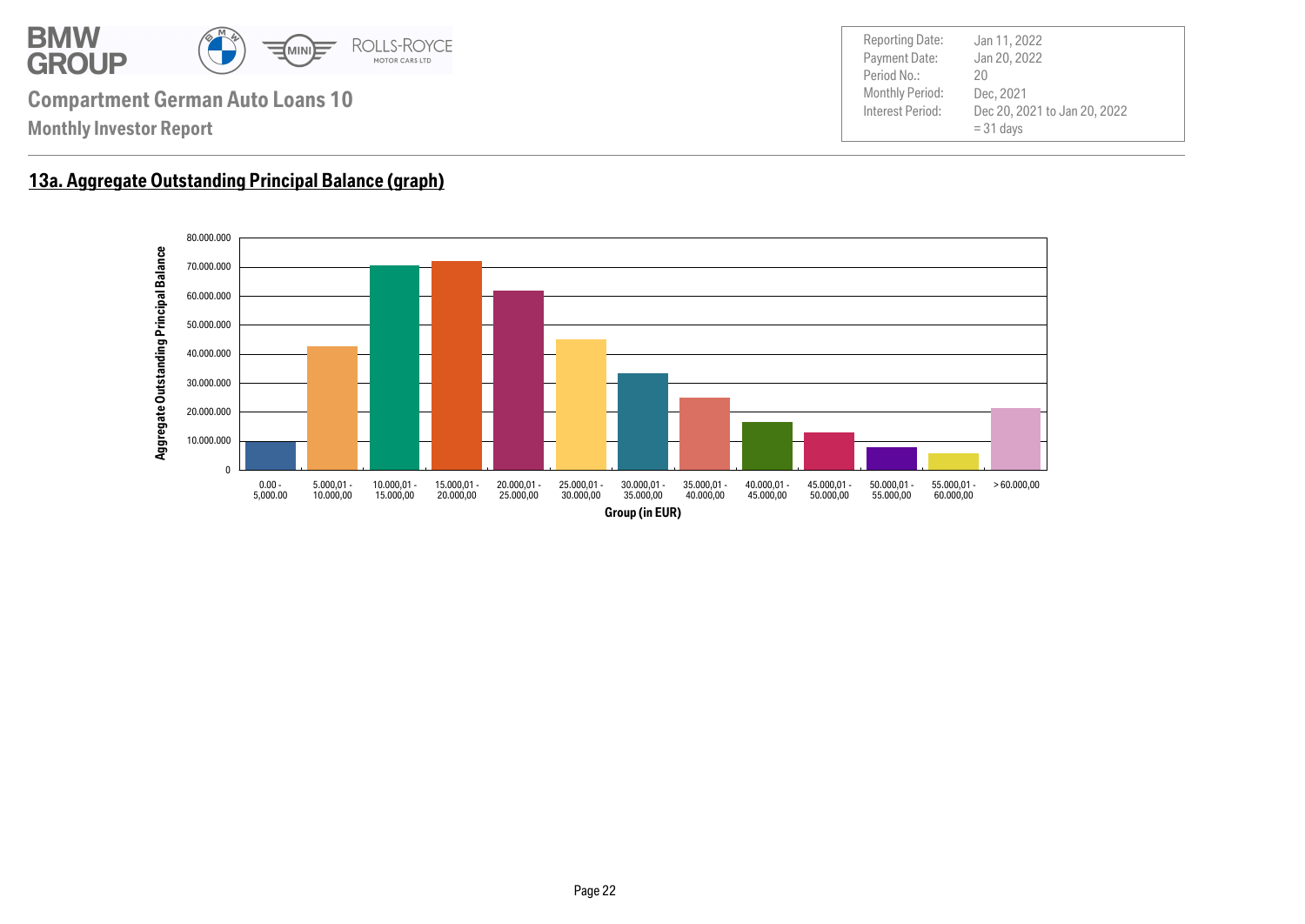![](_page_22_Picture_0.jpeg)

**Monthly Investor Report**

### **14. Down Payments**

Portfolio as of: Dec 31, 2021

| <b>Down Payment</b>                                        | <b>Aggregate Outstanding</b><br><b>Principal Balance</b><br>(in EUR) | <b>Aggregate Outstanding</b><br><b>Principal Balance</b><br>(in % of total) | <b>Number</b><br>of Contracts | <b>Number of Contracts</b><br>(in % of total) | Down Payment/<br><b>Purchase Price</b><br>(in %) |
|------------------------------------------------------------|----------------------------------------------------------------------|-----------------------------------------------------------------------------|-------------------------------|-----------------------------------------------|--------------------------------------------------|
| No Down Payment                                            | 111,169,576.85                                                       | 26.15                                                                       | 8,411                         | 30.05                                         | 0.00                                             |
| $\leq$ 1000                                                | 6,339,155.08                                                         | 1.49                                                                        | 536                           | 1.91                                          | 4.54                                             |
| 1.000,01 - 2.000,00                                        | 19,230,425.73                                                        | 4.52                                                                        | 1,451                         | 5.18                                          | 8.41                                             |
| 2.000,01 - 3.000,00                                        | 25,958,507.90                                                        | 6.11                                                                        | 1,959                         | 7.00                                          | 12.41                                            |
| 3.000,01 - 4.000,00                                        | 22,566,168.85                                                        | 5.31                                                                        | 1,742                         | 6.22                                          | 16.17                                            |
| 4.000,01 - 5.000,00                                        | 37,297,299.76                                                        | 8.77                                                                        | 2,540                         | 9.07                                          | 17.99                                            |
| $5.000,01 - 6.000,00$                                      | 21,072,869.12                                                        | 4.96                                                                        | 1,435                         | 5.13                                          | 20.34                                            |
| $[6.000, 01 - 7.000, 00]$                                  | 17,789,271.91                                                        | 4.19                                                                        | 1,195                         | 4.27                                          | 22.57                                            |
| 7.000,01 - 8.000,00                                        | 18,788,928.35                                                        | 4.42                                                                        | 1,172                         | 4.19                                          | 23.46                                            |
| 8.000,01 - 9.000,00                                        | 11,559,107.10                                                        | 2.72                                                                        | 693                           | 2.48                                          | 24.67                                            |
| $[9.000, 01 - 10.000, 00]$                                 | 34,457,644.66                                                        | 8.11                                                                        | 1,957                         | 6.99                                          | 25.98                                            |
| 10.000,01 - 11.000,00                                      | 6,991,488.55                                                         | 1.64                                                                        | 392                           | 1.40                                          | 26.72                                            |
| 11.000,01 - 12.000,00                                      | 10,725,425.41                                                        | 2.52                                                                        | 572                           | 2.04                                          | 27.34                                            |
| 12.000,01 - 13.000,00                                      | 7,652,019.38                                                         | 1.80                                                                        | 403                           | 1.44                                          | 28.10                                            |
| 13.000,01 - 14.000,00                                      | 7,145,534.44                                                         | 1.68                                                                        | 364                           | 1.30                                          | 29.23                                            |
| 14.000,01 - 15.000,00                                      | 15,807,266.87                                                        | 3.72                                                                        | 805                           | 2.88                                          | 31.02                                            |
| >15.000,00                                                 | 50,515,492.29                                                        | 11.88                                                                       | 2,363                         | 8.44                                          | 36.51                                            |
| <b>Total</b>                                               | 425,066,182.25                                                       | 100.00                                                                      | 27,990                        | 100.00                                        | 17.03                                            |
| Minimum Down Payment:                                      | 1.00                                                                 |                                                                             |                               |                                               |                                                  |
| Maximum Down Payment:                                      | 110,000.00                                                           |                                                                             |                               |                                               |                                                  |
| Average Down Payment:                                      | 5,929.30                                                             |                                                                             |                               |                                               |                                                  |
| Average Down Payment (customers that made a Down Payment): | 8,476.49                                                             |                                                                             |                               |                                               |                                                  |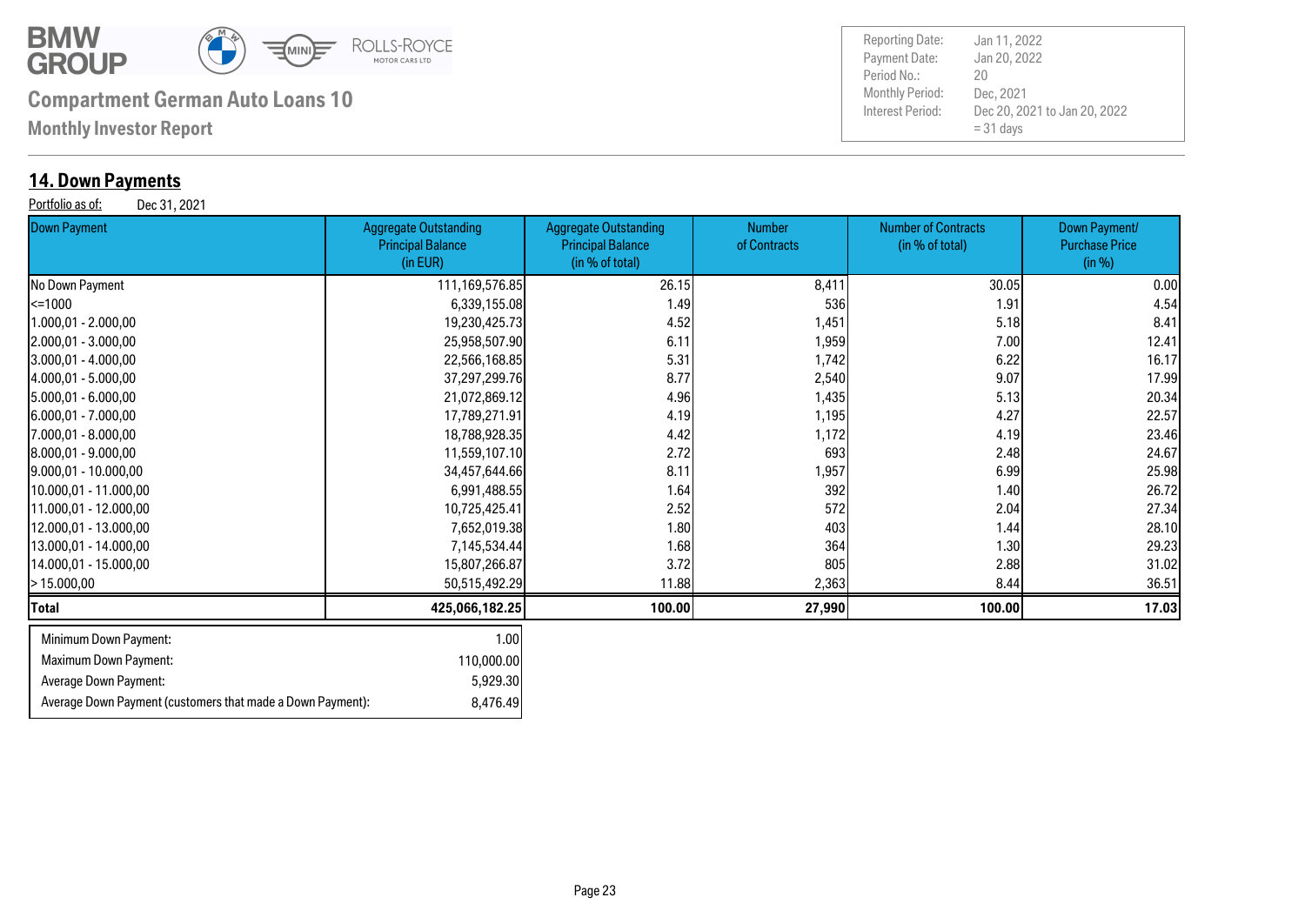![](_page_23_Picture_0.jpeg)

**Monthly Investor Report**

### **15. Borrower Concentration**

Portfolio as of: Dec 31, 2021

| <b>Borrower</b><br>(Top 20) | <b>Aggregate Outstanding</b><br><b>Principal Balance</b><br>(in EUR) | <b>Aggregate Outstanding</b><br><b>Principal Balance</b><br>(in % of total) | Number<br>of Contracts | <b>Number of Contracts</b><br>(in % of total) |
|-----------------------------|----------------------------------------------------------------------|-----------------------------------------------------------------------------|------------------------|-----------------------------------------------|
|                             | 316,582.19                                                           | 0.07                                                                        |                        | 0.03                                          |
| $\overline{c}$              | 296,111.31                                                           | 0.07                                                                        |                        | 0.02                                          |
| 3                           | 241,507.10                                                           | 0.06                                                                        |                        | 0.01                                          |
|                             | 219,894.49                                                           | 0.05                                                                        |                        | 0.02                                          |
| 5                           | 196,536.42                                                           | 0.05                                                                        |                        | 0.02                                          |
| 6                           | 191,572.32                                                           | 0.05                                                                        |                        | 0.00                                          |
|                             | 185,003.76                                                           | 0.04                                                                        |                        | 0.01                                          |
| 8                           | 181,843.59                                                           | 0.04                                                                        |                        | 0.01                                          |
| 9                           | 181,207.04                                                           | 0.04                                                                        |                        | 0.00                                          |
| 10                          | 163,186.08                                                           | 0.04                                                                        |                        | 0.03                                          |
| 11                          | 161,356.15                                                           | 0.04                                                                        |                        | 0.00                                          |
| 12                          | 156,493.58                                                           | 0.04                                                                        |                        | 0.00                                          |
| 13                          | 150,883.47                                                           | 0.04                                                                        |                        | 0.01                                          |
| 14                          | 147,055.63                                                           | 0.03                                                                        |                        | 0.01                                          |
| 15                          | 144,530.25                                                           | 0.03                                                                        |                        | 0.01                                          |
| 16                          | 136,271.26                                                           | 0.03                                                                        |                        | 0.01                                          |
| 17                          | 128,190.23                                                           | 0.03                                                                        |                        | 0.00                                          |
| 18                          | 127,302.62                                                           | 0.03                                                                        |                        | 0.00                                          |
| 19                          | 126,828.04                                                           | 0.03                                                                        |                        | 0.00                                          |
| 20                          | 124,127.15                                                           | 0.03                                                                        |                        | 0.02                                          |
| <b>Total</b>                | 3,576,482.68                                                         | 0.84                                                                        | 65                     | 0.23                                          |
| Total Portfolio Balance     | 425,066,182.25                                                       |                                                                             |                        |                                               |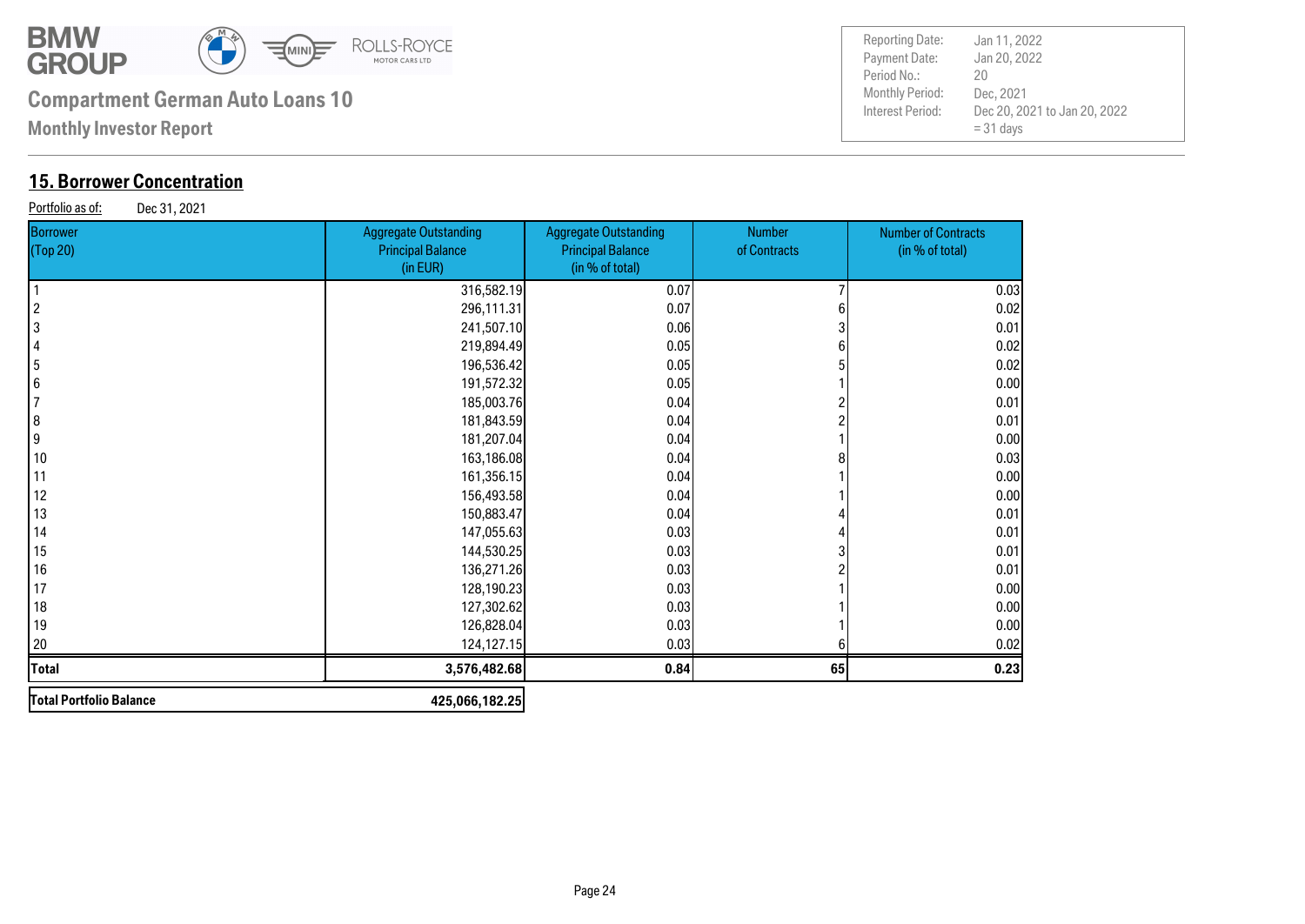![](_page_24_Picture_0.jpeg)

### **16. Geographical Distribution**

#### Initial Portfolio

| Post code area    | Aggregate Principal Balance<br>(in EUR) | <b>Aggregate Principal Balance</b><br>(in % of total) | <b>Number</b><br>of Contracts | Number of contracts<br>(in % of total) |
|-------------------|-----------------------------------------|-------------------------------------------------------|-------------------------------|----------------------------------------|
|                   |                                         |                                                       |                               |                                        |
| lpost code area 0 | 38,850,001.51                           | 5.13                                                  | 1,901                         | 5.04                                   |
| lpost code area 1 | 44,833,286.47                           | 5.92                                                  | 2,079                         | 5.51                                   |
| post code area 2  | 66,006,642.23                           | 8.72                                                  | 3,381                         | 8.96                                   |
| post code area 3  | 64,483,561.52                           | 8.52                                                  | 3,393                         | 8.99                                   |
| lpost code area 4 | 93,951,938.62                           | 12.42l                                                | 4,661                         | 12.36                                  |
| lpost code area 5 | 93,083,643.97                           | 12.30                                                 | 4,639                         | 12.30                                  |
| lpost code area 6 | 97,251,597.39                           | 12.85                                                 | 4,794                         | 12.71                                  |
| lpost code area 7 | 93,531,479.67                           | 12.36                                                 | 4,788                         | 12.69                                  |
| lpost code area 8 | 101,531,504.39                          | 13.42I                                                | 4,840                         | 12,83                                  |
| post code area 9  | 63,226,334.51                           | 8.35                                                  | 3,246                         | 8.61                                   |
| <b>Total</b>      | 756,749,990.28                          | 100.00                                                | 37,722                        | 100.00                                 |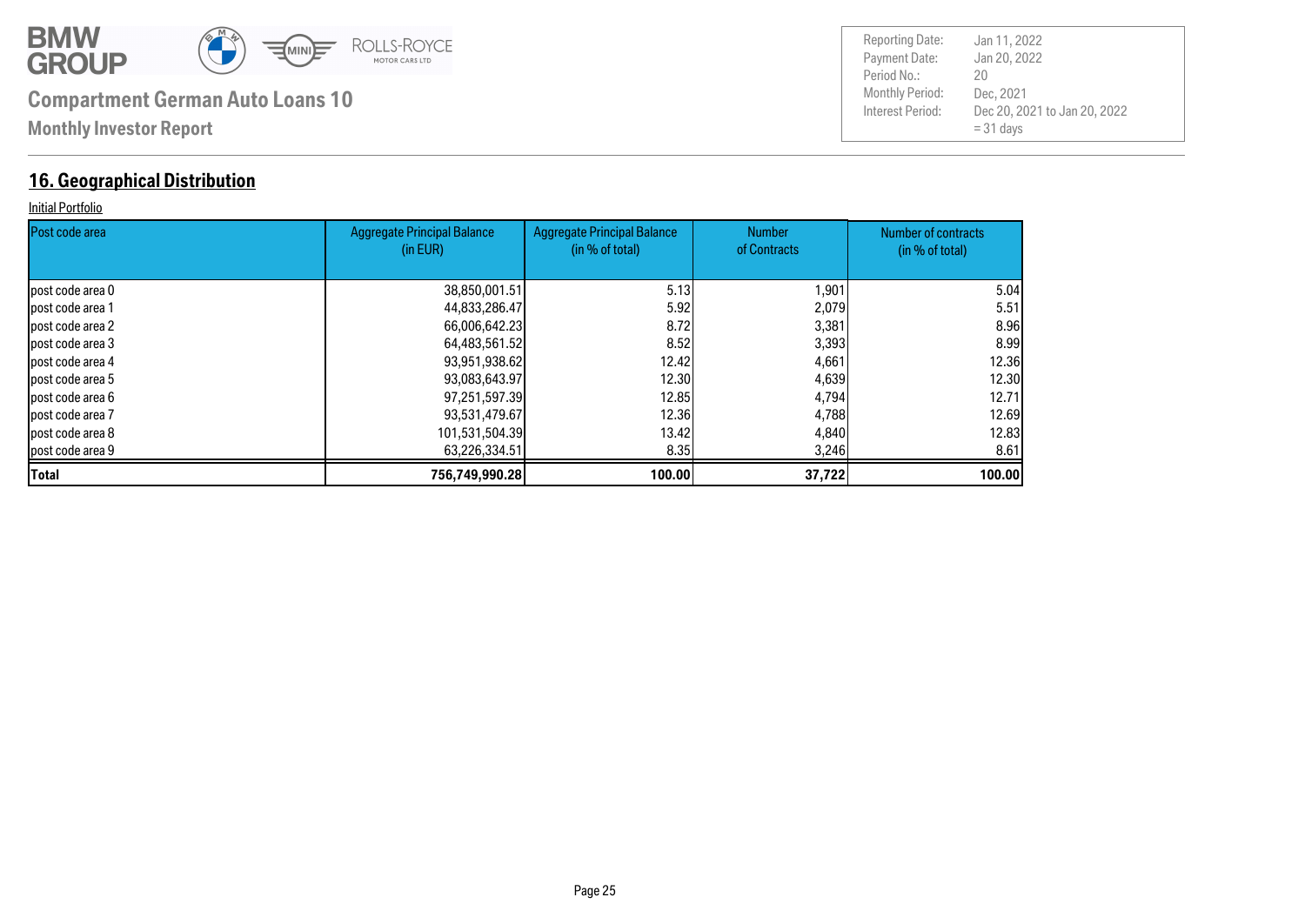![](_page_25_Picture_0.jpeg)

### **16. Geographical Distribution**

Portfolio as of: Dec 31, 2021

| <b>Reporting Date:</b> | Jan 11, 2022                 |
|------------------------|------------------------------|
| Payment Date:          | Jan 20, 2022                 |
| Period No.:            | 20                           |
| <b>Monthly Period:</b> | Dec. 2021                    |
| Interest Period:       | Dec 20, 2021 to Jan 20, 2022 |
|                        | $= 31$ days                  |

| Post code area         | <b>Aggregate Outstanding</b><br><b>Principal Balance</b><br>(in EUR) | <b>Aggregate Outstanding</b><br><b>Principal Balance</b><br>(in % of total) | <b>Number</b><br>of Contracts | <b>Number of Contracts</b><br>(in % of total) |
|------------------------|----------------------------------------------------------------------|-----------------------------------------------------------------------------|-------------------------------|-----------------------------------------------|
| lpost code area 0      | 22,569,900.68                                                        | 5.31                                                                        | 1,454                         | 5.19                                          |
| post code area 1       | 25,428,121.52                                                        | 5.98                                                                        | 1,574                         | 5.62                                          |
| post code area 2       | 37,437,540.99                                                        | 8.81                                                                        | 2,495                         | 8.91                                          |
| post code area 3       | 35,762,350.74                                                        | 8.41                                                                        | 2,485                         | 8.88                                          |
| post code area 4       | 52,651,757.27                                                        | 12.39                                                                       | 3,494                         | 12.48                                         |
| post code area 5       | 51,907,238.45                                                        | 12.21                                                                       | 3,442                         | 12.30                                         |
| post code area 6       | 54,148,137.36                                                        | 12.74                                                                       | 3,563                         | 12.73                                         |
| lpost code area 7      | 52,738,552.96                                                        | 12.41                                                                       | 3,486                         | 12.45                                         |
| post code area 8       | 55,670,527.03                                                        | 13.10                                                                       | 3,519                         | 12.57                                         |
| post code area 9       | 36,538,740.72                                                        | 8.60                                                                        | 2,459                         | 8.79                                          |
| lpost code area Others | 213,314.53                                                           | 0.05                                                                        | 19                            | 0.07                                          |
| <b>Total</b>           | 425,066,182.25                                                       | 100.00                                                                      | 27,990                        | 100.00                                        |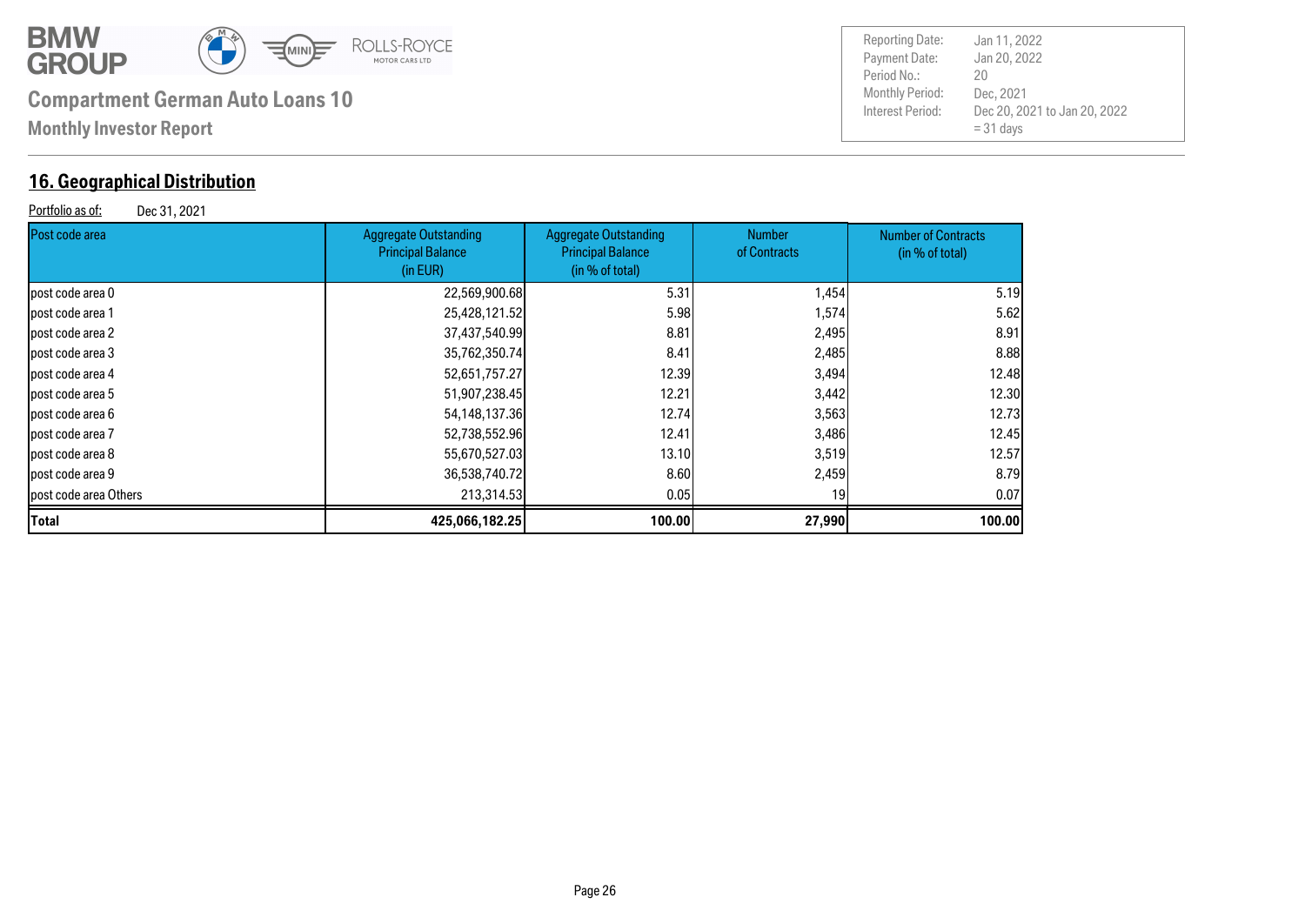![](_page_26_Picture_0.jpeg)

### **16a. Geographical Distribution (graph)**

![](_page_26_Figure_3.jpeg)

![](_page_26_Figure_5.jpeg)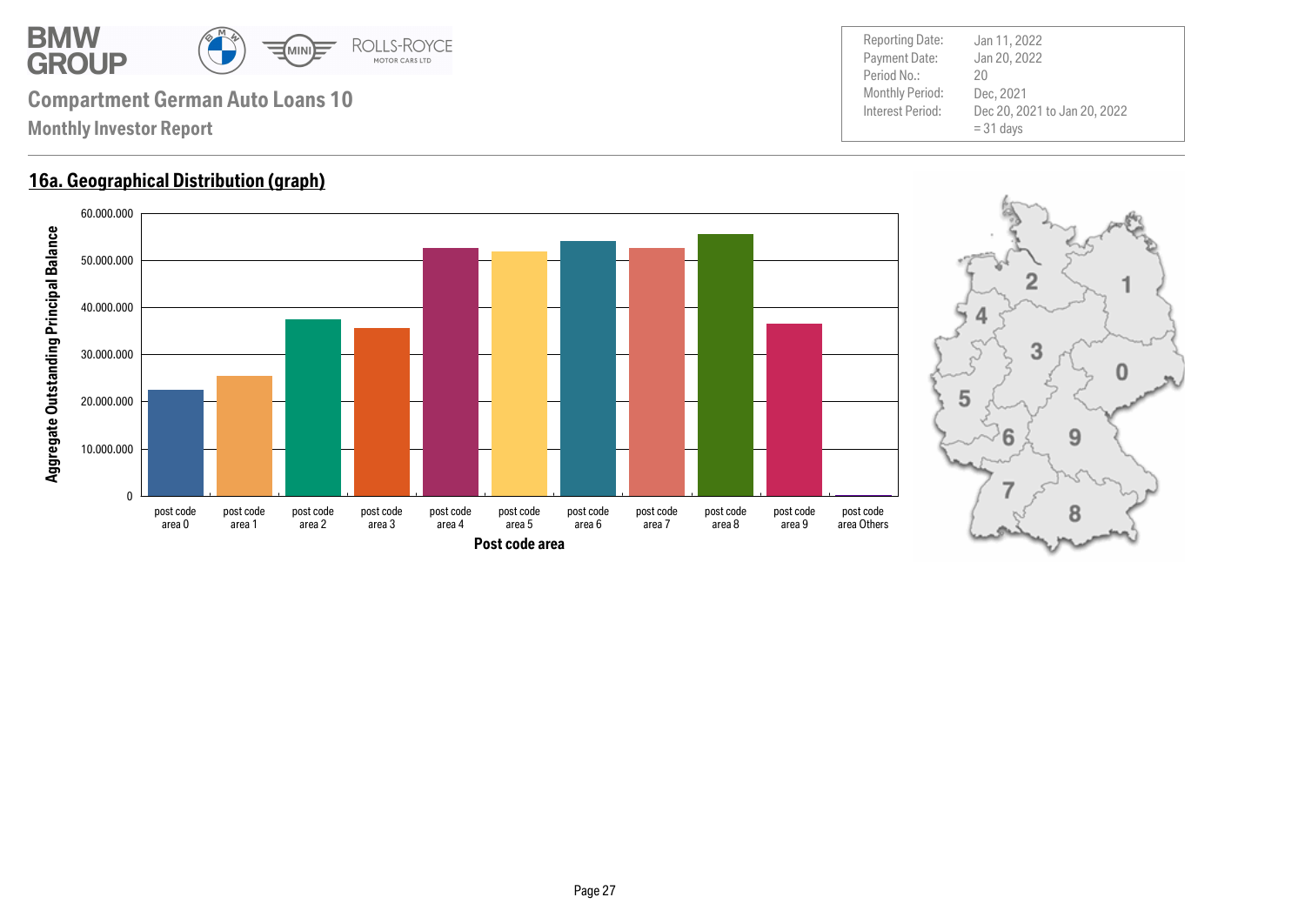![](_page_27_Picture_0.jpeg)

Payment Date: Period No.: Dec 20, 2021 to Jan 20, 2022  $= 31$  days Jan 20, 2022 Dec, 2021 20 Reporting Date: Jan 11, 2022

### **17. Car Type & Customer Group**

**Initial Portfolio** 

| <b>Car Type</b> | <b>Aggregate Principal Balance</b><br>(in EUR) | Aggregate Principal Balance<br>(in % of total) | <b>Number</b><br>of Contracts | <b>Number of Contracts</b><br>(in % of total) |
|-----------------|------------------------------------------------|------------------------------------------------|-------------------------------|-----------------------------------------------|
| <b>INew</b>     | 335,116,134.69                                 | 44.28                                          | 11.663                        | 30.92l                                        |
| Used            | 421,633,855.59                                 | 55.72                                          | 26,059                        | 69.08                                         |
| <b>Total</b>    | 756,749,990.28                                 | 100.00                                         | 37,722                        | 100.00                                        |

| <b>Customer Group</b>      | <b>Aggregate Principal Balance</b><br>(in EUR) | Aggregate Principal Balance<br>(in % of total) | <b>Number</b><br>of Contracts | <b>Number of Contracts</b><br>(in % of total) |
|----------------------------|------------------------------------------------|------------------------------------------------|-------------------------------|-----------------------------------------------|
| <b>ICommercial</b>         | 201,230,905.65                                 | 26,59                                          | 6,703                         | 17.77l                                        |
| <b>IPrivate Individual</b> | 555,519,084,63                                 | 73.41                                          | 31.019                        | 82.23                                         |
| <b>Total</b>               | 756,749,990.28                                 | 100.00                                         | 37,722                        | 100.00                                        |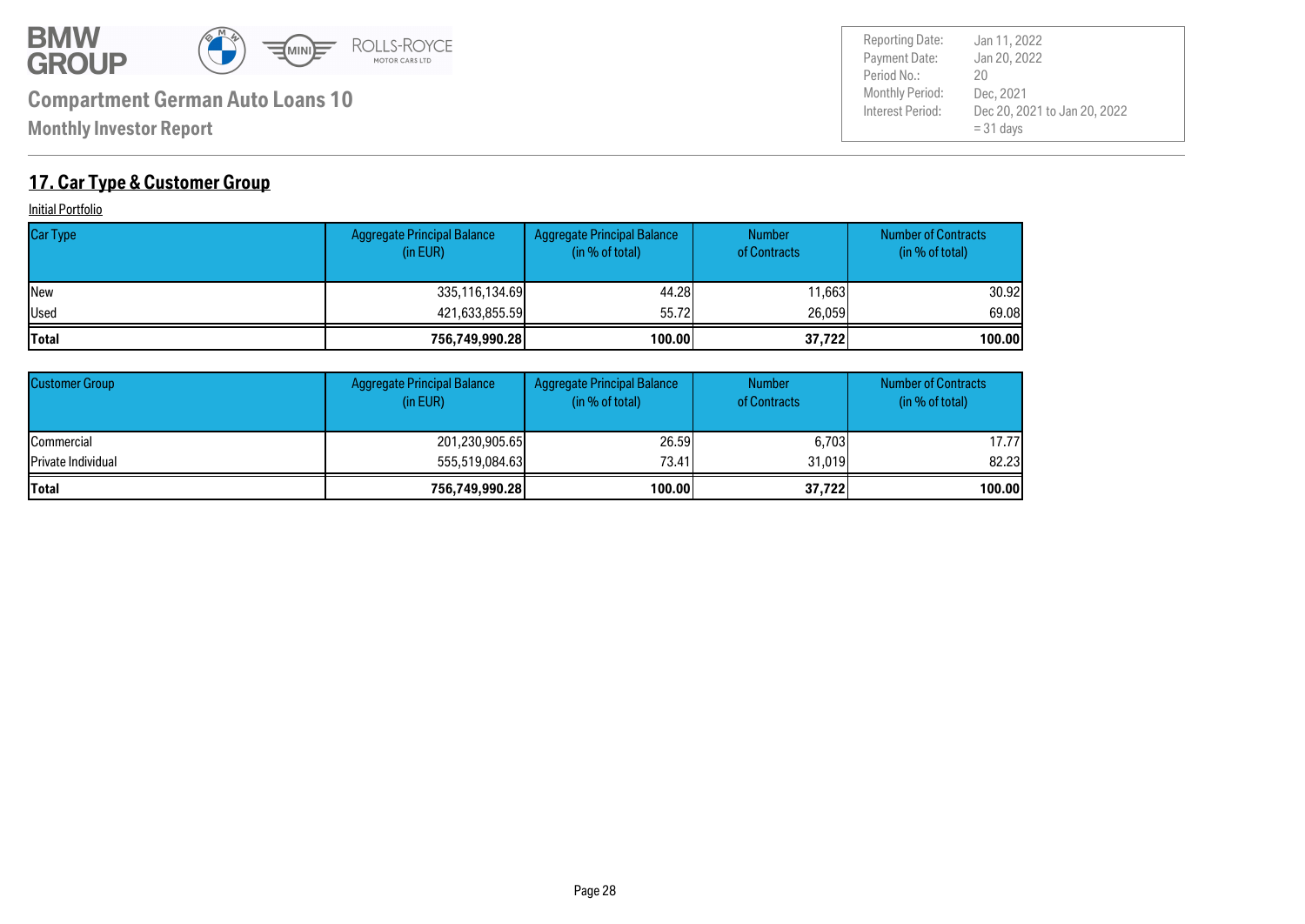![](_page_28_Picture_0.jpeg)

**Monthly Investor Report**

### **17. Car Type & Customer Group**

Portfolio as of: Dec 31, 2021

| <b>Car Type</b> | Aggregate Outstanding<br><b>Principal Balance</b><br>(in EUR) | <b>Aggregate Outstanding</b><br><b>Principal Balance</b><br>(in % of total) | <b>Number</b><br>of Contracts | <b>Number of Contracts</b><br>(in % of total) |
|-----------------|---------------------------------------------------------------|-----------------------------------------------------------------------------|-------------------------------|-----------------------------------------------|
| <b>New</b>      | 210,239,240.82                                                | 49.46                                                                       | 9,386                         | 33.53                                         |
| Used            | 214,826,941.43                                                | 50,54                                                                       | 18,604                        | 66.47                                         |
| Total           | 425,066,182.25                                                | 100.00                                                                      | 27,990                        | 100.00                                        |

| <b>Customer Group</b>      | <b>Aggregate Outstanding</b><br><b>Principal Balance</b><br>(in EUR) | <b>Aggregate Outstanding</b><br><b>Principal Balance</b><br>(in % of total) | <b>Number</b><br>of Contracts | <b>Number of Contracts</b><br>(in % of total) |
|----------------------------|----------------------------------------------------------------------|-----------------------------------------------------------------------------|-------------------------------|-----------------------------------------------|
| <b>Commercial</b>          | 113,985,612.74                                                       | 26,82                                                                       | 5.0931                        | 18.20                                         |
| <b>IPrivate Individual</b> | 311,080,569.51                                                       | 73.18l                                                                      | 22,897                        | 81,80                                         |
| <b>Total</b>               | 425,066,182.25                                                       | 100.00                                                                      | 27,990                        | 100.00                                        |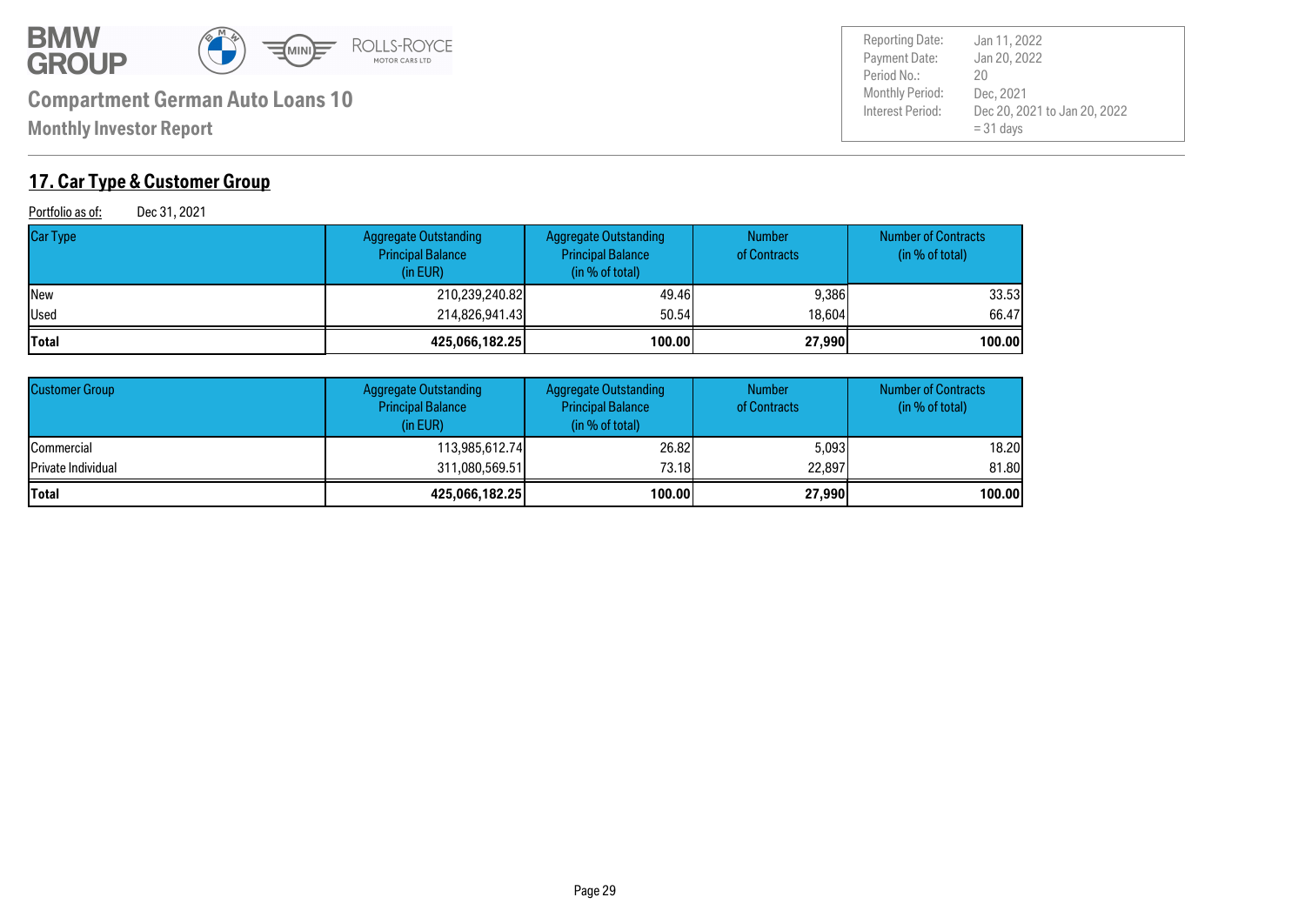![](_page_29_Picture_0.jpeg)

Payment Date: Period No.: Dec 20, 2021 to Jan 20, 2022  $= 31$  days Jan 20, 2022 Dec, 2021 20 Reporting Date: Jan 11, 2022

### **18. Delinquencies**

#### **Initial Portfolio**

| Days past due | <b>Aggregate Principal Balance</b><br>(in EUR) | Aggregate Principal Balance<br>(in % of total) | Number<br>of Contracts | <b>Number of Contracts</b><br>(in % of total) |
|---------------|------------------------------------------------|------------------------------------------------|------------------------|-----------------------------------------------|
| $ 1 - 30 $    | 0.00                                           | 0.00 <sub>l</sub>                              |                        | 0.00                                          |
| $ 31 - 60 $   | 0.00                                           | 0.001                                          |                        | 0.00                                          |
| $ 61 - 90 $   | 0.00                                           | 0.001                                          |                        | 0.00                                          |
| $ 91 - 120 $  | 0.00                                           | 0.001                                          |                        | 0.00                                          |
| >120          | 0.00                                           | 0.001                                          |                        | 0.00                                          |
| <b>Total</b>  | 0.00                                           | 0.00                                           |                        | 0.00                                          |

#### Portfolio as of: Dec 31, 2021

| Days past due | <b>Aggregate Outstanding</b><br><b>Principal Balance</b><br>(in EUR) | <b>Aggregate Outstanding</b><br><b>Principal Balance</b><br>(in % of total) | <b>Number</b><br>of Contracts | <b>Number of Contracts</b><br>(in % of total) |
|---------------|----------------------------------------------------------------------|-----------------------------------------------------------------------------|-------------------------------|-----------------------------------------------|
| $ 1 - 30 $    | 3,170,706.13                                                         | 0.751                                                                       | 1771                          | 0.63                                          |
| $31 - 60$     | 508,329.84                                                           | 0.12                                                                        | 22I                           | 0.08                                          |
| $ 61 - 90 $   | 111,650.63                                                           | 0.031                                                                       |                               | 0.02                                          |
| $91 - 120$    | 41,367.45                                                            | 0.01                                                                        |                               | 0.01                                          |
| $\vert$ > 120 | 203,386,75                                                           | 0.05 <sub>l</sub>                                                           |                               | 0.03                                          |
| <b>Total</b>  | 4,035,440.80                                                         | 0.95                                                                        | 216                           | 0.77                                          |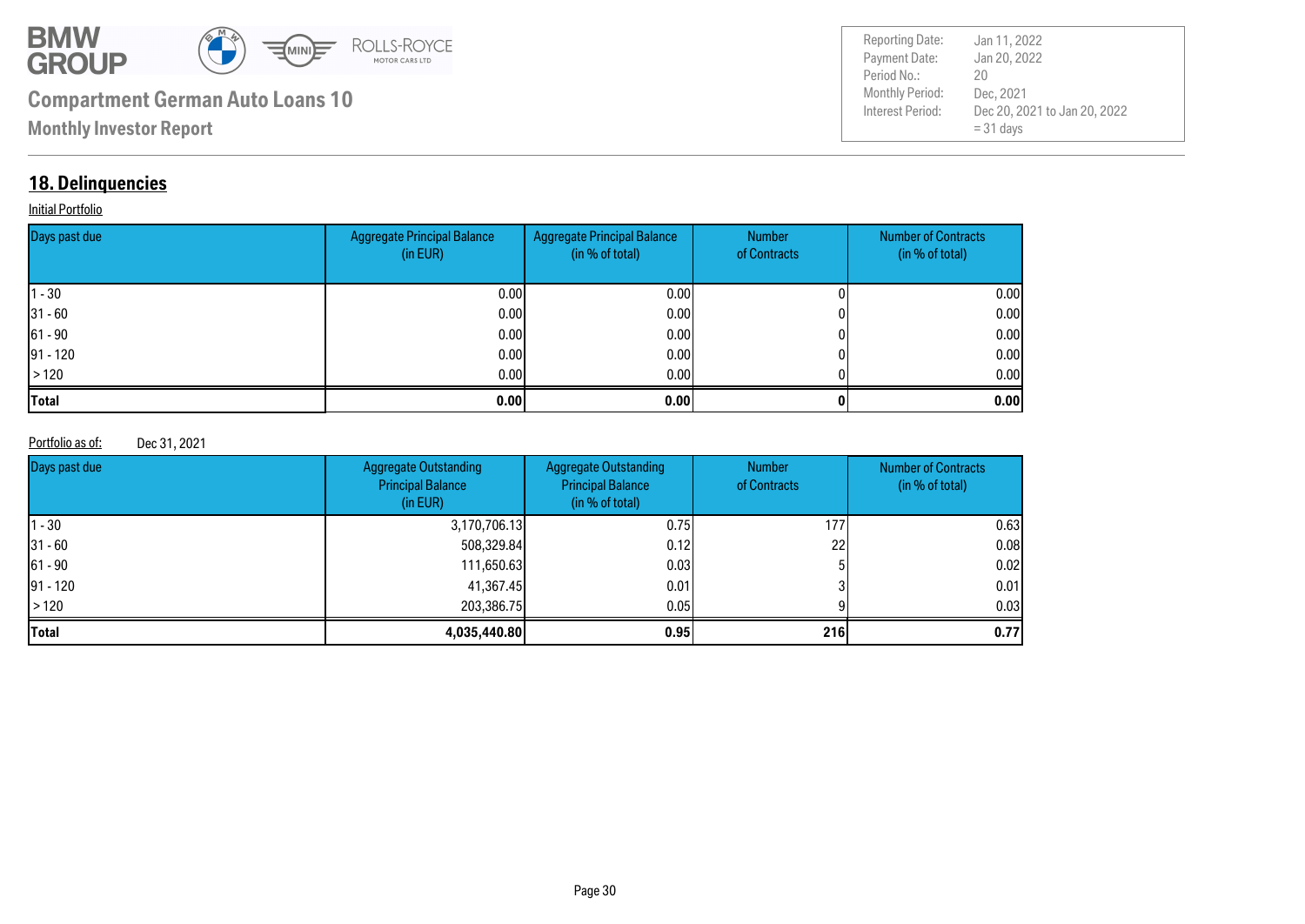![](_page_30_Picture_0.jpeg)

### **18a. Delinquencies Analysis**

| <b>Monthly Period</b> | Performing<br>(in EUR) | 31-60 days past due<br>(in EUR) | 61-90 days past due<br>(in EUR) | 91-120 days past due<br>(in EUR) | >120 days past due<br>(in EUR) |
|-----------------------|------------------------|---------------------------------|---------------------------------|----------------------------------|--------------------------------|
| May - 20              | 740,146,949.11         | 0.00                            | 0.00                            | 0.00                             | 0.00                           |
| June - 20             | 721,601,816.33         | 81,700.12                       | 0.00                            | 0.00                             | 0.00                           |
| <b>July - 20</b>      | 702,612,687.82         | 106,686.13                      | 35,273.11                       | 0.00                             | 0.00                           |
| Aug - 20              | 685,455,355.70         | 361,688.55                      | 19,280.57                       | 35,273.11                        | 0.00                           |
| Sept - 20             | 667,716,114.78         | 438,609.04                      | 13,862.18                       | 19,280.57                        | 35,273.11                      |
| Oct - 20              | 649,487,622.84         | 408,556.54                      | 248,670.34                      | 13,862.18                        | 19,280.57                      |
| Nov - 20              | 633,277,295.15         | 466,919.20                      | 125,202.22                      | 179,324.75                       | 19,280.57                      |
| Dec - 20              | 616,721,711.71         | 423,890.74                      | 159,378.65                      | 146,384.96                       | 194,048.99                     |
| Jan - 21              | 600,408,319.26         | 327,871.44                      | 254,322.36                      | 103,905.97                       | 263,829.04                     |
| Feb - 21              | 584, 165, 357. 73      | 368,512.07                      | 65,093.19                       | 45,394.00                        | 276,428.93                     |
| Mar - 21              | 565,512,841.44         | 530,716.30                      | 183,014.52                      | 118,391.06                       | 193,808.00                     |
| Apr - 21              | 549,388,019.17         | 358,620.58                      | 152,904.24                      | 116,069.33                       | 195,743.64                     |
| May - 21              | 533,126,810.32         | 670,246.41                      | 251,050.24                      | 81,906.87                        | 179,931.35                     |
| June - 21             | 517,248,993.91         | 158,793.08                      | 86,906.27                       | 172,626.42                       | 217,250.93                     |
| <b>July - 21</b>      | 502,076,058.86         | 387,902.89                      | 53,874.55                       | 73,790.78                        | 165,549.74                     |
| Aug - 21              | 487,882,448.83         | 523,483.94                      | 90,296.05                       | 35,459.00                        | 157,837.75                     |
| Sept - 21             | 472,283,391.31         | 352,728.67                      | 242,416.34                      | 44,494.03                        | 106,555.25                     |
| Oct - 21              | 456,362,435.16         | 473,102.60                      | 143,378.45                      | 115,165.90                       | 44,275.68                      |
| Nov - 21              | 440,286,664.48         | 450,825.48                      | 121,943.54                      | 95,274.44                        | 115,165.90                     |
| Dec - 21              | 424,201,447.58         | 508,329.84                      | 111,650.63                      | 41,367.45                        | 203,386.75                     |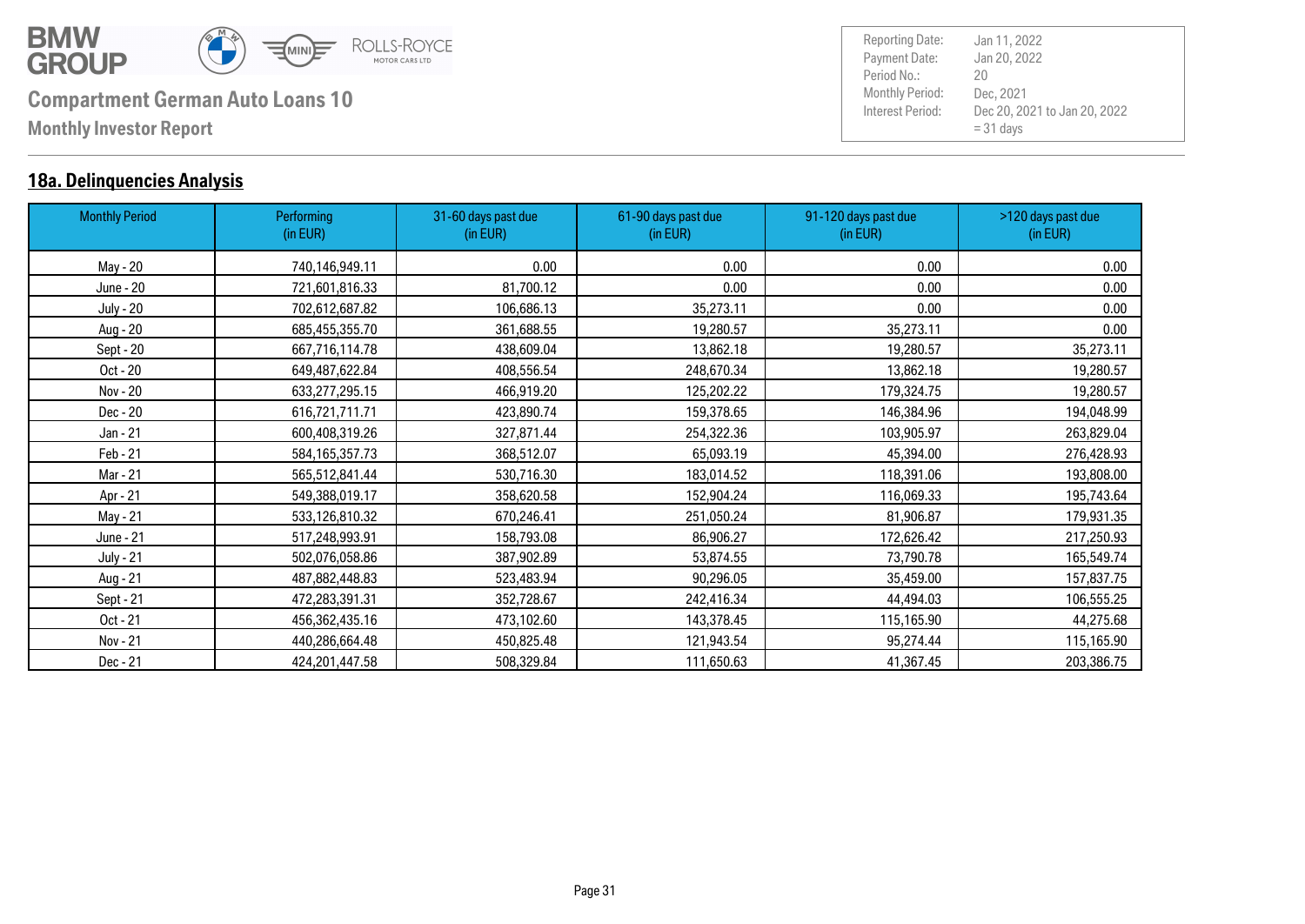![](_page_31_Picture_0.jpeg)

**Monthly Investor Report**

### **19. Seasoning**

#### Initial Portfolio

| Group<br>(in months) | <b>Aggregate Principal Balance</b><br>(in EUR) | <b>Aggregate Principal Balance</b><br>(in % of total) | <b>Number</b><br>of Contracts | <b>Number of Contracts</b><br>(in % of total) |
|----------------------|------------------------------------------------|-------------------------------------------------------|-------------------------------|-----------------------------------------------|
|                      |                                                |                                                       |                               |                                               |
| $\leq 6$             | 556,910,313.05                                 | 73.59                                                 | 26,186                        | 69.42                                         |
| $> 6 - \le 12$       | 145,292,998.53                                 | 19.20                                                 | 8,164                         | 21.64                                         |
| $>12 - 5 = 24$       | 54,546,678.70                                  | 7.21                                                  | 3,372                         | 8.94                                          |
| $> 24 - 5 = 36$      | 0.00                                           | 0.00                                                  |                               | 0.00                                          |
| $> 36 - 5 = 42$      | 0.00                                           | 0.00 <sub>l</sub>                                     |                               | 0.00                                          |
| $>42 - 5 = 48$       | 0.00                                           | 0.00 <sub>l</sub>                                     |                               | 0.00                                          |
| $>$ 48 - <= 53       | 0.001                                          | 0.001                                                 |                               | 0.00                                          |
| > 53                 | 0.00                                           | 0.001                                                 |                               | 0.00 <sub>l</sub>                             |
| Total                | 756,749,990.28                                 | 100.00                                                | 37,722                        | 100.00                                        |
|                      |                                                |                                                       |                               |                                               |

| WA Seasoning (in months): | 5.81  |
|---------------------------|-------|
| Min (in months):          | 2.00  |
| Max (in months):          | 15.00 |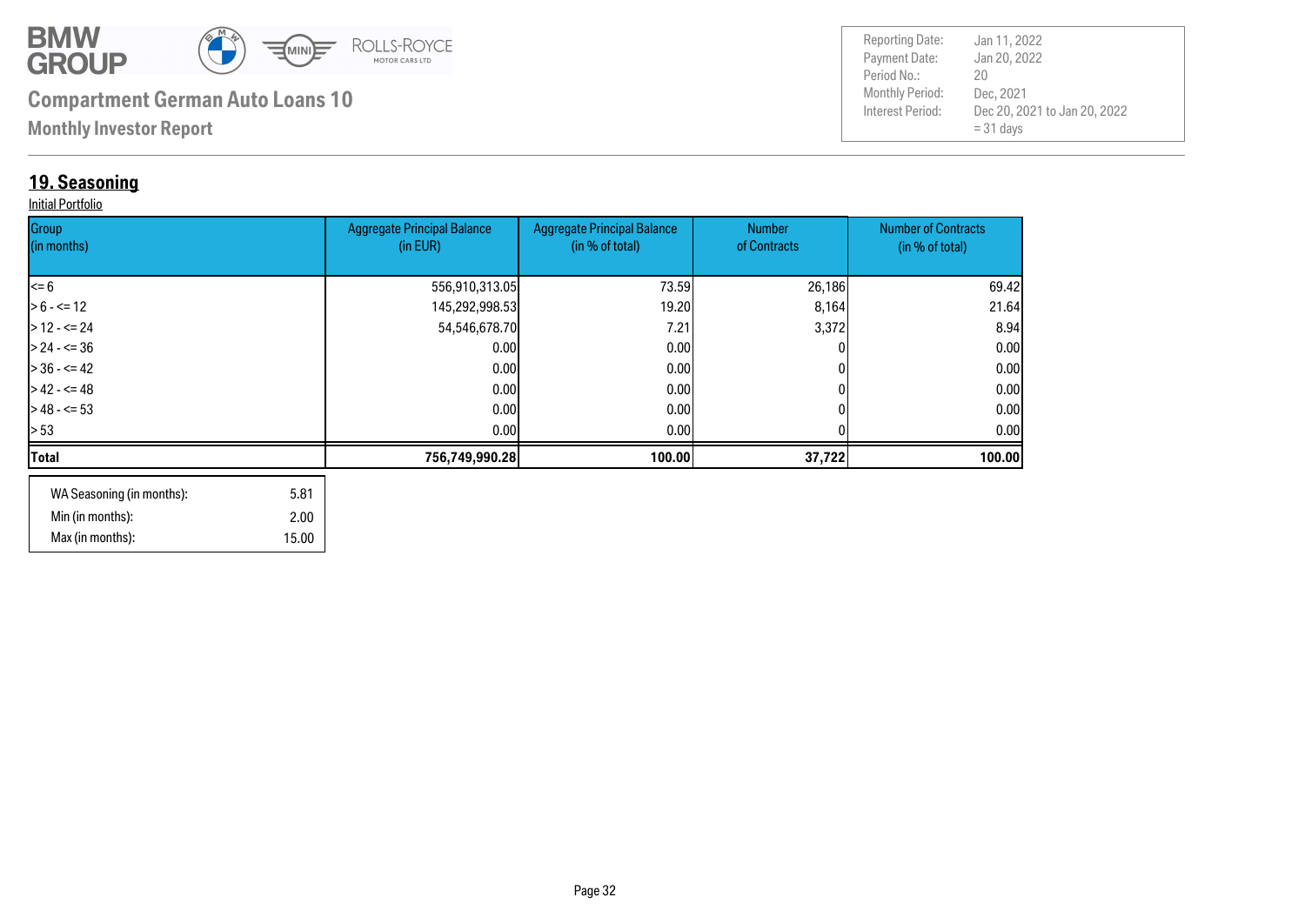![](_page_32_Picture_0.jpeg)

 35.00 22.00

# **Compartment German Auto Loans 10**

**Monthly Investor Report**

### **19. Seasoning**

 Min (in months): Max (in months):

Portfolio as of: Dec 31, 2021

| <b>Reporting Date:</b><br>Jan 11, 2022           |  |
|--------------------------------------------------|--|
| Payment Date:<br>Jan 20, 2022                    |  |
| Period No.:<br>20                                |  |
| Monthly Period:<br>Dec. 2021                     |  |
| Interest Period:<br>Dec 20, 2021 to Jan 20, 2022 |  |
| $= 31$ days                                      |  |
|                                                  |  |

| Group<br>(in months)      | <b>Aggregate Outstanding</b><br><b>Principal Balance</b><br>(in EUR) | <b>Aggregate Outstanding</b><br><b>Principal Balance</b><br>(in % of total) | Number<br>of Contracts | <b>Number of Contracts</b><br>(in % of total) |
|---------------------------|----------------------------------------------------------------------|-----------------------------------------------------------------------------|------------------------|-----------------------------------------------|
| <= 6                      | 0.00                                                                 | 0.00                                                                        |                        | 0.00                                          |
| $> 6 - \le 12$            | 0.00                                                                 | 0.001                                                                       |                        | 0.00                                          |
| $>$ 12 - <= 24            | 192,840,020.90                                                       | 45.37                                                                       | 11,784                 | 42.10                                         |
| $> 24 - 5 = 36$           | 232,226,161.35                                                       | 54.63                                                                       | 16,206                 | 57.90                                         |
| $>$ 36 - <= 42            | 0.00                                                                 | 0.00                                                                        |                        | 0.00                                          |
| $>42 - 548$               | 0.00                                                                 | 0.00                                                                        |                        | 0.00                                          |
| $>48 - 53$                | 0.00                                                                 | 0.00                                                                        |                        | 0.00                                          |
| > 53                      | 0.00                                                                 | 0.00                                                                        |                        | 0.00                                          |
| Total                     | 425,066,182.25                                                       | 100.00                                                                      | 27,990                 | 100.00                                        |
| WA Seasoning (in months): | 25.62                                                                |                                                                             |                        |                                               |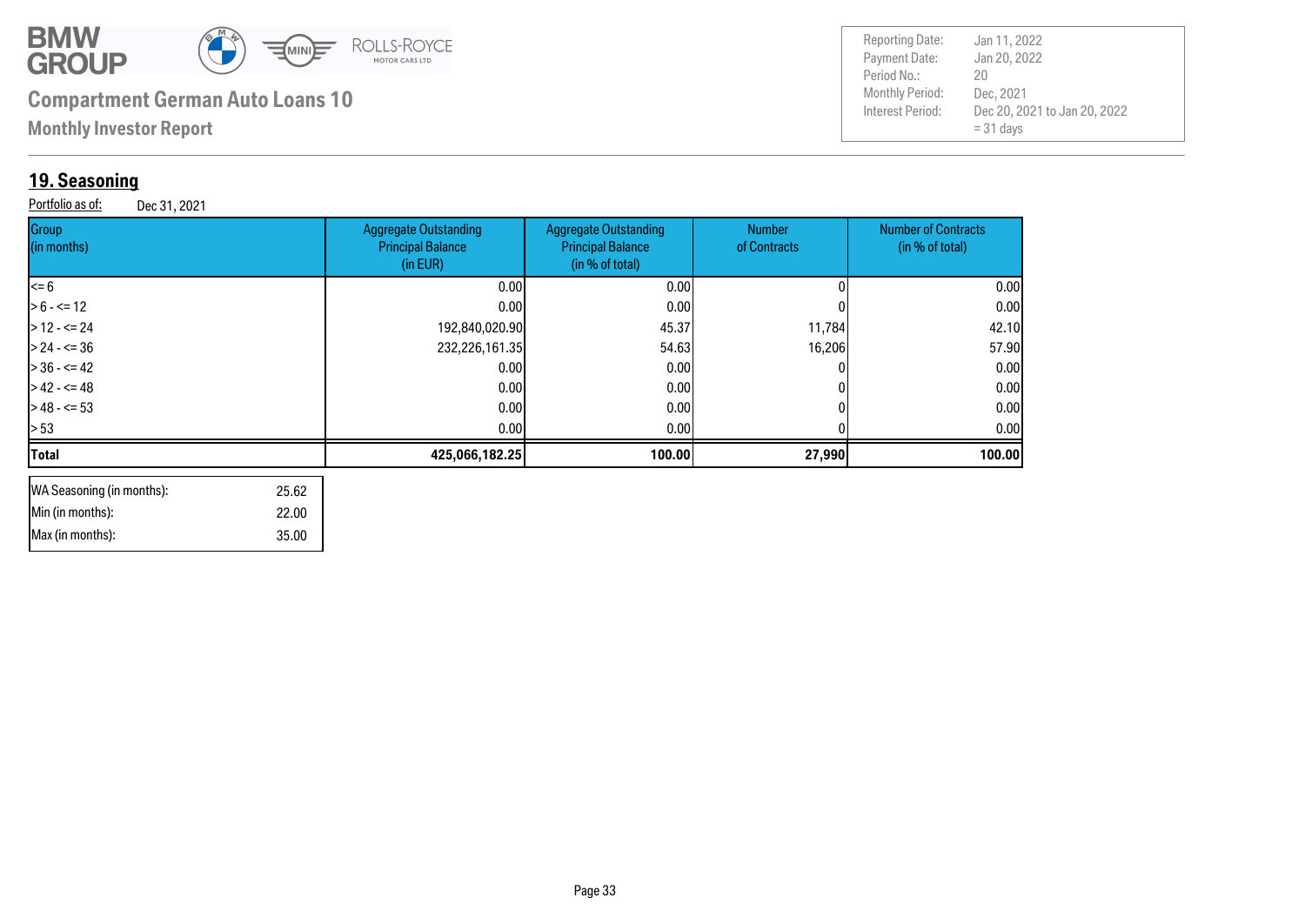![](_page_33_Picture_0.jpeg)

### **19a. Seasoning (graph)**

![](_page_33_Figure_2.jpeg)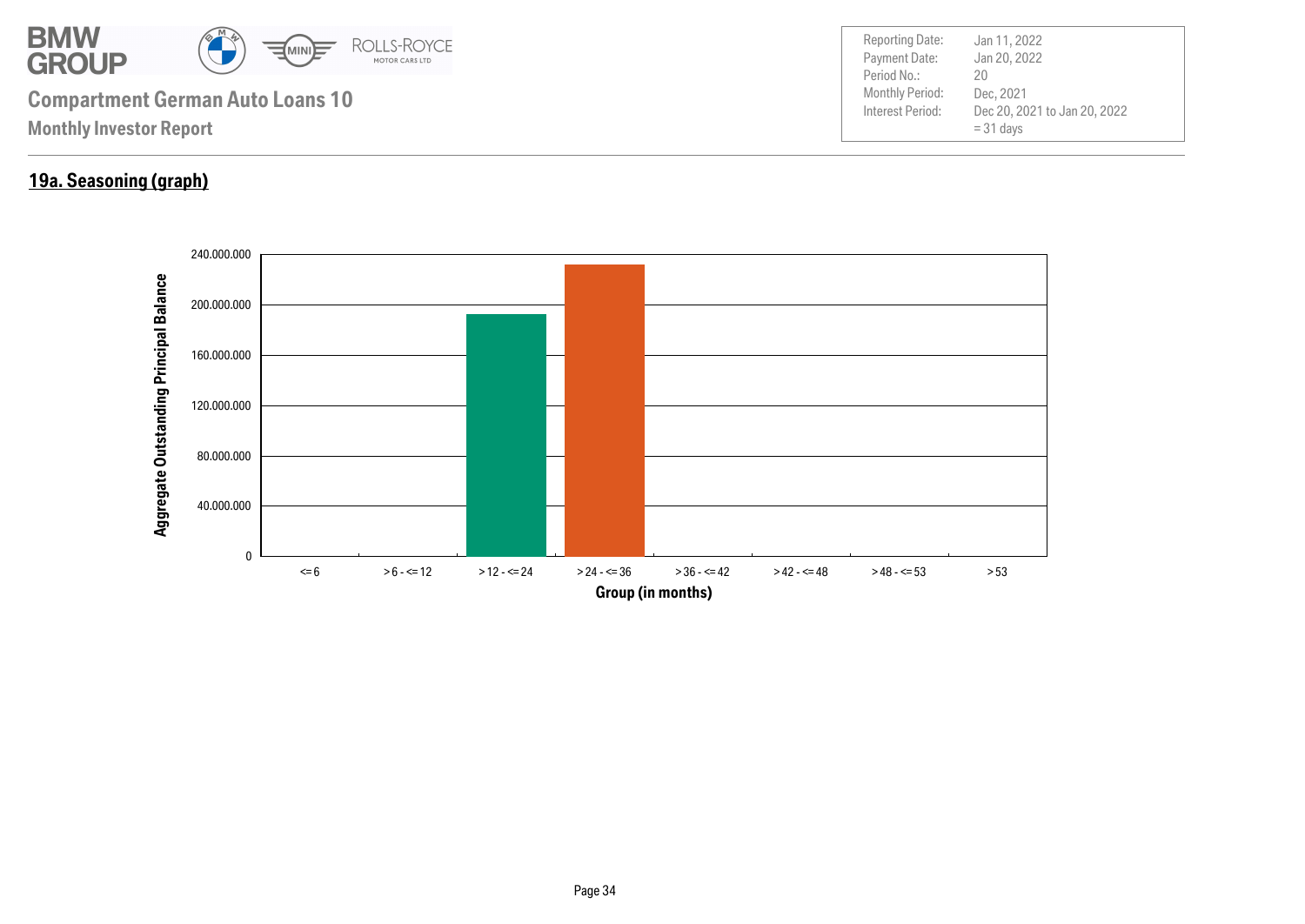![](_page_34_Picture_0.jpeg)

## **20. Remaining Term**

#### **Initial Portfolio**

| Group<br>(in months) | <b>Aggregate Principal Balance</b><br>(in EUR) | <b>Aggregate Principal Balance</b><br>(in % of total) | <b>Number</b><br>of Contracts | <b>Number of Contracts</b><br>(in % of total) |
|----------------------|------------------------------------------------|-------------------------------------------------------|-------------------------------|-----------------------------------------------|
| l<= 6                | 201,572.62                                     | 0.03                                                  | 94                            | 0.25                                          |
| $> 6 - \le 12$       | 4,391,327.43                                   | 0.58                                                  | 762                           | 2.02                                          |
| $>12 - 524$          | 70,971,230.05                                  | 9.38                                                  | 5,717                         | 15.16                                         |
| $> 24 - 5 = 36$      | 315,095,332.69                                 | 41.64                                                 | 15,804                        | 41.90                                         |
| $> 36 - 5 = 42$      | 45,678,105.76                                  | 6.04                                                  | 2,266                         | 6.01                                          |
| $> 42 - 5 = 48$      | 106,127,537.84                                 | 14.02                                                 | 4,747                         | 12.58                                         |
| $> 48 - 53$          | 38,957,331.30                                  | 5.15                                                  | 1,628                         | 4.32                                          |
| > 53                 | 175,327,552.59                                 | 23.17                                                 | 6,704                         | 17.77                                         |
| Total                | 756,749,990.28                                 | 100.00                                                | 37,722                        | 100.00                                        |
|                      |                                                |                                                       |                               |                                               |

| WA Remaining Term (in months): | 39.31 |
|--------------------------------|-------|
| Min (in months):               | 3.00  |
| Max (in months):               | 60.00 |

| <b>Reporting Date:</b><br>Payment Date:<br>Period No.: | Jan 11, 2022<br>Jan 20, 2022<br>20                       |
|--------------------------------------------------------|----------------------------------------------------------|
| Monthly Period:<br>Interest Period:                    | Dec, 2021<br>Dec 20, 2021 to Jan 20, 2022<br>$= 31$ days |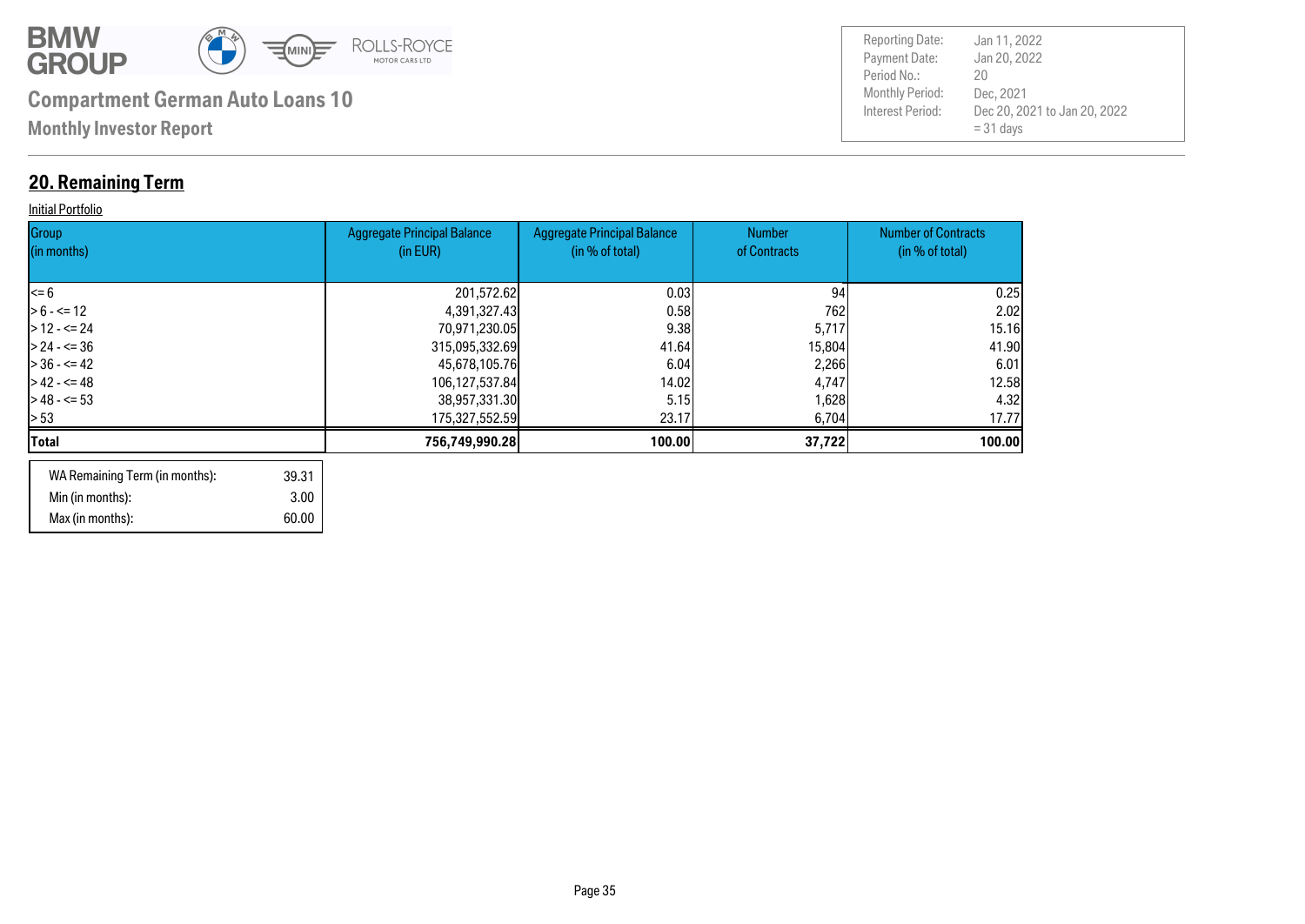![](_page_35_Picture_0.jpeg)

**Monthly Investor Report**

### **20. Remaining Term**

Portfolio as of: Dec 31, 2021

| Group<br>(in months)                    | <b>Aggregate Outstanding</b><br><b>Principal Balance</b><br>(in EUR) | <b>Aggregate Outstanding</b><br><b>Principal Balance</b><br>(in % of total) | <b>Number</b><br>of Contracts | <b>Number of Contracts</b><br>(in % of total) |
|-----------------------------------------|----------------------------------------------------------------------|-----------------------------------------------------------------------------|-------------------------------|-----------------------------------------------|
| <= 6                                    | 35,111,743.71                                                        | 8.26                                                                        | 5,421                         | 19.37                                         |
| $> 6 - \le 12$                          | 106,369,538.68                                                       | 25.02                                                                       | 7,088                         | 25.32                                         |
| $>$ 12 - <= 24                          | 111,824,903.98                                                       | 26.31                                                                       | 6,897                         | 24.64                                         |
| > 24 - <= 36                            | 128,976,813.47                                                       | 30.34                                                                       | 6,603                         | 23.59                                         |
| $>$ 36 - <= 42                          | 42,783,182.41                                                        | 10.07                                                                       | 1,981                         | 7.08                                          |
| > 42 - <= 48                            | 0.00                                                                 | 0.00 <sub>l</sub>                                                           |                               | 0.00                                          |
| > 48 - <= 53                            | 0.00                                                                 | 0.00                                                                        |                               | 0.00                                          |
| > 53                                    | 0.00                                                                 | 0.00                                                                        |                               | 0.00                                          |
| Total                                   | 425,066,182.25                                                       | 100.00                                                                      | 27,990                        | 100.00                                        |
| WA Remaining Term (in months):<br>20.91 |                                                                      |                                                                             |                               |                                               |

| WA REINAINING TEHTI (IN MONUS). | 20.91 |
|---------------------------------|-------|
| Min (in months):                | 0.00  |
| Max (in months):                | 40.00 |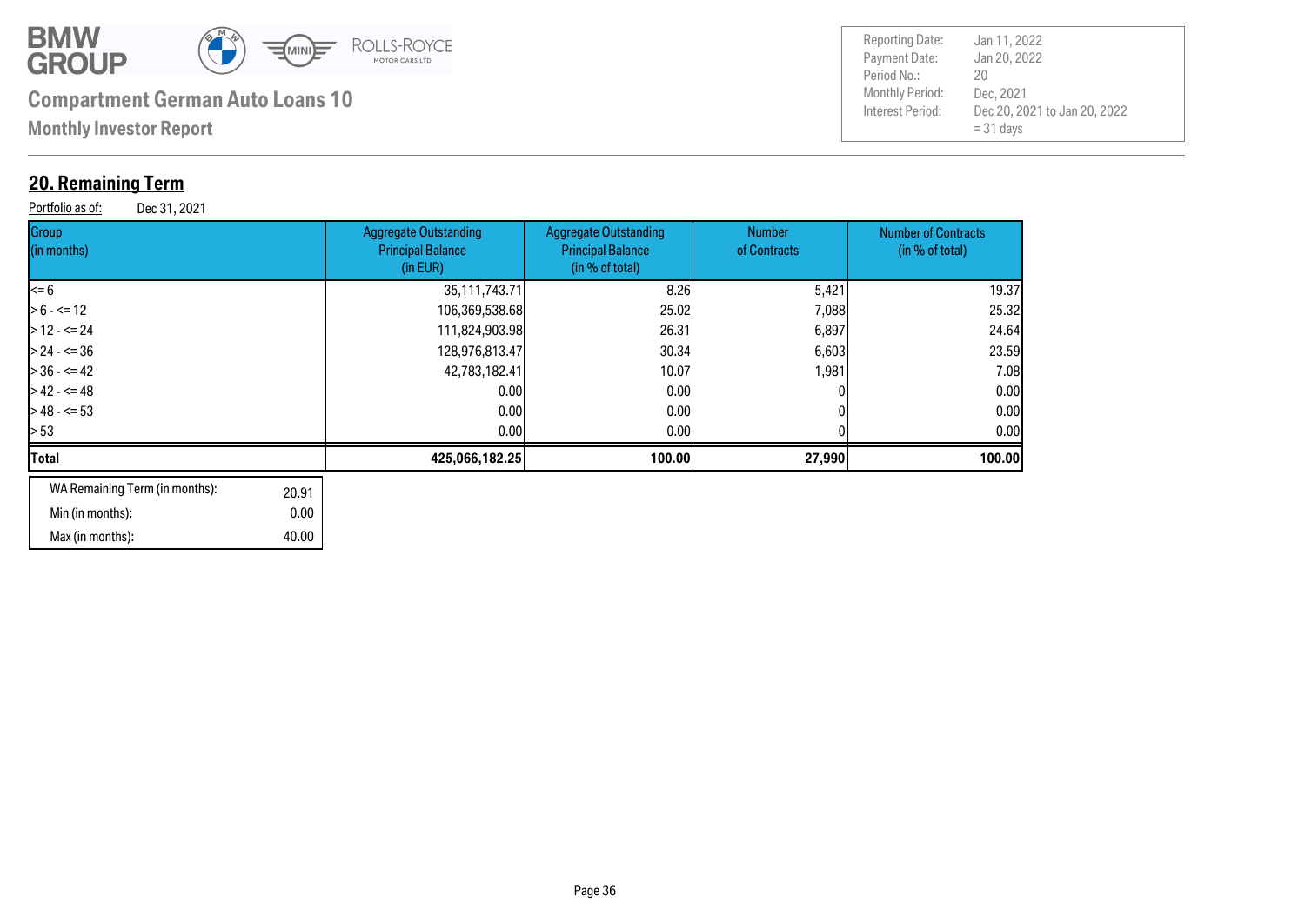![](_page_36_Picture_0.jpeg)

### **20a. Remaining Term (graph)**

![](_page_36_Figure_3.jpeg)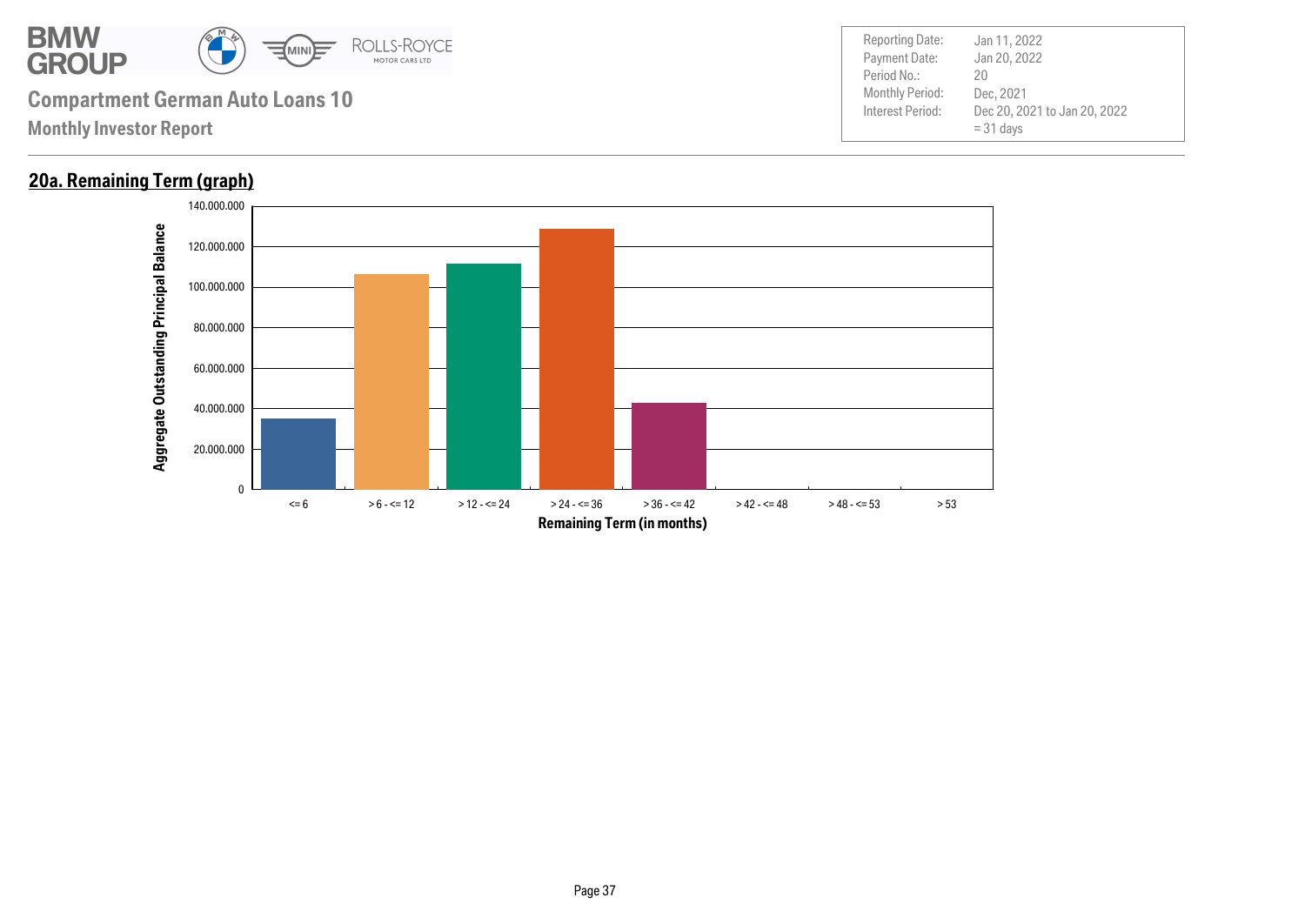![](_page_37_Picture_0.jpeg)

Max (in months): 72.00

| <b>Reporting Date:</b> | Jan 11, 2022                                |
|------------------------|---------------------------------------------|
| Payment Date:          | Jan 20, 2022                                |
| Period No.:            | 20                                          |
| Monthly Period:        | Dec, 2021                                   |
| Interest Period:       | Dec 20, 2021 to Jan 20, 2022<br>$= 31$ days |

### **21. Original Term**

#### **Initial Portfolio**

| Group<br>(in months)          |       | <b>Aggregate Principal Balance</b><br>(in EUR) | <b>Aggregate Principal Balance</b><br>(in % of total) | Number<br>of Contracts | <b>Number of Contracts</b><br>(in % of total) |
|-------------------------------|-------|------------------------------------------------|-------------------------------------------------------|------------------------|-----------------------------------------------|
|                               |       |                                                |                                                       |                        |                                               |
| $\leq 6$                      |       | 0.00                                           | 0.00                                                  |                        | 0.00                                          |
| $> 6 - \le 12$                |       | 546,875.52                                     | 0.07                                                  | 201                    | 0.53                                          |
| $> 12 - 5 = 24$               |       | 35,448,344.86                                  | 4.68                                                  | 3,671                  | 9.73                                          |
| $> 24 - 5 = 36$               |       | 339,574,369.69                                 | 44.87                                                 | 17,623                 | 46.72                                         |
| $> 36 - 42$                   |       | 4,975,210.35                                   | 0.66                                                  | 319                    | 0.85                                          |
| $> 42 - 5 = 48$               |       | 137, 182, 258. 92                              | 18.13                                                 | 6,473                  | 17.16                                         |
| $> 48 - 53$                   |       | 471,148.34                                     | 0.06                                                  | 26                     | 0.07                                          |
| $\geq 53$                     |       | 238,551,782.60                                 | 31.52                                                 | 9,409                  | 24.94                                         |
| <b>Total</b>                  |       | 756,749,990.28                                 | 100.00                                                | 37,722                 | 100.00                                        |
| WA Original Term (in months): | 45.11 |                                                |                                                       |                        |                                               |
| Min (in months):              | 10.00 |                                                |                                                       |                        |                                               |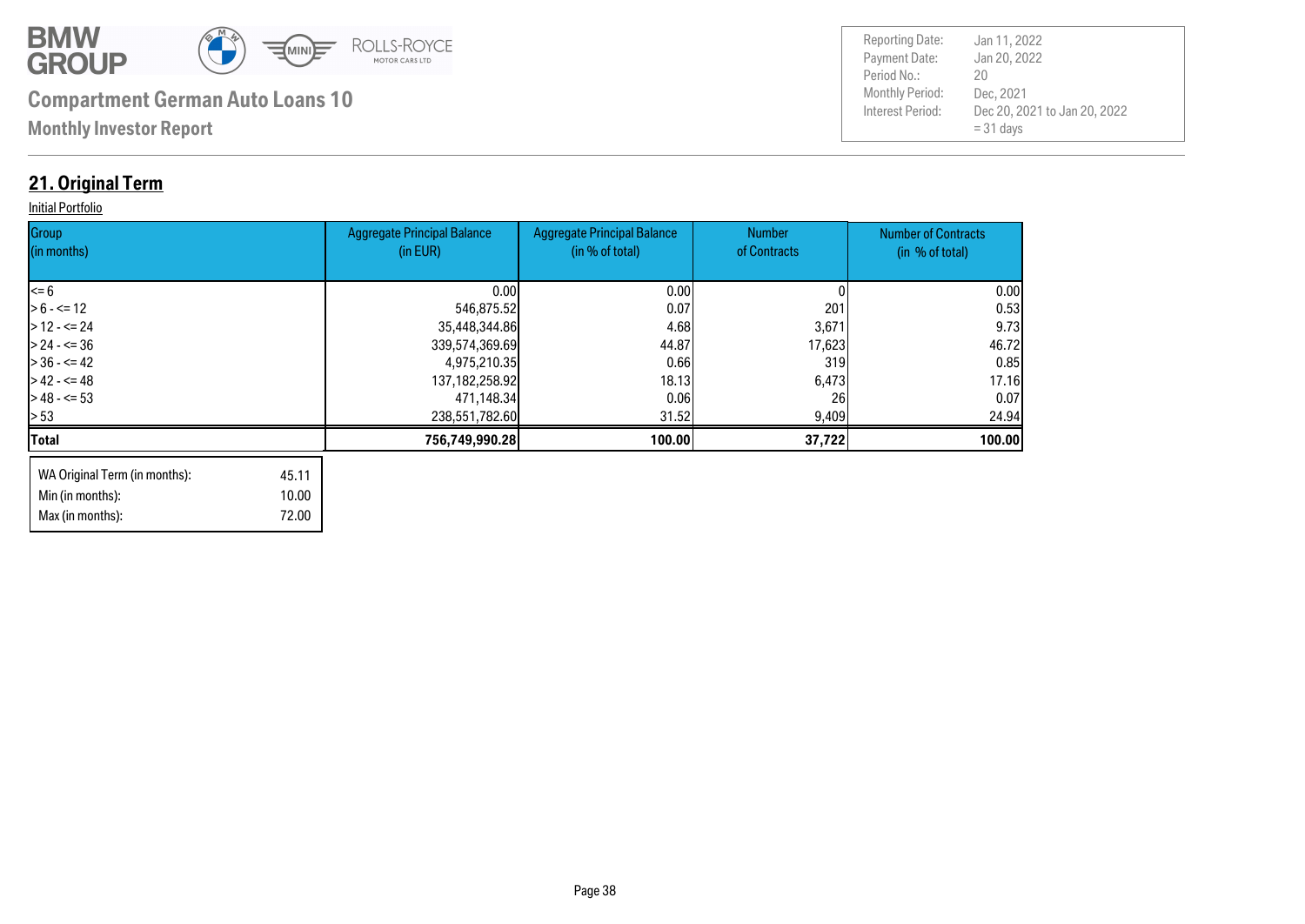![](_page_38_Picture_0.jpeg)

**Monthly Investor Report**

### **21. Original Term**

Portfolio as of: Dec 31, 2021

| Group<br>(in months) | <b>Aggregate Outstanding</b><br><b>Principal Balance</b><br>(in EUR) | Aggregate Outstanding<br><b>Principal Balance</b><br>(in % of total) | <b>Number</b><br>of Contracts | <b>Number of Contracts</b><br>(in % of total) |
|----------------------|----------------------------------------------------------------------|----------------------------------------------------------------------|-------------------------------|-----------------------------------------------|
| $= 6$                | 0.00 <sub>l</sub>                                                    | 0.00 <sub>l</sub>                                                    |                               | 0.00                                          |
| $> 6 - \le 12$       | 0.00 <sub>l</sub>                                                    | 0.00 <sub>l</sub>                                                    |                               | 0.00                                          |
| $>12 - 524$          | 3,150,755.76                                                         | 0.74                                                                 | 1,439                         | 5.14                                          |
| $> 24 - 50$          | 188,882,547.49                                                       | 44.44                                                                | 13,554                        | 48.42                                         |
| $> 36 - 42$          | 2,666,104.32                                                         | 0.63                                                                 | 251                           | 0.90                                          |
| $>42 - 5 = 48$       | 82,394,370.97                                                        | 19,38                                                                | 5,229                         | 18.68                                         |
| $>48 - 53$           | 263,946.40                                                           | 0.061                                                                | 19                            | 0.07                                          |
| > 53                 | 147,708,457.31                                                       | 34.75                                                                | 7,498                         | 26.79                                         |
| <b>Total</b>         | 425,066,182.25                                                       | 100.00                                                               | 27,990                        | 100.00                                        |
|                      |                                                                      |                                                                      |                               |                                               |

| WA Original Term (in months): | 46.56 |
|-------------------------------|-------|
| Min (in months):              | 21.00 |
| Max (in months):              | 72.00 |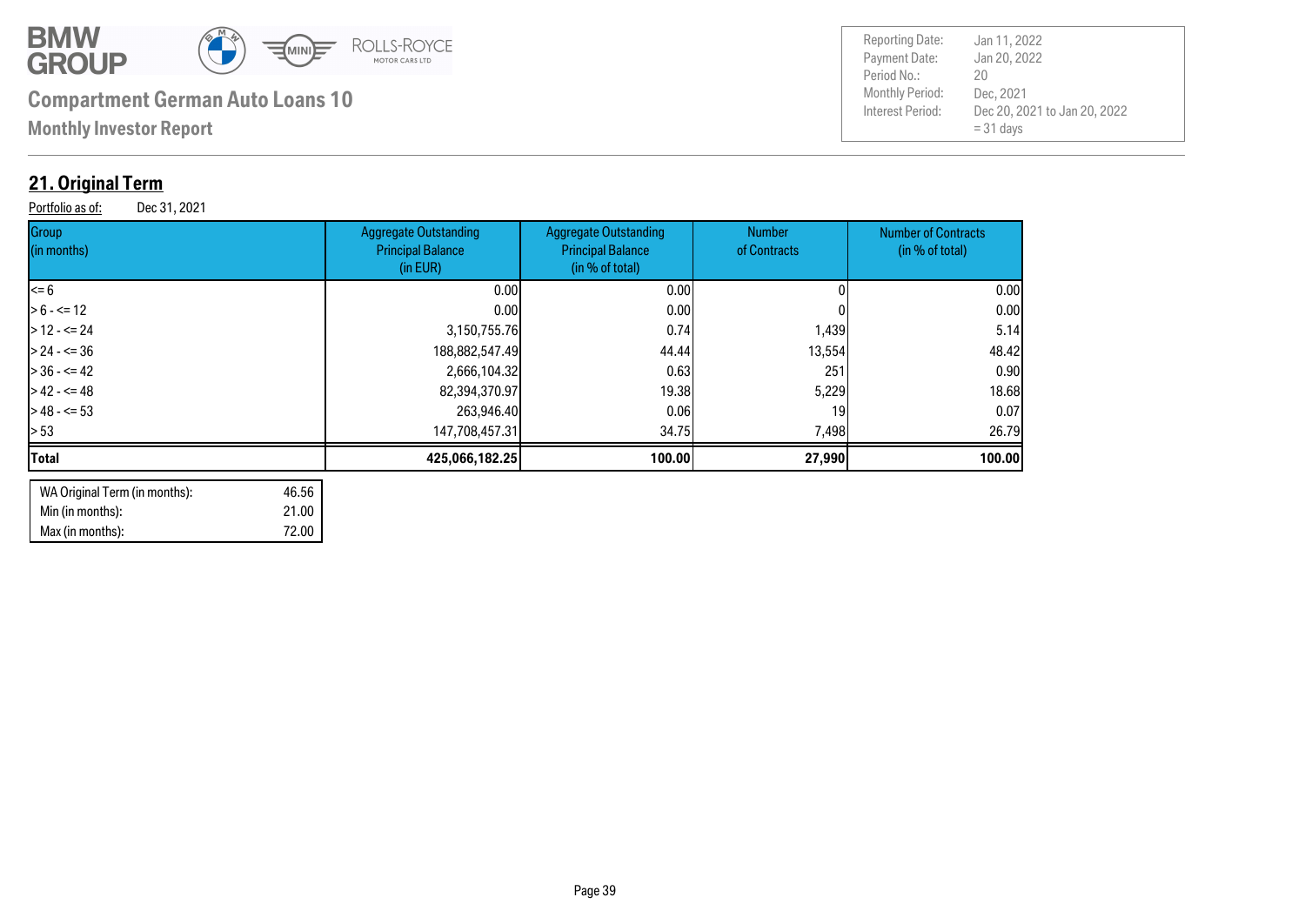![](_page_39_Picture_0.jpeg)

### **21a. Original Term (graph)**

![](_page_39_Figure_3.jpeg)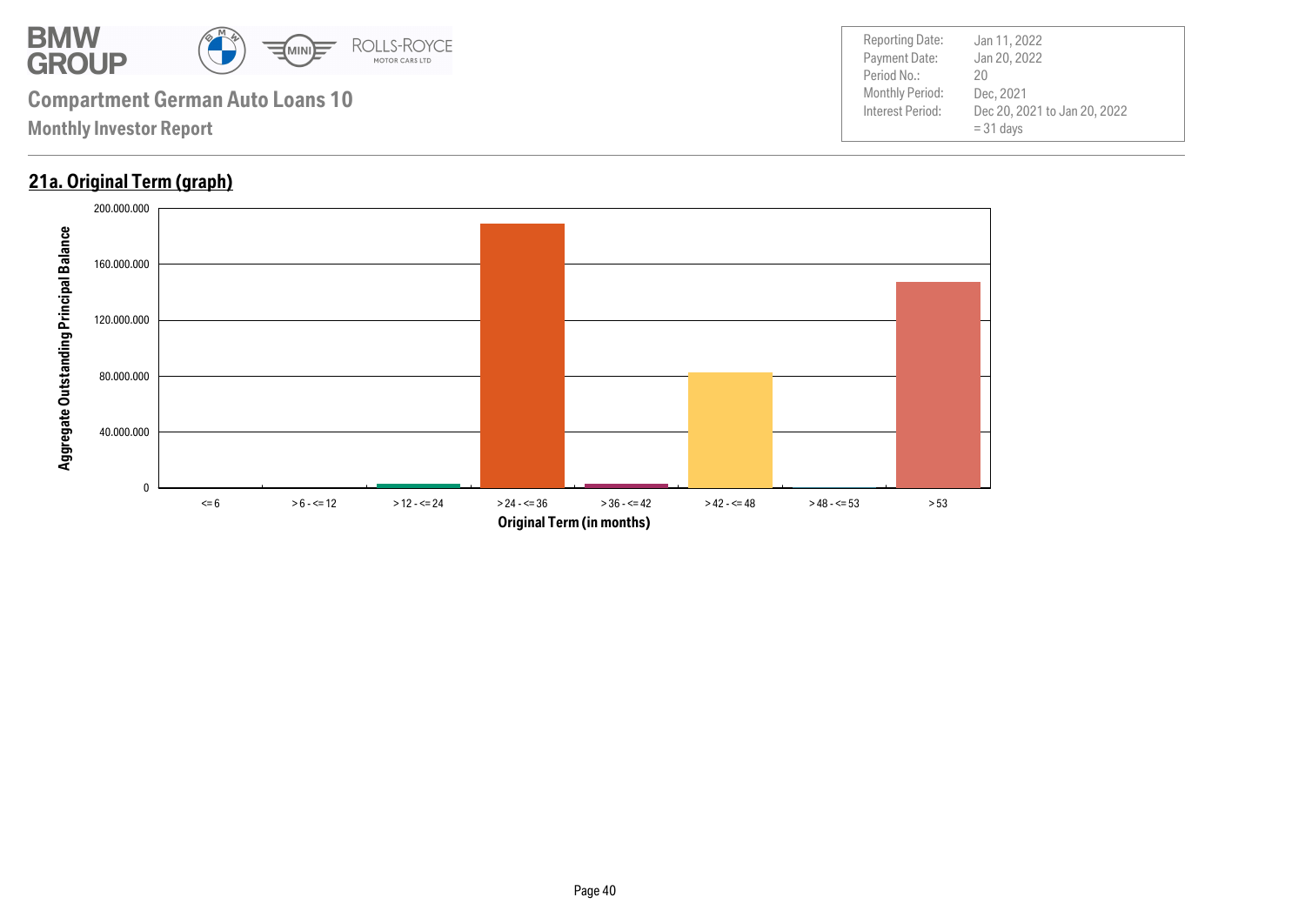![](_page_40_Picture_0.jpeg)

**Monthly Investor Report**

### **22. Vehicle Class**

#### Initial Portfolio

| Group                                    | <b>Aggregate Principal Balance</b> | <b>Aggregate Principal Balance</b> | <b>Number</b> | <b>Number of Contracts</b> |
|------------------------------------------|------------------------------------|------------------------------------|---------------|----------------------------|
|                                          | (in EUR)                           | (in % of total)                    | of Contracts  | (in % of total)            |
| <b>BMW 1 Series</b>                      | 81, 155, 731. 24                   | 10.72                              | 5,849         | 15.51                      |
| <b>BMW 2 Series</b>                      | 71,886,124.85                      | 9.50                               | 3,619         | 9.59                       |
| <b>I</b> BMW 3 Series                    | 79,744,521.82                      | 10.54                              | 4,363         | 11.57                      |
| <b>BMW 4 Series</b>                      | 38,571,273.34                      | 5.10                               | 1,479         | 3.92                       |
| <b>BMW 5 Series</b>                      | 78,362,132.65                      | 10.36                              | 3,328         | 8.82                       |
| <b>BMW 6 Series</b>                      | 7,578,626.86                       | 1.00                               | 225           | 0.60                       |
| <b>I</b> BMW 7 Series                    | 10,686,781.25                      | 1.41                               | 306           | 0.81                       |
| <b>I</b> BMW 8 Series                    | 5,236,824.78                       | 0.69                               | 60            | 0.16                       |
| <b>IBMW X1 Series</b>                    | 59,974,674.85                      | 7.93                               | 3,086         | 8.18                       |
| <b>IBMW X2 Series</b>                    | 11,803,094.62                      | 1.56                               | 424           | 1.12                       |
| <b>IBMW X3 Series</b>                    | 57,049,166.87                      | 7.54                               | 2,131         | 5.65                       |
| <b>BMW X4 Series</b>                     | 19,362,123.87                      | 2.56                               | 598           | 1.59                       |
| <b>IBMW X5 Series</b>                    | 50,884,586.13                      | 6.72                               | 1,324         | 3.51                       |
| <b>BMW X6 Series</b>                     | 12,816,775.25                      | 1.69                               | 342           | 0.91                       |
| <b>BMW X7 Series</b>                     | 4,930,197.20                       | 0.65                               | 62            | 0.16                       |
| <b>BMW Z Series</b>                      | 10,848,458.06                      | 1.43                               | 385           | 1.02                       |
| <b>BMWi Series</b>                       | 6,755,491.79                       | 0.89                               | 267           | 0.71                       |
| <b>MINI</b>                              | 96,136,863.83                      | 12.70                              | 6,100         | 16.17                      |
| Non BMW Group Models (incl. Motorcycles) | 34,176,626.66                      | 4.52                               | 1,867         | 4.95                       |
| Other BMW Group (incl. Motorcycles)      | 18,789,914.36                      | 2.48                               | 1,907         | 5.06                       |
| <b>Total</b>                             | 756,749,990.28                     | 100.00                             | 37,722        | 100.00                     |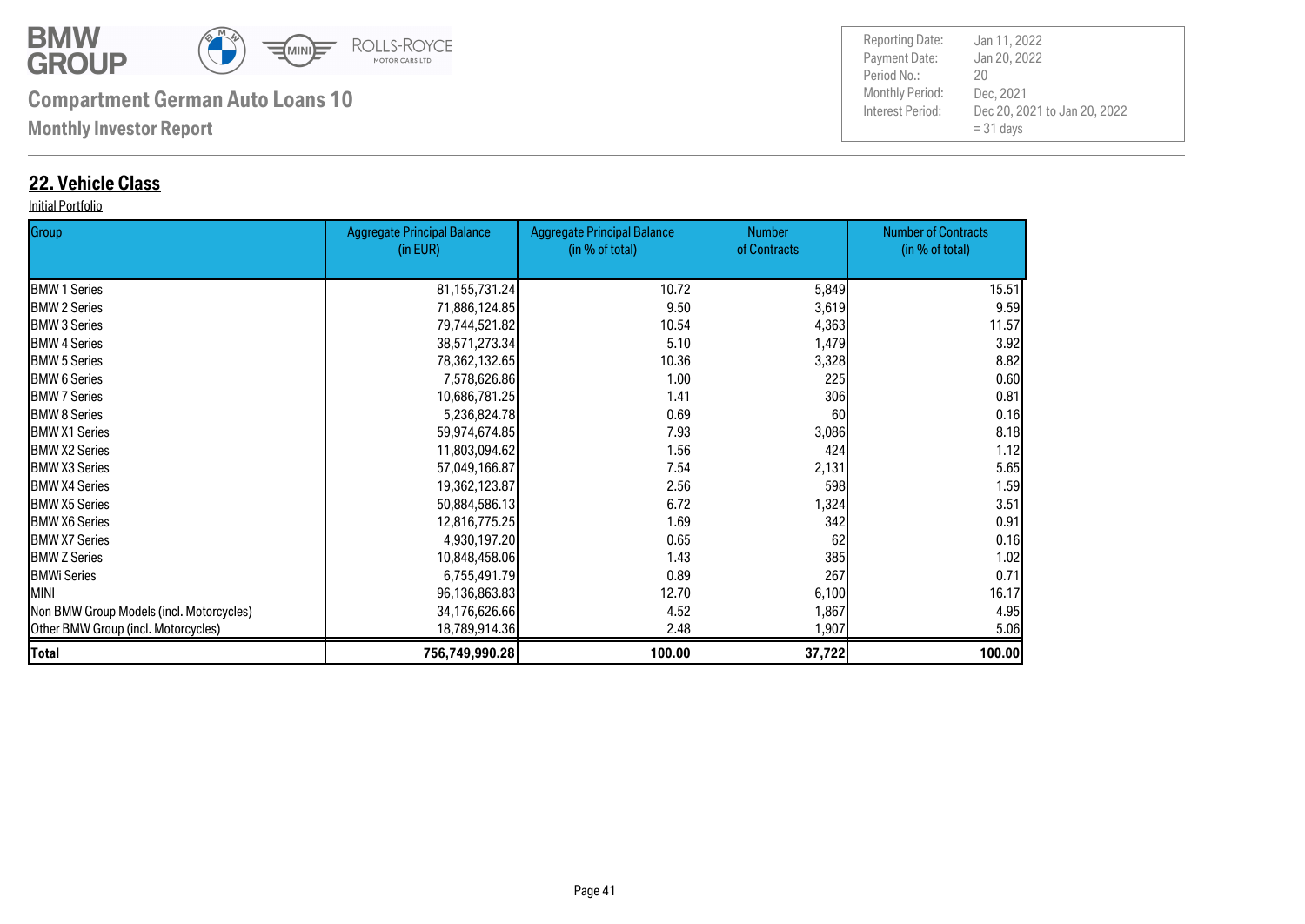![](_page_41_Picture_0.jpeg)

**Monthly Investor Report**

### **22. Vehicle Class**

Portfolio as of: Dec 31, 2021

| <b>Group</b>                             | <b>Aggregate Outstanding</b><br><b>Principal Balance</b><br>(in EUR) | <b>Aggregate Outstanding</b><br><b>Principal Balance</b><br>(in % of total) | <b>Number</b><br>of Contracts | <b>Number of Contracts</b><br>(in % of total) |
|------------------------------------------|----------------------------------------------------------------------|-----------------------------------------------------------------------------|-------------------------------|-----------------------------------------------|
| <b>BMW 1 Series</b>                      | 43,386,746.74                                                        | 10.21                                                                       | 4,313                         | 15.41                                         |
| <b>BMW 2 Series</b>                      | 39,909,905.41                                                        | 9.39                                                                        | 2,715                         | 9.70                                          |
| <b>BMW 3 Series</b>                      | 43,019,445.68                                                        | 10.12                                                                       | 3,123                         | 11.16                                         |
| <b>BMW 4 Series</b>                      | 20,662,400.28                                                        | 4.86                                                                        | 1,072                         | 3.83                                          |
| <b>BMW 5 Series</b>                      | 42,887,519.83                                                        | 10.09                                                                       | 2,403                         | 8.59                                          |
| <b>BMW 6 Series</b>                      | 3,743,967.97                                                         | 0.88                                                                        | 152                           | 0.54                                          |
| <b>BMW 7 Series</b>                      | 5,416,268.37                                                         | 1.27                                                                        | 204                           | 0.73                                          |
| <b>BMW 8 Series</b>                      | 3,687,696.70                                                         | 0.87                                                                        | 53                            | 0.19                                          |
| <b>BMW X1 Series</b>                     | 36, 153, 557. 14                                                     | 8.51                                                                        | 2,405                         | 8.59                                          |
| <b>BMW X2 Series</b>                     | 7,749,544.09                                                         | 1.82                                                                        | 350                           | 1.25                                          |
| <b>BMW X3 Series</b>                     | 34, 261, 487. 28                                                     | 8.06                                                                        | 1,626                         | 5.81                                          |
| <b>BMW X4 Series</b>                     | 11,358,443.38                                                        | 2.67                                                                        | 457                           | 1.63                                          |
| <b>BMW X5 Series</b>                     | 29,780,329.22                                                        | 7.01                                                                        | 1,001                         | 3.58                                          |
| <b>BMW X6 Series</b>                     | 6,779,447.00                                                         | 1.59                                                                        | 236                           | 0.84                                          |
| <b>BMW X7 Series</b>                     | 2,895,556.87                                                         | 0.68                                                                        | 46                            | 0.16                                          |
| <b>BMW Z Series</b>                      | 6,375,669.00                                                         | 1.50                                                                        | 274                           | 0.98                                          |
| BMWi Series                              | 3,957,172.75                                                         | 0.93                                                                        | 204                           | 0.73                                          |
| MINI                                     | 57,086,555.87                                                        | 13.43                                                                       | 4,793                         | 17.12                                         |
| Non BMW Group Models (incl. Motorcycles) | 18,000,703.41                                                        | 4.23                                                                        | 1,339                         | 4.78                                          |
| Other BMW Group (incl. Motorcycles)      | 7,953,765.26                                                         | 1.87                                                                        | 1,224                         | 4.37                                          |
| Total                                    | 425,066,182.25                                                       | 100.00                                                                      | 27,990                        | 100.00                                        |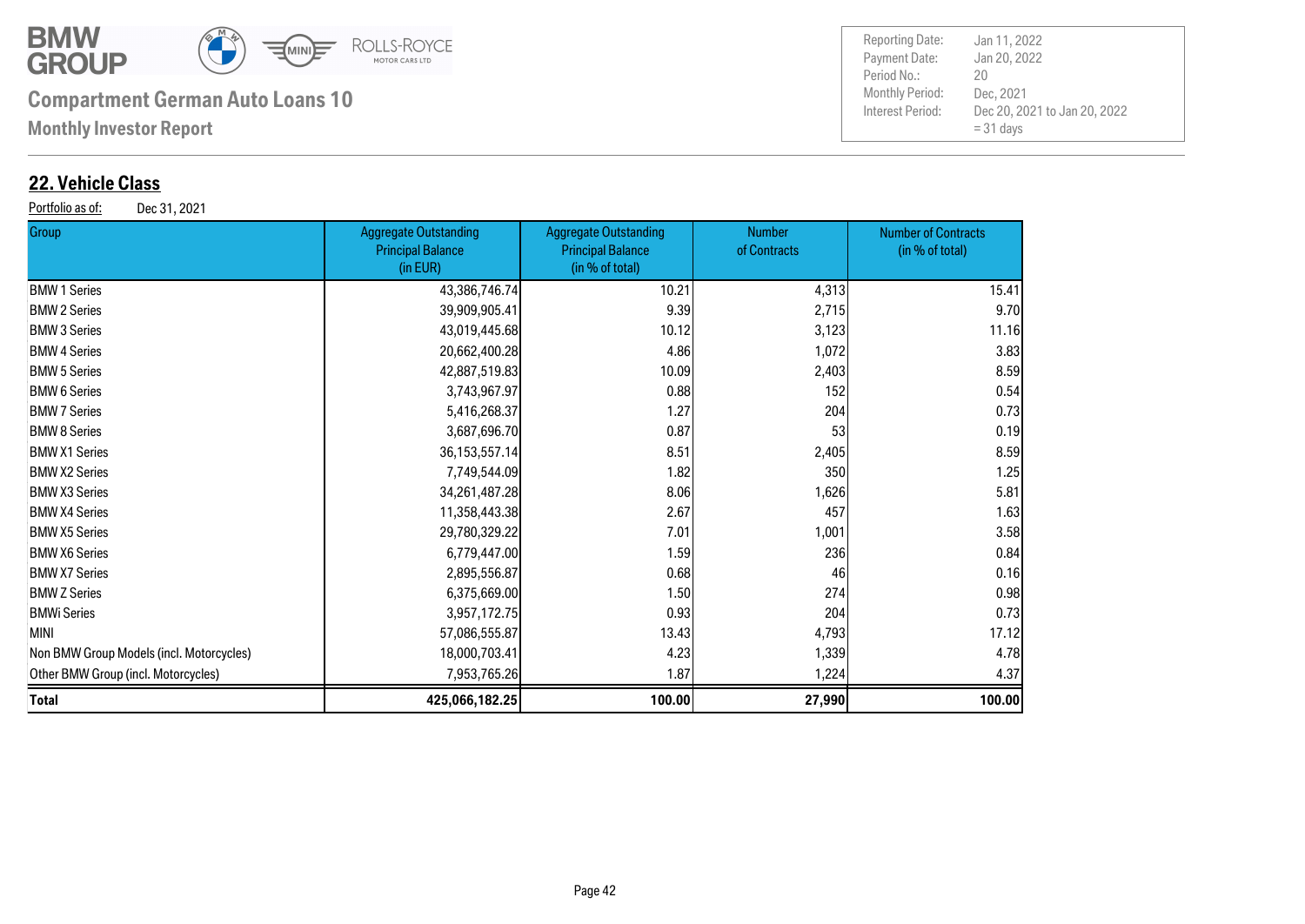![](_page_42_Picture_0.jpeg)

Payment Date: Period No.: Dec 20, 2021 to Jan 20, 2022  $= 31$  days Jan 20, 2022 Dec, 2021 20 Reporting Date: Jan 11, 2022

**Monthly Investor Report**

### **23. Payment Type**

#### **Initial Portfolio:**

| Group        | Aggregate Principal Balance<br>(in EUR) | Aggregate Principal Balance<br>(in % of total) | <b>Number</b><br>of Contracts | <b>Number of Contracts</b><br>(in % of total) |
|--------------|-----------------------------------------|------------------------------------------------|-------------------------------|-----------------------------------------------|
| Direct debit | 755,724,731.49                          | 99.86                                          | 37,679                        | 99.89                                         |
| Self payment | 1.025.258.79l                           | 0.14                                           | 43                            | 0.11                                          |
| <b>Total</b> | 756,749,990.28                          | 100.00                                         | 37,722                        | 100.00l                                       |

#### Portfolio as of: Dec 31, 2021

| Group        | <b>Aggregate Outstanding</b><br><b>Principal Balance</b><br>(in EUR) | <b>Aggregate Outstanding</b><br><b>Principal Balance</b><br>(in % of total) | <b>Number</b><br>of Contracts | <b>Number of Contracts</b><br>(in % of total) |
|--------------|----------------------------------------------------------------------|-----------------------------------------------------------------------------|-------------------------------|-----------------------------------------------|
| Direct debit | 422,425,977.37                                                       | 99.38                                                                       | 27,834                        | 99.44                                         |
| Self payment | 2,640,204.88                                                         | 0.621                                                                       | 156I                          | 0.56I                                         |
| <b>Total</b> | 425,066,182.25                                                       | 100.00                                                                      | 27,990                        | 100.00                                        |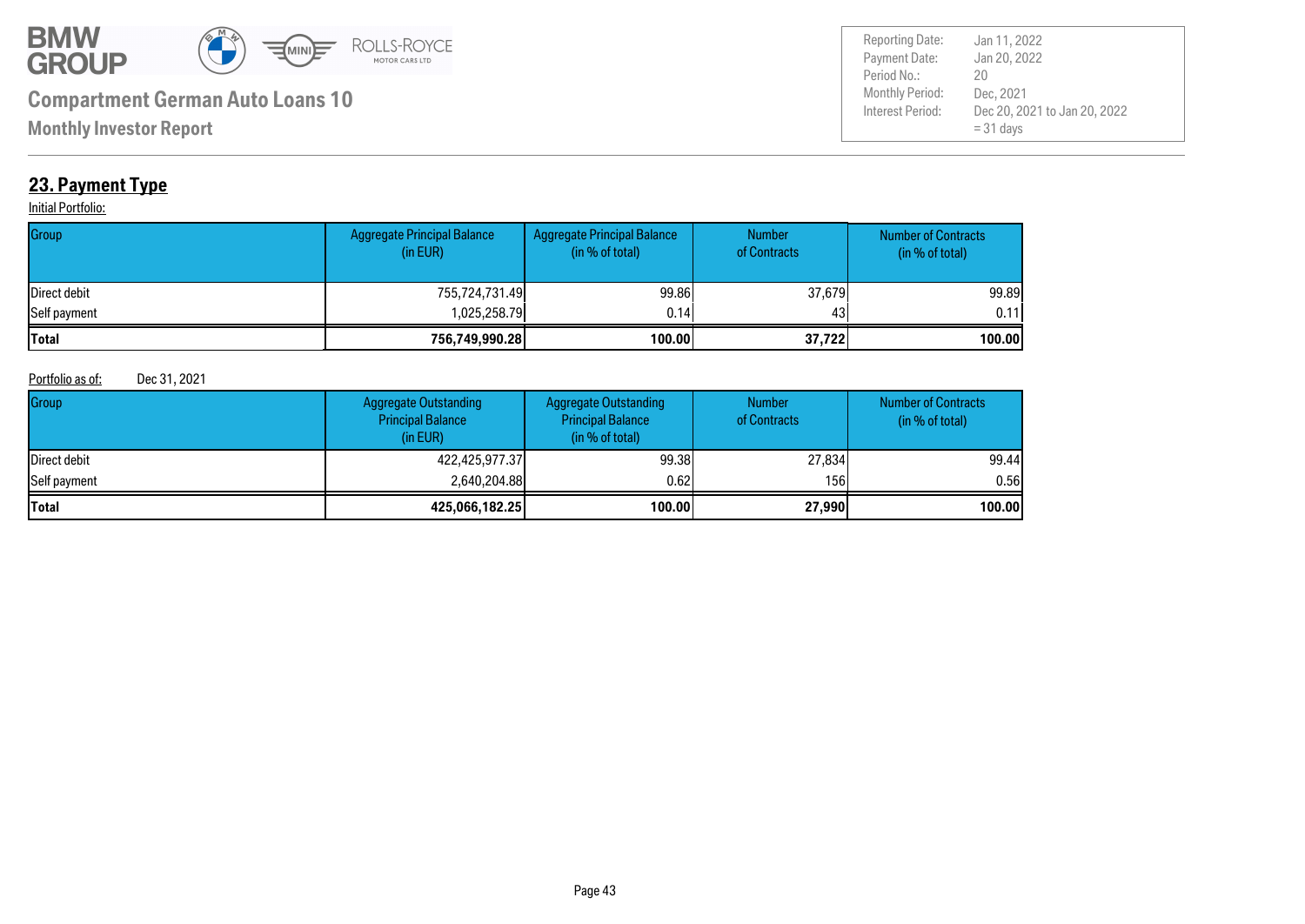![](_page_43_Picture_0.jpeg)

**Monthly Investor Report**

Payment Date: Period No.: Dec 20, 2021 to Jan 20, 2022  $= 31$  days Jan 20, 2022 Dec, 2021 20 Reporting Date: Jan 11, 2022

### **24. Interest Rates**

|                                         |                | Weighted Average Nominal Interest Rate (in %) |
|-----------------------------------------|----------------|-----------------------------------------------|
| Aggregate Principal Balance (Initial)   | 756.749.990.28 | 3.32I                                         |
| Aggregate Outstanding Principal Balance | 425.066.182.25 | 3.27                                          |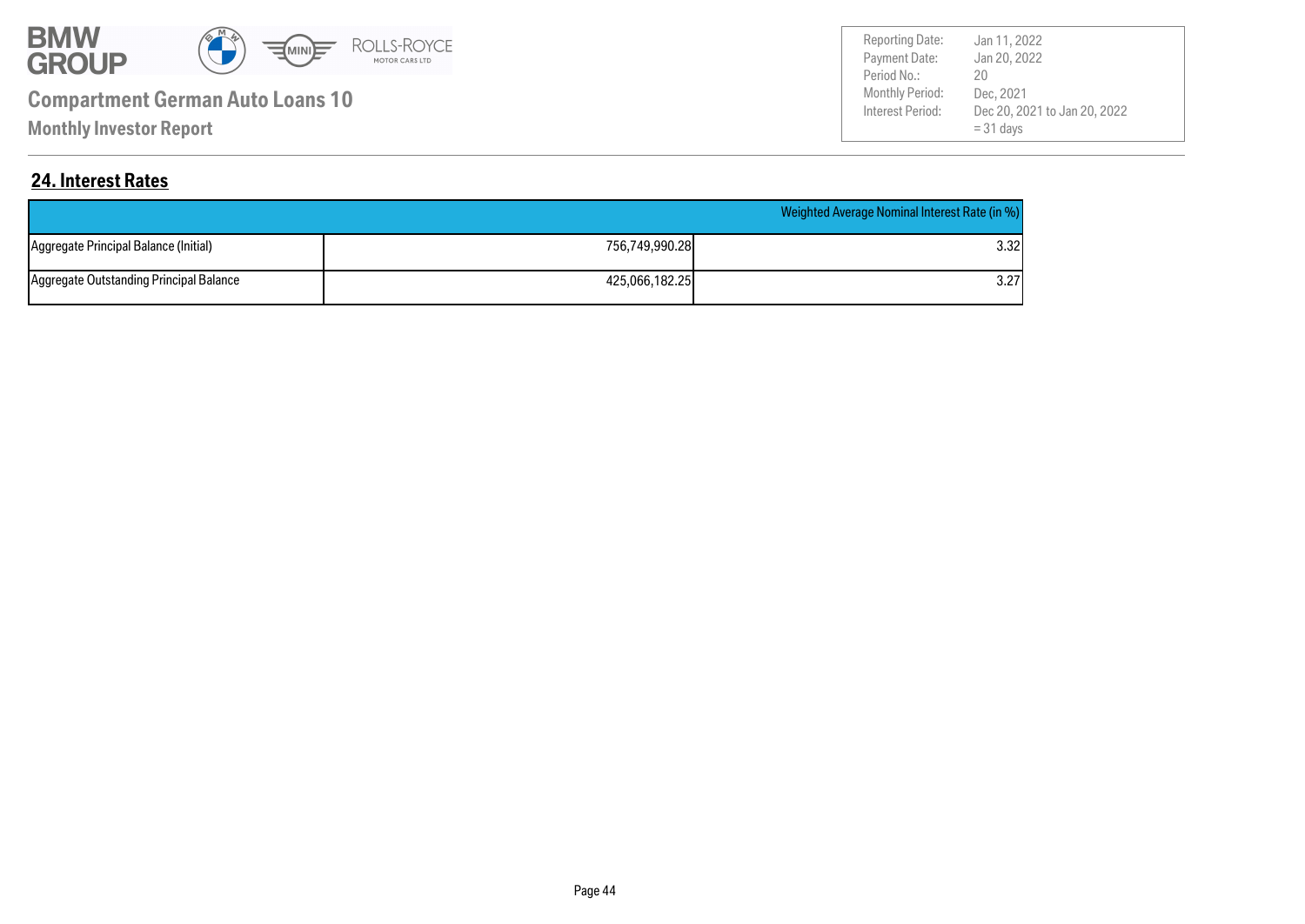![](_page_44_Picture_0.jpeg)

Payment Date: Period No.: Dec 20, 2021 to Jan 20, 2022  $= 31$  days Jan 20, 2022 Dec, 2021 20 Reporting Date: Jan 11, 2022

### **25. Credit Type**

#### **Initial Portfolio**

| <b>Credit Type</b>    | <b>Aggregate Principal Balance</b><br>(in EUR) | Aggregate Principal Balance<br>(in % of total) | <b>Number</b><br>of Contracts | <b>Number of Contracts</b><br>(in % of total) |
|-----------------------|------------------------------------------------|------------------------------------------------|-------------------------------|-----------------------------------------------|
| <b>Balloon</b>        | 747.953.979.62                                 | 98.84                                          | 36,385                        | 96.46                                         |
| Equal Instalment Loan | 8.796.010.66                                   | l.16İ                                          | 1.337                         | 3.54                                          |
| Total                 | 756,749,990.28                                 | 100.00                                         | 37,722                        | 100.00                                        |

#### Portfolio as of: Dec 31, 2021

| <b>Credit Type</b>    | <b>Aggregate Outstanding</b><br><b>Principal Balance</b><br>(in EUR) | Aggregate Outstanding<br><b>Principal Balance</b><br>(in % of total) | <b>Number</b><br>of Contracts | <b>Number of Contracts</b><br>(in % of total) |
|-----------------------|----------------------------------------------------------------------|----------------------------------------------------------------------|-------------------------------|-----------------------------------------------|
| <b>Balloon</b>        | 422,877,508.16                                                       | 99.49                                                                | 27,347                        | 97.70I                                        |
| Equal Instalment Loan | 2,188,674.09                                                         | 0.51                                                                 | 643                           | 2.30                                          |
| <b>Total</b>          | 425,066,182.25                                                       | 100.00                                                               | 27,990                        | 100.00                                        |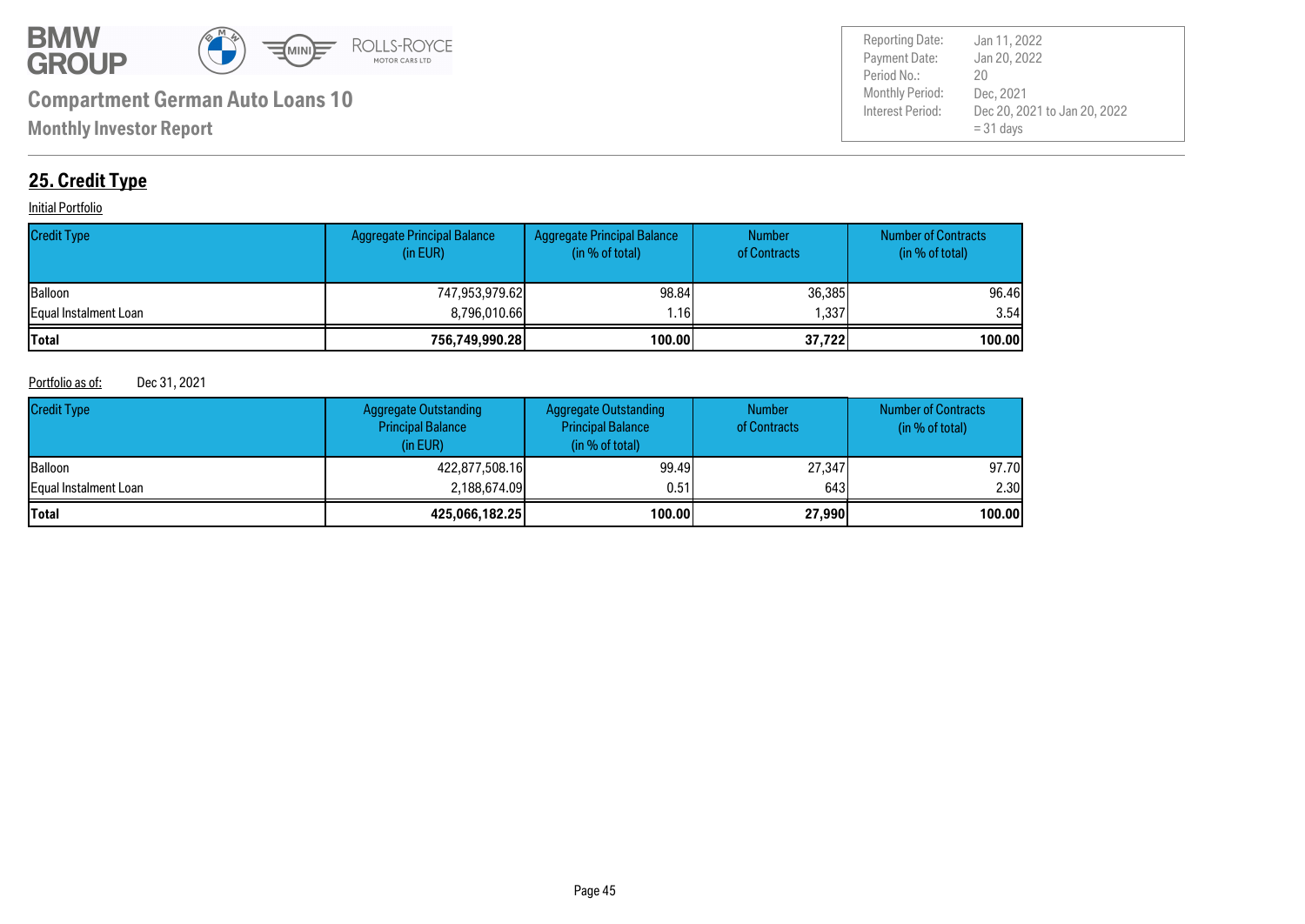![](_page_45_Picture_0.jpeg)

**Monthly Investor Report**

### **26. Contracts per Customer**

#### Initial Portfolio

| Group        | <b>Aggregate Principal Balance</b><br>(in EUR) | <b>Aggregate Principal Balance</b><br>(in % of total) | <b>Number</b><br>of Contracts | <b>Number of Contracts</b><br>(in % of total) |
|--------------|------------------------------------------------|-------------------------------------------------------|-------------------------------|-----------------------------------------------|
|              | 724,380,586.58                                 | 95.72                                                 | 36,591                        | 97.00                                         |
| $ 2 - 4 $    | 26,859,922.86                                  | 3.55                                                  | 952                           | 2.52                                          |
| $ 5 - 7$     | 3,218,258.38                                   | 0.43                                                  | 89                            | 0.24                                          |
| $ 8 - 10$    | 326,566.45                                     | 0.04                                                  | 26                            | 0.07                                          |
| $\geq 10$    | 1,964,656.01                                   | 0.261                                                 | 64                            | 0.17                                          |
| <b>Total</b> | 756,749,990.28                                 | 100.00                                                | 37,722                        | 100.00                                        |

#### Portfolio as of: Dec 31, 2021

| Group                    | <b>Aggregate Outstanding</b><br><b>Principal Balance</b><br>(in EUR) | <b>Aggregate Outstanding</b><br><b>Principal Balance</b><br>(in % of total) | <b>Number</b><br>of Contracts | <b>Number of Contracts</b><br>(in % of total) |
|--------------------------|----------------------------------------------------------------------|-----------------------------------------------------------------------------|-------------------------------|-----------------------------------------------|
|                          | 411,208,101.68                                                       | 96.74                                                                       | 27,369                        | 97.78                                         |
| $ 2 - 4 $                | 12,014,310.70                                                        | 2.83                                                                        | 541                           | 1.93                                          |
| $ 5 - 7 $                | 1,534,076.92                                                         | 0.361                                                                       | 55                            | 0.20                                          |
| $ 8 - 10$                | 309,692.95                                                           | 0.07                                                                        | 25                            | 0.09                                          |
| $\blacktriangleright$ 10 | 0.00                                                                 | 0.001                                                                       |                               | 0.00                                          |
| <b>Total</b>             | 425,066,182.25                                                       | 100.00                                                                      | 27,990                        | 100.00                                        |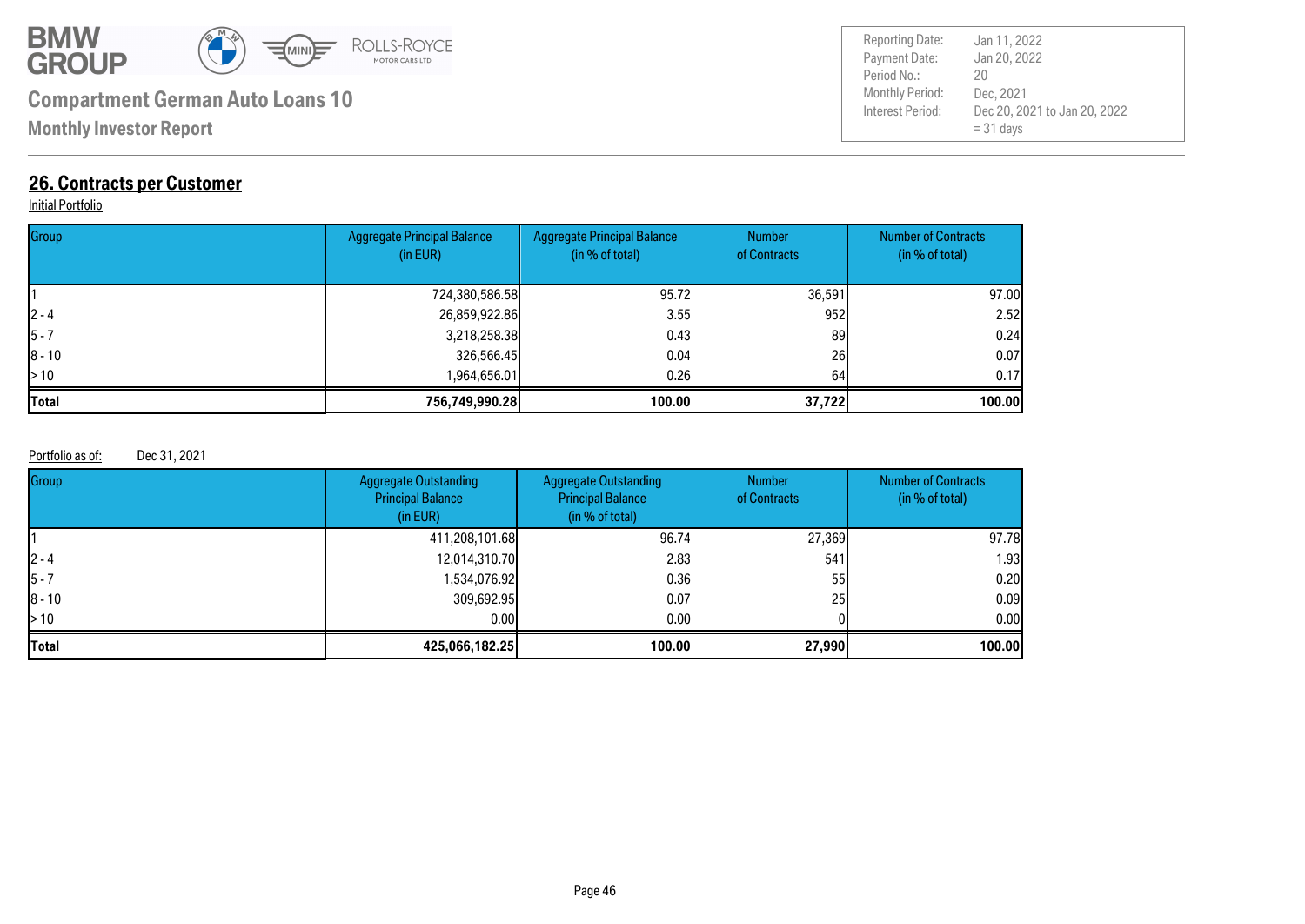![](_page_46_Picture_0.jpeg)

**Monthly Investor Report**

### **27. Amortisation**

| Period         | <b>Principal Balance (in EUR)</b> |
|----------------|-----------------------------------|
|                | 756,749,990.28                    |
| 1              | 747,284,150.21                    |
| $\overline{c}$ | 737,791,273.70                    |
| 3              | 728,264,986.54                    |
| 4              | 718,711,535.81                    |
| 5              | 709,130,456.80                    |
| 6              | 699,537,583.26                    |
| 7              | 689,921,537.42                    |
| 8              | 680,279,765.60                    |
| 9              | 670,377,327.40                    |
| 10             | 660,211,792.26                    |
| 11             | 649,963,053.12                    |
| 12             | 639,845,968.29                    |
| 13             | 629,719,269.72                    |
| 14             | 619,491,825.35                    |
| 15             | 609,576,998.09                    |
| 16             | 599,601,717.70                    |
| 17             | 589,644,361.50                    |
| 18             | 577,535,834.69                    |
| 19             | 565,480,782.53                    |
| 20             | 553,402,724.33                    |
| 21             | 539,097,447.91                    |
| 22             | 522,150,647.75                    |
| 23             | 505,899,957.67                    |
| 24             | 490,470,791.84                    |
| 25             | 474,407,402.05                    |
| 26             | 458,142,852.87                    |
| 27             | 442,825,967.72                    |
| 28             | 427,600,260.77                    |
| 29             | 415,485,297.93                    |
| 30             | 380,019,947.98                    |

| Initial Portfolio | <b>Current Portfolio</b> |
|-------------------|--------------------------|
|-------------------|--------------------------|

| Period         | <b>Principal Balance (in EUR)</b> |
|----------------|-----------------------------------|
|                | 756,749,990.28                    |
| 1              | 747,284,150.21                    |
| $\overline{c}$ | 737,791,273.70                    |
| 3              | 728,264,986.54                    |
| 4              | 718,711,535.81                    |
| 5              | 709,130,456.80                    |
| 6              | 699,537,583.26                    |
| $\overline{7}$ | 689,921,537.42                    |
| 8              | 680,279,765.60                    |
| 9              | 670,377,327.40                    |
| 10             | 660,211,792.26                    |
| 11             | 649,963,053.12                    |
| 12             | 639,845,968.29                    |
| 13             | 629,719,269.72                    |
| 14             | 619,491,825.35                    |
| 15             | 609,576,998.09                    |
| 16             | 599,601,717.70                    |
| 17             | 589,644,361.50                    |
| 18             | 577,535,834.69                    |
| 19             | 565,480,782.53                    |
| 20             | 553,402,724.33                    |
| 21             | 539,097,447.91                    |
| 22             | 522,150,647.75                    |
| 23             | 505,899,957.67                    |
| 24             | 490,470,791.84                    |
| 25             | 474,407,402.05                    |
|                | 458,142,852.87                    |
| 27             | 442,825,967.72                    |
| 28             | 427,600,260.77                    |
| 29             | 415,485,297.93                    |
| 30             | 380,019,947.98                    |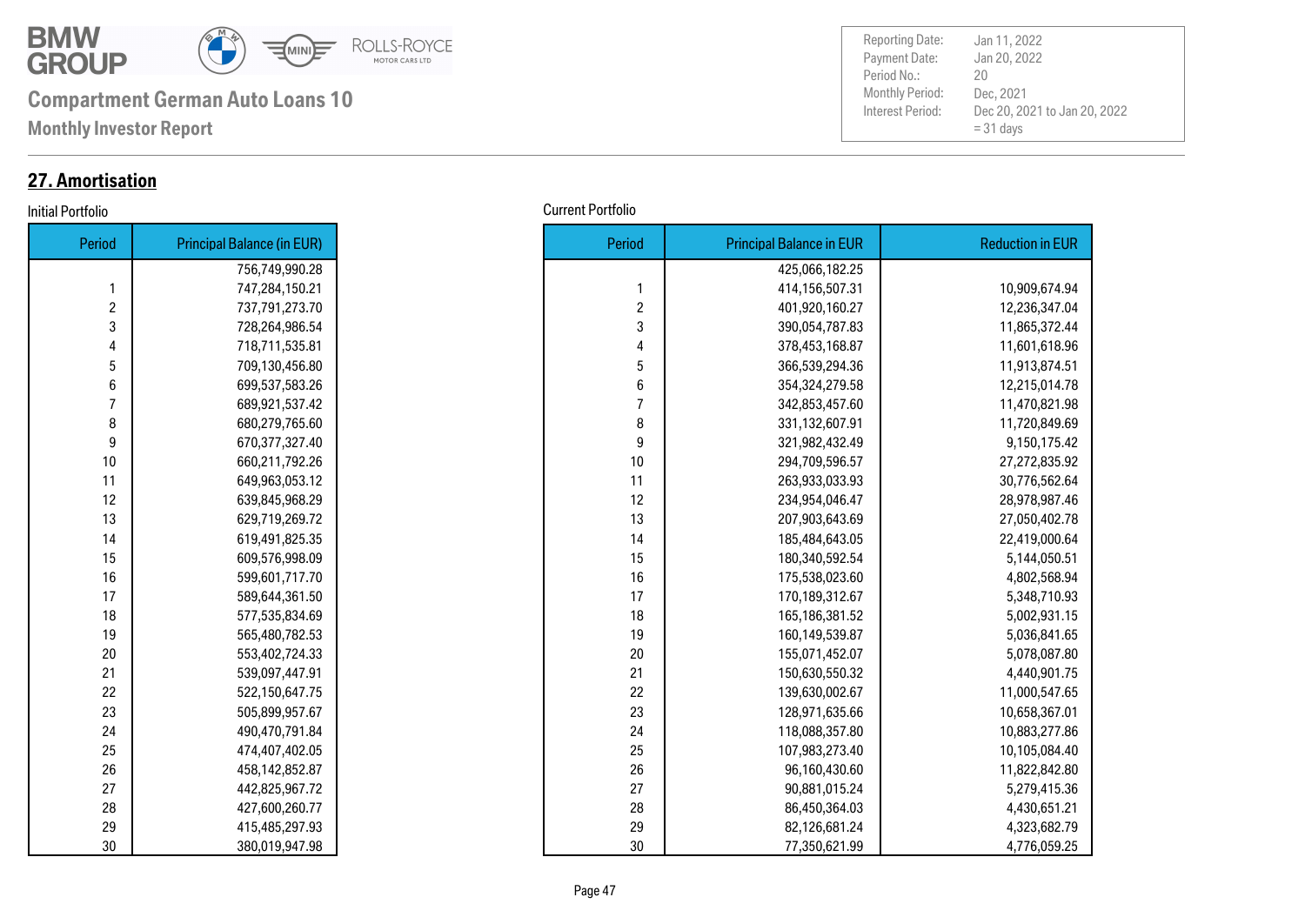![](_page_47_Picture_0.jpeg)

**Monthly Investor Report**

### **27. Amortisation**

#### Initial Portfolio Current Portfolio

| Period | <b>Principal Balance (in EUR)</b> |
|--------|-----------------------------------|
| 31     | 340,159,419.42                    |
| 32     | 303,483,138.49                    |
| 33     | 269,153,961.86                    |
| 34     | 240,139,443.71                    |
| 35     | 233,332,615.30                    |
| 36     | 226,972,057.57                    |
| 37     | 219,949,590.01                    |
| 38     | 213,498,160.86                    |
| 39     | 206,981,816.24                    |
| 40     | 200,393,388.75                    |
| 41     | 194,596,293.22                    |
| 42     | 180,889,998.88                    |
| 43     | 167,116,177.88                    |
| 44     | 153,183,310.70                    |
| 45     | 140,387,024.45                    |
| 46     | 125,235,883.79                    |
| 47     | 118,472,482.67                    |
| 48     | 112,603,579.13                    |
| 49     | 106,724,904.66                    |
| 50     | 100,357,831.84                    |
| 51     | 94,395,480.90                     |
| 52     | 88,701,913.00                     |
| 53     | 84,191,051.06                     |
| 54     | 66,340,359.61                     |
| 55     | 48,581,532.40                     |
| 56     | 30,608,549.97                     |
| 57     | 15,138,249.31                     |
| 58     | 4,297.72                          |
| 59     | 1,886.86                          |
| 60     | 0.00                              |

| Period | <b>Principal Balance (in EUR)</b> |
|--------|-----------------------------------|
| 31     | 340,159,419.42                    |
| 32     | 303,483,138.49                    |
| 33     | 269,153,961.86                    |
| 34     | 240,139,443.71                    |
| 35     | 233,332,615.30                    |
| 36     | 226,972,057.57                    |
| 37     | 219,949,590.01                    |
| 38     | 213,498,160.86                    |
| 39     | 206,981,816.24                    |
| 40     | 200,393,388.75                    |
| 41     | 194,596,293.22                    |
| 42     | 180,889,998.88                    |
| 43     | 167,116,177.88                    |
| 44     | 153,183,310.70                    |
| 45     | 140,387,024.45                    |
| 46     | 125,235,883.79                    |
| 47     | 118,472,482.67                    |
| 48     | 112,603,579.13                    |
| 49     | 106,724,904.66                    |
| 50     | 100,357,831.84                    |
| 51     | 94,395,480.90                     |
| 52     | 88,701,913.00                     |
| 53     | 84,191,051.06                     |
| 54     | 66,340,359.61                     |
| 55     | 48,581,532.40                     |
| 56     | 30,608,549.97                     |
| 57     | 15,138,249.31                     |
| 58     | 4,297.72                          |
| 59     | 1,886.86                          |
| 60     | 0.00                              |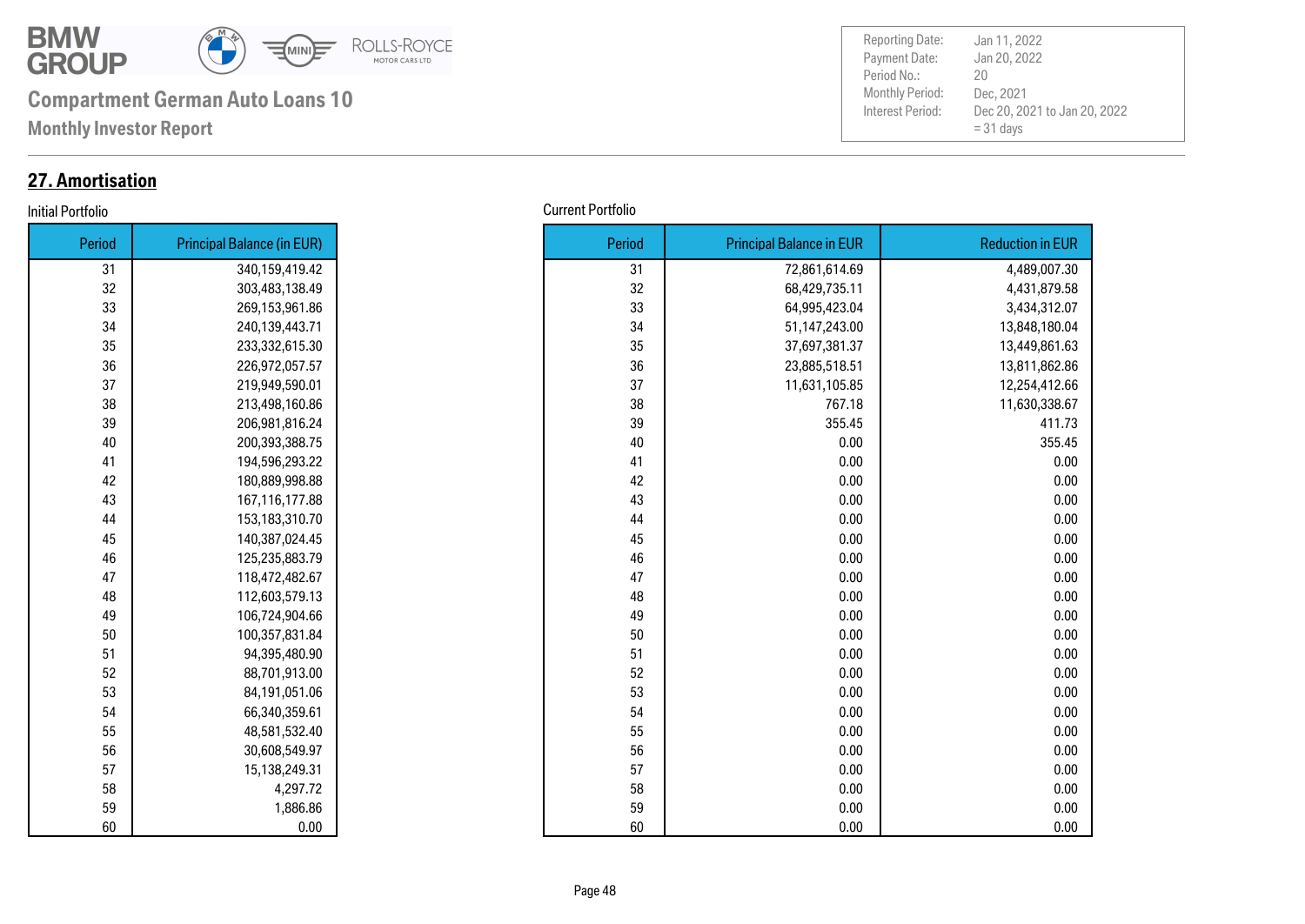![](_page_48_Picture_0.jpeg)

### **28. Priority of Payments**

### **Priority of Payments\***

| <b>Available Distribution Amount</b> | $\ddot{}$      | 21,024,127.43 |
|--------------------------------------|----------------|---------------|
| Taxes                                |                | 0.00          |
| <b>Trustee Payment</b>               |                | 0.00          |
| <b>Senior Expenses</b>               |                | 2,561.93      |
| Swap Net Payment                     |                | 35,767.05     |
| <b>Class A Interest</b>              |                | 32,872.00     |
| <b>Class B Interest</b>              |                | 48,868.56     |
| <b>Cash Reserve</b>                  |                | 3,790,000.00  |
| <b>Principal Class A</b>             |                | 17,114,057.89 |
| <b>Principal Class B</b>             |                | 0.00          |
| <b>Swap Termination Event</b>        |                | 0.00          |
| <b>Subordinated Loan Interest</b>    | $\blacksquare$ | 0.00          |
| <b>Subordinated Loan Principal</b>   |                | 0.00          |
| Seller                               |                | 0.00          |

\*all Amounts in EUR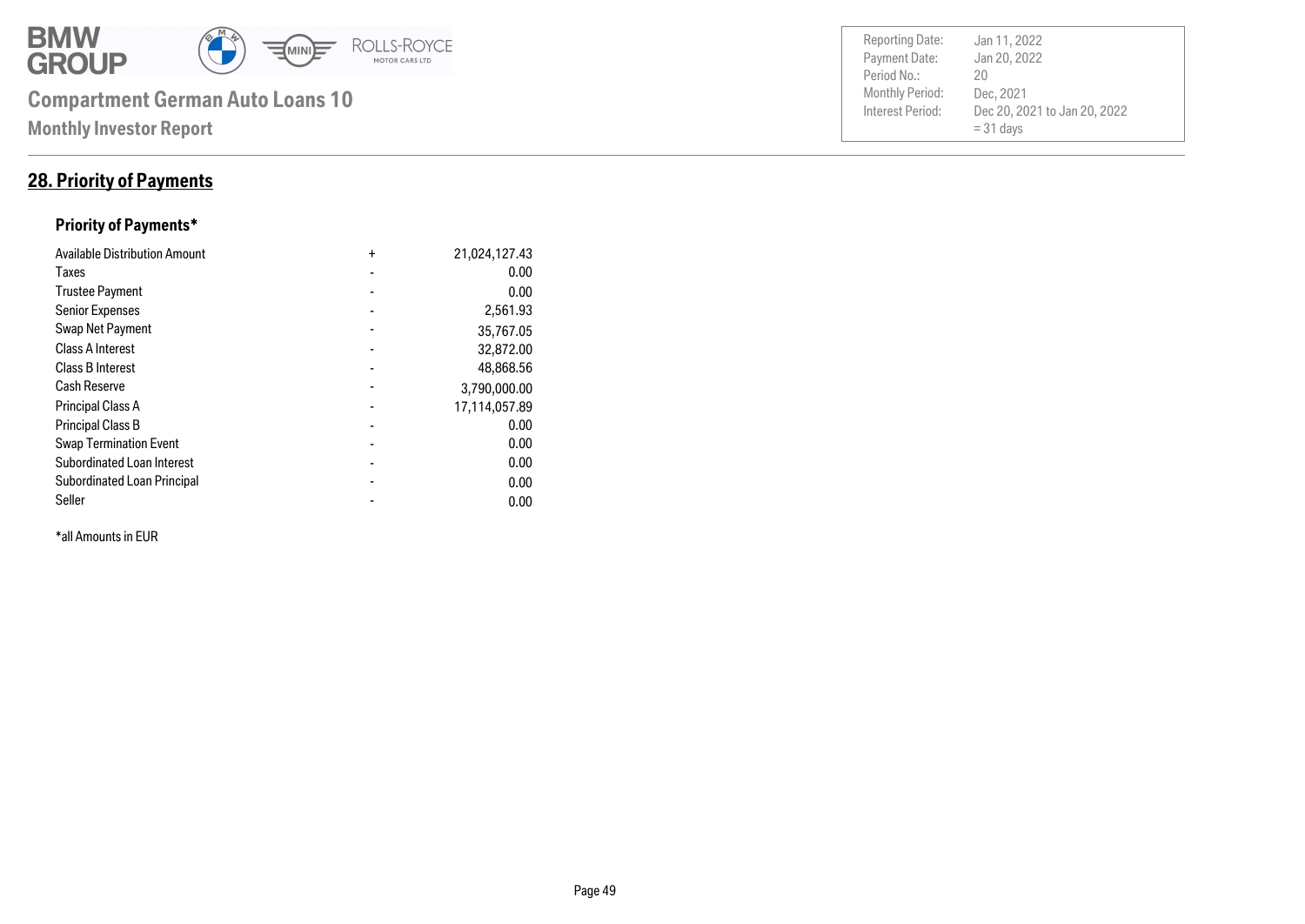![](_page_49_Picture_0.jpeg)

**29. Transaction Costs**

| <b>Cost Category (in EUR)</b>       | <b>Class A</b> | <b>Class B</b> | <b>Subordinated Loan</b> | <b>Total</b> |
|-------------------------------------|----------------|----------------|--------------------------|--------------|
| <b>Senior Expenses</b>              |                |                |                          | 2,561.93     |
| Interest accrued for the Period     | 32,872.00      | 48,868.56      | 4,591.90                 | 86,332.46    |
| Interest payments for the Period    | 32,872.00      | 48,868.56      | 0.00                     | 81,740.56    |
| <b>Cumulative Interest Payments</b> | 1,371,888.00   | 950,557.96     | 0.00                     | 2,322,445.96 |
| Unpaid Interest for the Period      | 0.00           | 0.00           | 4,591.90                 | 4,591.90     |
| <b>Cumulative Unpaid Interest</b>   | 0.00           | 0.00           | 92,239.55                | 92,239.55    |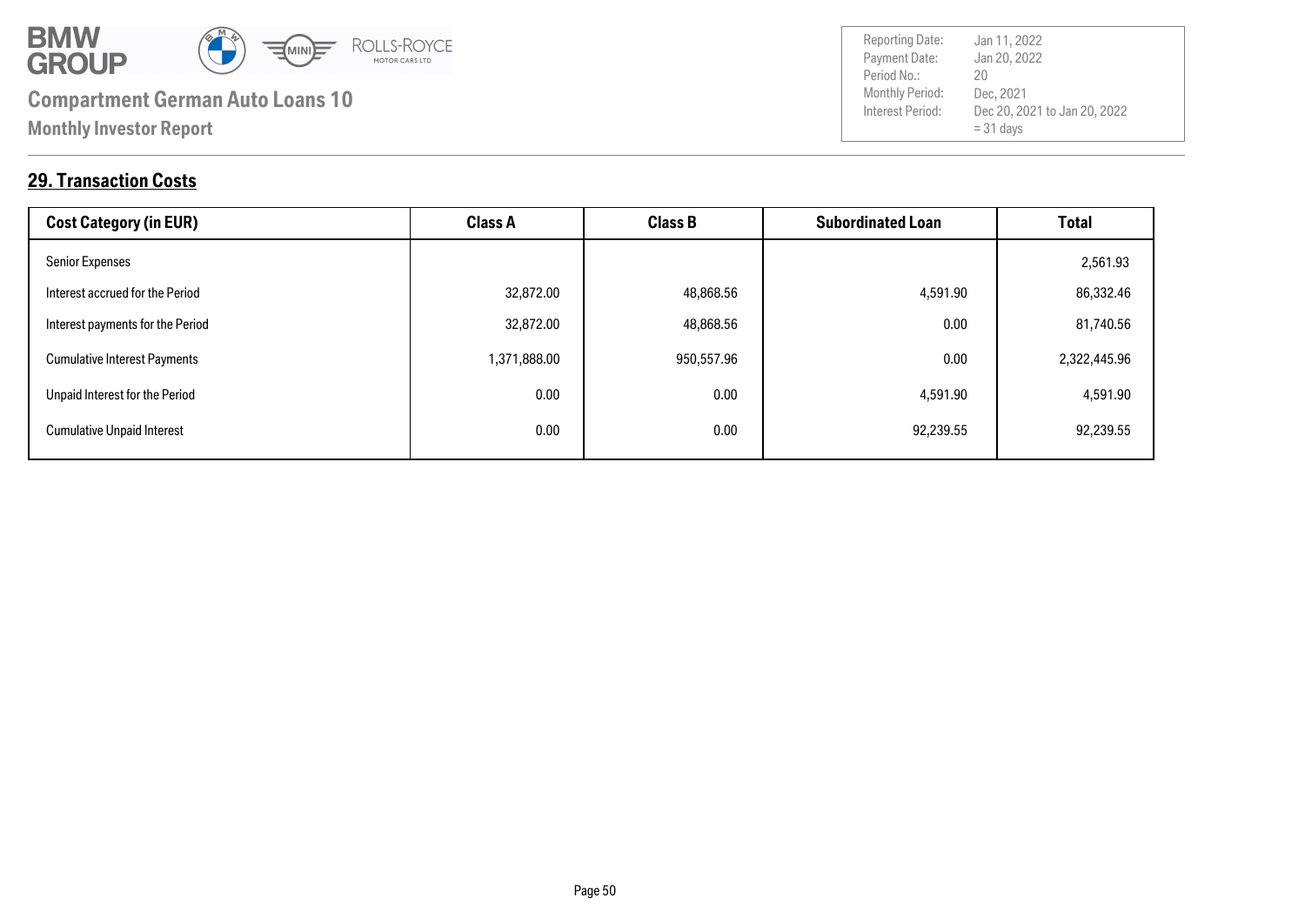![](_page_50_Picture_0.jpeg)

Payment Date: Period No.: Dec 20, 2021 to Jan 20, 2022  $= 31$  days Jan 20, 2022 Dec, 2021 20 Reporting Date: Jan 11, 2022

### **30. Ratings**

|                                | <b>Fitch</b> | <b>S&amp;P</b> | <b>Moodys</b> | <b>DBRS</b> |
|--------------------------------|--------------|----------------|---------------|-------------|
| <b>Notes - current ratings</b> |              |                |               |             |
| Class A                        | AAA          | N/A            | Aaa           | N/A         |
| Class B                        | N/A          | N/A            | N/A           | N/A         |

|                                              |                                  |            | <b>Fitch</b> | <b>S&amp;P</b> | <b>Moodys</b> | <b>DBRS</b> | <b>Trigger Breached</b> |
|----------------------------------------------|----------------------------------|------------|--------------|----------------|---------------|-------------|-------------------------|
| <b>Transaction Parties - current ratings</b> |                                  |            |              |                |               |             |                         |
|                                              | BMW AG                           | long term  | N/A          |                | A2            | A high      | no                      |
|                                              |                                  | short term | N/A          | $A-1$          | $P-1$         | N/A         | no                      |
| <b>Issuer Account Bank:</b>                  | The Bank of New York Mellon      | long term  | AA+          | N/A            | Aa1           | N/A         | no                      |
|                                              |                                  | short term | $F1+$        | N/A            | $P-1$         | N/A         | no                      |
| <b>Swap Provider:</b>                        | Skandinaviska Enskilda Banken AB | long term  | AA           | N/A            | Aa3           | N/A         | no                      |
|                                              |                                  | short term | $F1+$        | N/A            | $P-1$         | N/A         | no                      |

|                                               |                                  |            | <b>Fitch</b>   | S&P | <b>Moodys</b> | <b>DBRS</b> |  |
|-----------------------------------------------|----------------------------------|------------|----------------|-----|---------------|-------------|--|
| <b>Transaction Parties - required ratings</b> |                                  |            |                |     |               |             |  |
|                                               | BMW AG                           | long term  | <b>BBB</b>     | N/A | Baa1          | N/A         |  |
|                                               |                                  | short term | F <sub>2</sub> | N/A | $P-2$         | N/A         |  |
| <b>Issuer Account Bank:</b>                   | The Bank of New York Mellon      | long term  | A              | N/A | A2            | N/A         |  |
|                                               |                                  | short term | F <sub>1</sub> | N/A | $P-1$         | N/A         |  |
| <b>Swap Provider:</b>                         | Skandinaviska Enskilda Banken AB | long term  | A              | N/A | Baa1          | N/A         |  |
|                                               |                                  | short term | F <sub>1</sub> | N/A | N/A           | N/A         |  |